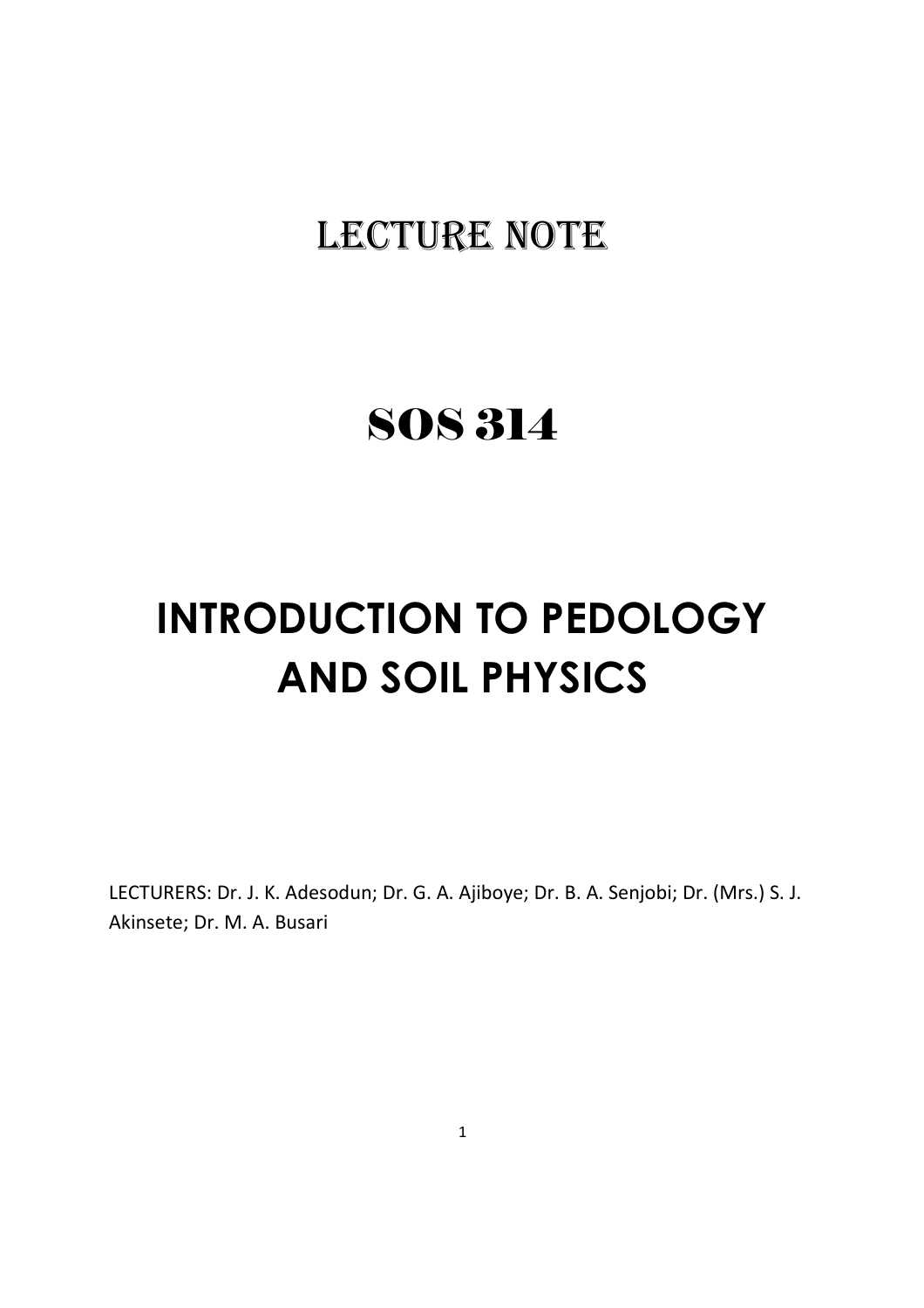# **PART A: PEDOLOGY**

# **WHAT IS A SOIL?**

Soil, in terms of its morphological characteristics, is defined as unconsolidated surface material forming natural bodies made up of mineral and organic materials and the living matter within them. Soil is a dynamic entity with material continually and simultaneously added, removed, and transformed. Its formation begins with a parent material derived from either the underlying rock or material transported from somewhere else to its present site.

It is mainly the combined effects of climate and living matter that convert a material to a soil. For example, in temperate rainy environments, moisture and dense vegetation may lead to deep, richly organic soils. In deserts, with the lack of moisture and subsequent vegetation, soils may be thin and remain highly mineral. Human disturbances, such as dwellings, agricultural practices, grave sites, and garbage dumps, may also affect soils, giving them other unique characteristics.

# **CONSTITUENTS OF SOIL**

Soil material has four basic constituents: mineral or inorganic matter, organic substances, water, and air.

#### **MINERAL MATTER**

Mineral or inorganic matter can be crystalline or amorphous. A crystal is a chemical compound with a definite chemical formula and a distinct molecular structure. For example, the mineral gibbsite has the chemical formula  $Al(OH)_3$ . The small  $Al^3+$  ion is in the center, surrounded by three hydroxyls (OH) that are equidistant apart. Hydrogen ions can be removed, opening bonds. This allows the crystal to grow laterally and vertically forming sheets that stack up like a deck of cards.

Amorphous minerals lack a repeating long-range structure, but often atoms appear in a definite ratio. A charge may be associated with the surface of mineral matter. Predominantly negative, the charge can also be positive. The type and amount of charge give minerals certain characteristic properties, such as shrink/swell potential and nutrient retention.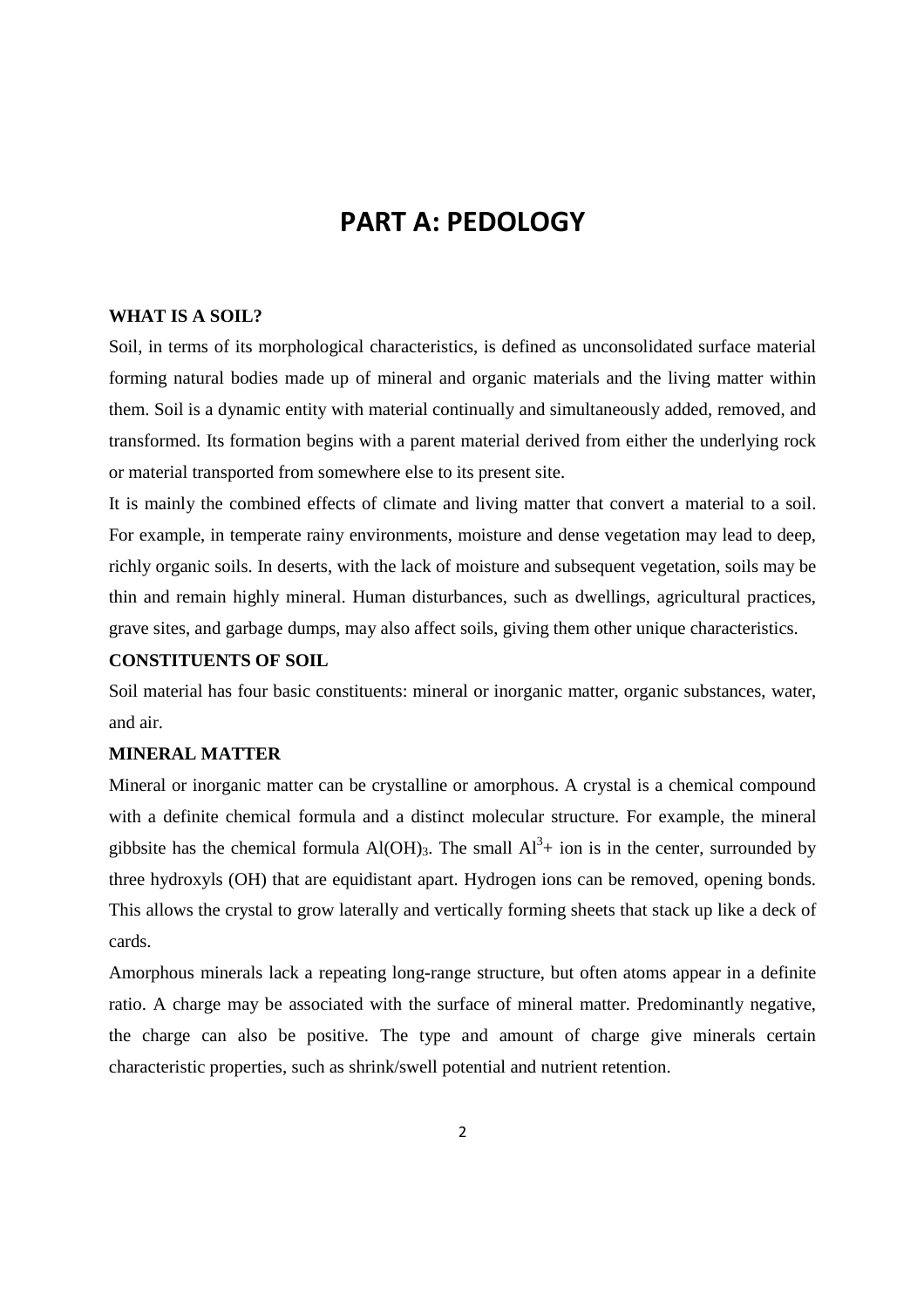#### **ORGANIC SUBSTANCES**

Organic substances are molecules with carbon-to-carbon bonds. In soils, these molecules are formed by biochemical activity. Animals, insects, and soil micro-organisms act together to decompose dead plant leaves, root tissue, and animal remains in the soil. Organic matter in soils ranges from leaf litter, where decomposition is minimal and plant species are still recognizable, to a highly decomposed substance called humus, which gives soils a dark brown color.

Organic matter tends to accumulate near the surface where high biological activity, such as leaf litter, roots, and insect life, occurs. As a result, soils near the surface are normally darker in color than the soil horizons a few centimeters below. Organic matter provides a reserve source of plant nutrients and buffers soil against pH changes. It forms very weak cement that, when acting alone, binds soil particles together in a crumb-like structure.

Living organisms residing within the matrix are considered part of the soil. Different fungi, bacteria, protozoa, algae, and actinomycetes play a vital role in converting parent material into soil. Plant roots, rodents, worms, insects, and other burrowing creatures help redistribute matter within a soil profile.

#### **WATER**

Soil pores provide an important reservoir for water and atmospheric gases. Soil water is the medium through which nutrients are transferred to plants. Since water has a great capacity to adsorb heat, it can insulate soil from rapid temperature changes. A moist soil is slower to heat in the spring and slower to freeze as the temperature drops.

Hydrogen ions from both organic and inorganic matter dissociate in water, resulting in the soil's pH. A soil's pH affects the solubility of minerals. Soil water may be lost in several ways:

- as transpiration from plant leaves;
- through evaporation from the soil surface;
- by draining through soil pores to groundwater reservoirs;
- through lateral flow; and
- by being held in relatively small pores.

The maximum amount of water a soil holds against gravity is its field capacity. A soil's field capacity is a function of the volume of pores small enough to hold water against gravity. The process is similar to that of a sponge holding water.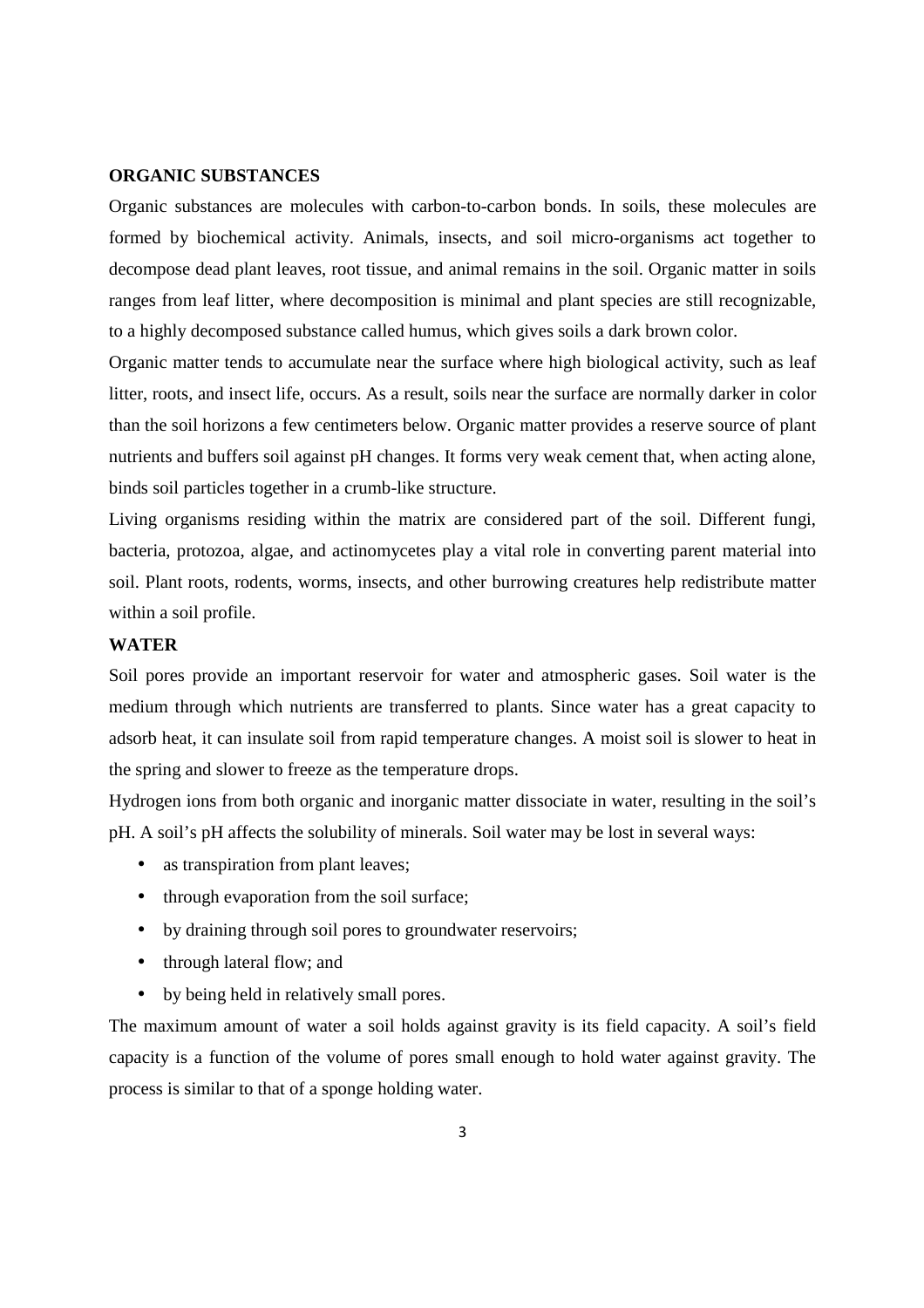#### **AIR**

Pore space not filled with water contains gases in concentrations comparable to those in the atmosphere. The soil air is the source of oxygen for root and microbial respiration. A high respiration rate, coupled with the twisting path that a gas must follow in order to diffuse out of soil pores, results in a carbon dioxide concentration about one hundred times greater than that in the atmosphere. Individual gasses move into and out of soil pores primarily by diffusion. After a heavy rain, soil pores fill with water displacing the air.

Oxygen diffuses very slowly through water. Therefore, once a soil becomes saturated with water, respiration quickly removes oxygen from the pores. If the soil layer remains wet for significant periods during the year, the low oxygen content will result in a change in the oxidation/reduction state. Soils so affected become increasingly reduced. Iron oxide minerals in this environment of reduction will change color from red/yellow to a light gray. This change in color can be indicative of a seasonal high water table.

# **FACTORS OF SOIL FORMATION**

The five soil forming factors are: parent material, topography, climate, biological activity, and time. Soil formation begins with a parent material derived from weathering of either the native rock or material transported to the site. The concerted effect of climate and biological activity then transforms parent material by producing the physical and chemical energy to alter minerals and vertically redistribute material through the soil profile. The effect of climate and biological activity is modified by topography.

For example, slope affects the amount of water flowing down through the profile as opposed to running off the surface. Finally, soil forming processes work slowly over time. The intensity and direction of these processes can also change over time. During any given period, one process may dominate; but, with time, another process can become dominant.

# **PARENT MATERIAL**

Parent material is the initial mineral substance that forms a soil. It is derived from the weathering of rocks and may reside at the site of its origin or be transported from somewhere else to its current location. A soil formed from parent material found at the site of its origin is called a residual or sedentary soil. Bedrock weathering in place produces a stony, massive material called saprolite. As physical and some chemical weathering occur, the saprolite becomes denser than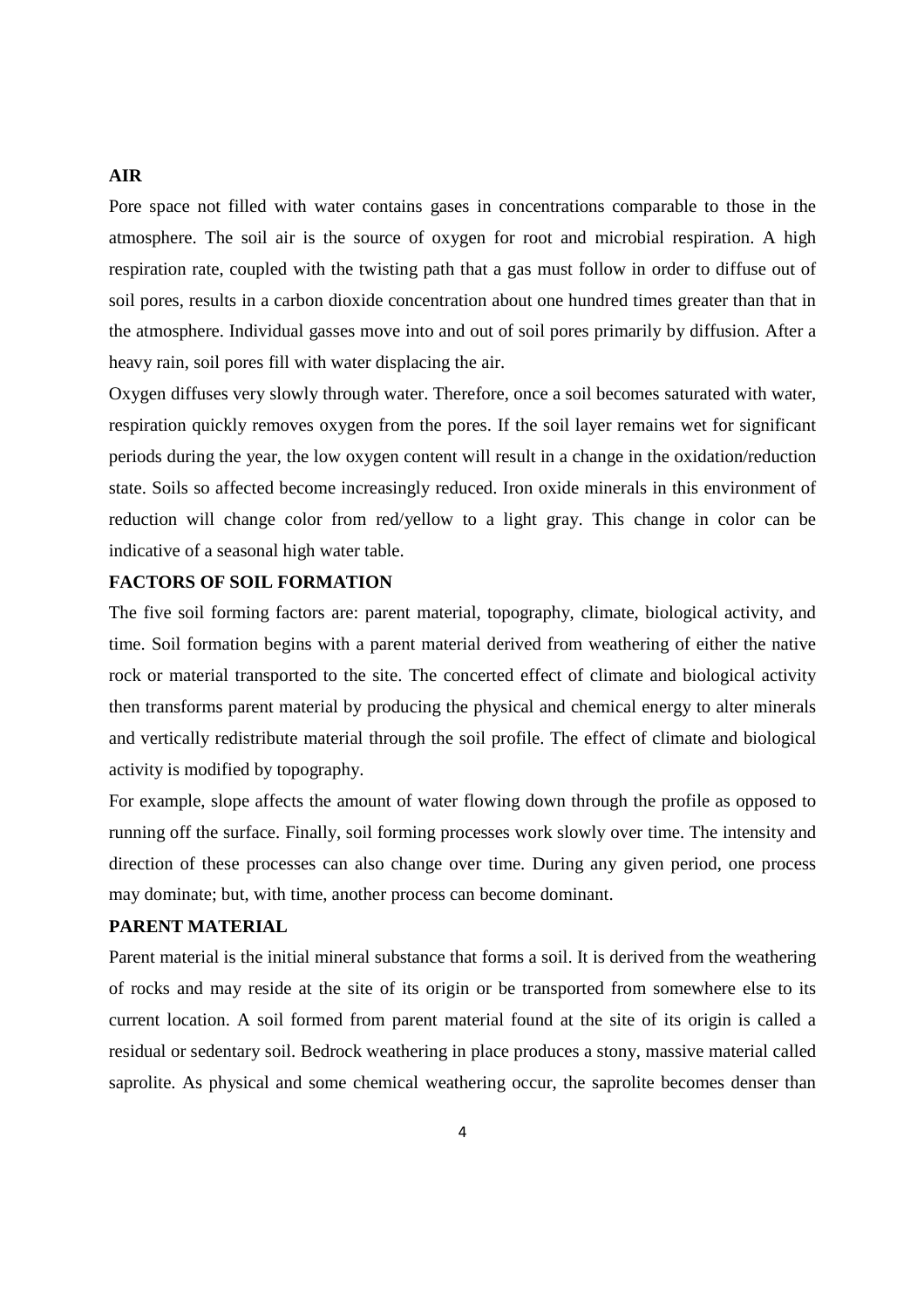the underlying bedrock. The texture and original rock structure remain, but the material is soft enough to dig with a hand shovel. As chemical weathering converts primary minerals to secondary minerals, particles are redistributed vertically. As material is both added and removed, a soil develops. A residual soil will retain many of the characteristics of the underlying bedrock. Also the texture, mineralogy, pH, and other characteristics of the soil may be a direct result of the saprolite below.

Material can be eroded from one place and transported to another where it becomes parent material for a soil at the new site. Often weathering occurs before the material is transported to the new site. In this case, the soil may have few features in common with the underlying rock. Transported material can bury an existing soil at the new site. Once a depositional episode is completed, time zero for the new soil's formation begins. Several forces can supply energy for the transportation of parent material: ice, wind, water, and gravity.

# *Ice*

Glacial deposits occur at the front and sides of advancing ice. Normally this material is poorly sorted with respect to particle size. Because ice melts from the bottom, this is also true of material deposited under a glacier. Also, material can be deposited as outwash in the glacier's melt-water.

Soils formed from glacial deposits vary in composition depending on the rock type over which the glacier traveled. Since glaciers advance and retreat with time, the composition and depositional environment of the parent material can be quite complex.

Overall, the texture of soil produced in glacial deposits reflects the mode and distance of transport and the type of rock scoured. Shale and limestone scouring tends to produce a soil with relatively more clay and silt-sized material. Igneous and metamorphic rocks produce mostly sandy soils. Deposits beneath the ice usually result in finer textured, denser materials, whereas outwash and front and side deposits are generally coarser.

# *Wind*

Wind deposits two major types of material: eolian sands and loess. Clay-sized material  $\leq 0.002$ mm) tends to bind together in aggregates too large to be eroded by wind.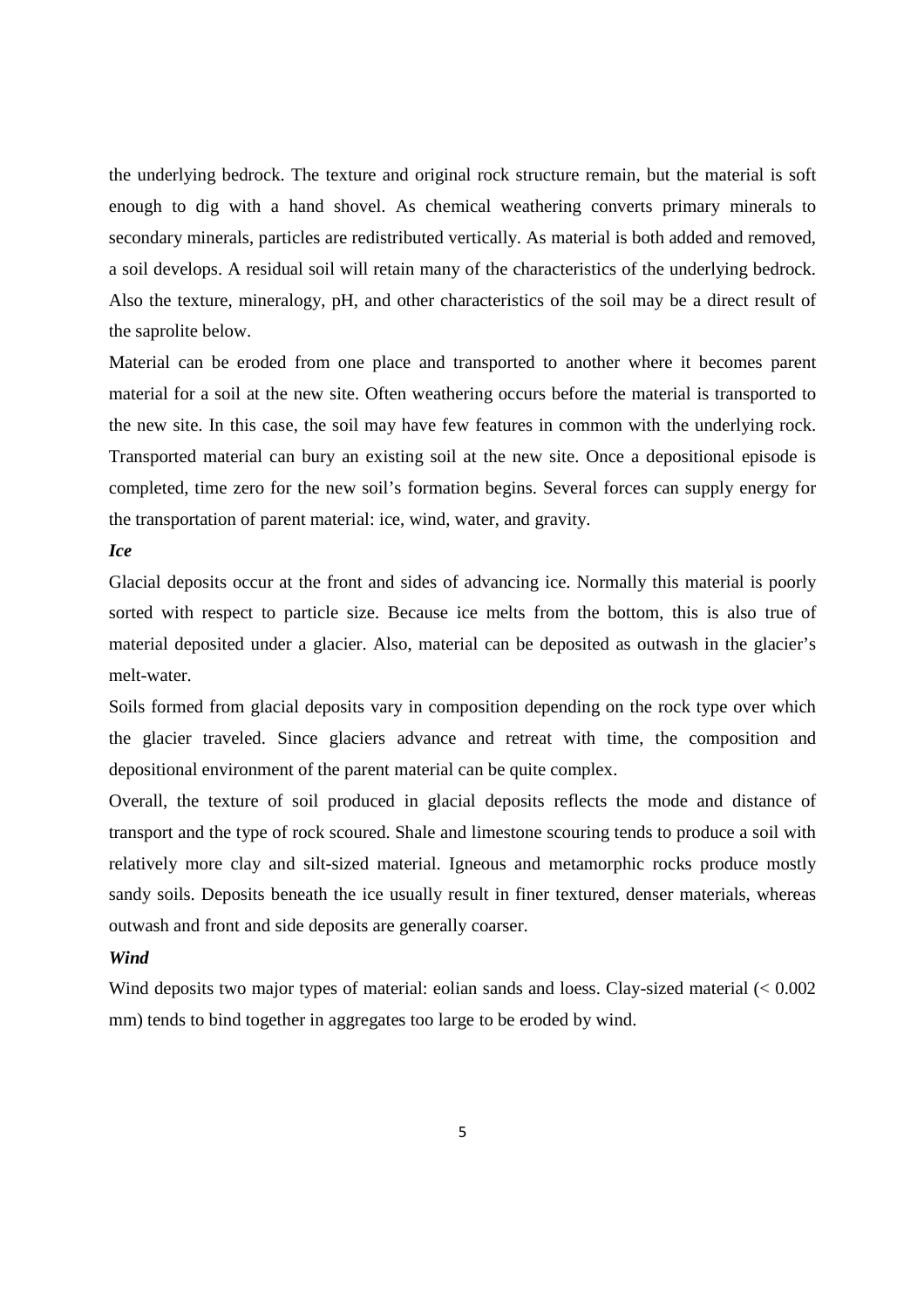Eolian sands are windblown deposits of material predominantly greater than 0.05 mm (0.05 to 2 mm) in diameter. Most of this material moves in a series of short-distance jumps called saltation. Eolian deposits may move several kilometers from the source.

Material adhering to saltating sand particles and material deposited as an aerosol are the sources of clay in eolian sand. Normally this material has a narrow textural range and is deposited on the leeward side of valleys or bodies of water.

Loess, which is windblown silt-sized material (0.002 to 0.05 mm), once airborne, can travel several hundred kilometers before deposition. The texture of loess usually does not vary in a vertical direction, but tends to thin with horizontal distance from the source.

Windblown material tends to have sharp edges, a conchoidal shape, and surface etching. In contrast, material deposited by water tends to have rounded edges and a polished surface. Careful observation under a hand lens can shed light on the environment present at deposition.

# *Water*

An alluvial or stream-borne deposit occurs in floodplains, fans, and deltas. Because fast-moving water picks up debris, a river meandering downstream will undercut the outer bank of each bend. Water moves slower around the inner bank than the outer bank and therefore loses energy. Thus, coarse material settles out, forming a bar over the inner bank. As water levels rise during floods, the stream overflows its channel and spills over onto the floodplain.

Typically, alluvial deposits are characteristic of the decrease in energy during deposition. Where the stream overflows its bank, the energy is still relatively high; only deposits of coarse material occur, forming a levee. On the far side of a levee, moderate energy is available, and silty material settles.

On the floodplain, water velocity and its corresponding energy is low, and clay settles. Because bars form under moderate energy, this type of sorting does not occur on the plain. However, a floodplain may surround a bar. As the distance from the channel increases, the material's texture becomes finer, and the thickness of the deposit decreases.

Alluvial fans form where water in a channel, carrying sediments downhill, experiences an abrupt reduction in slope. The stream energy is reduced quickly, and material settles. This also occurs where a narrow valley opens onto a wide flat. Fans have a cone shape, widening in the downslope direction. Channels shift easily in fan deposits, and sediments are reworked over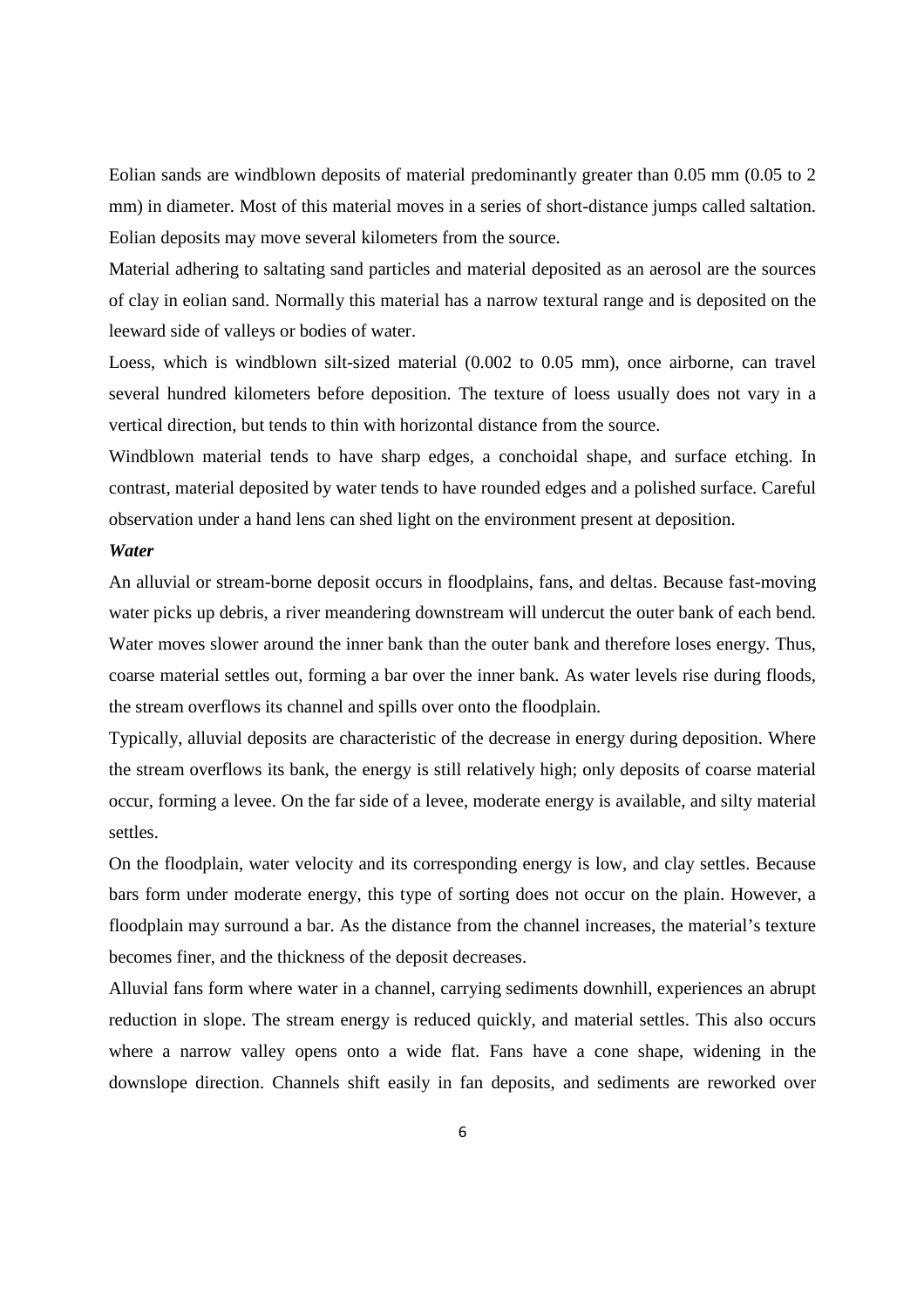time. The texture of a fan becomes finer with distance from its apex. Normally fans in humid areas are not as steep and cover a much larger area than those in arid regions.

Marine and lacustrine deposits form in low-energy environments under inland seas and lakes. These sediments are typically coarse near the shore and finer toward the middle of the lake or sea. Several shoreline features can be associated with inland water bodies, including deltas, sand dunes, and beaches. Deltas are essentially alluvial fans with their sediments deposited underwater. As lakes dry, evaporite minerals form. Under other conditions, eolian sediments can fill in the lakebed. Such soils have a finer texture and occupy lower sections on the landscape.

Soils formed in shoreline deposits have a coarser texture and occupy higher landscape positions. In lakebeds with a very low influx of sediments, organic substances dominate the sediments, and peats form.

#### *Gravity*

Colluvium or hillslope sediments result from the force of gravity and runoff moving downslope. This material may be deposited in catastrophic events, such as mudslides, or by very slow but persistent processes, such as slope wash or surface creep. As viewed from the crest of a hilltop, sediments thicken, and the clay content increases on the downslope.

# **TOPOGRAPHY (RELIEF)**

Topographic relief, or the slope and aspect of the land, has a strong influence on the distribution of soils on a landscape. Position on a slope influences the soil depth through differences in accumulation of erosional debris. Slope affects the amount of precipitation

that infiltrates into soil versus that which runs off the surface. Aspect, or the direction a slope is facing, affects soil temperature. In northern hemisphere sites, south-facing slopes are warmer than those facing north. Differences in moisture and temperature regimes create microclimates that result in vegetational differences with aspect. Differences in weathering, erosion, leaching, and secondary mineral formation also can be associated with relief.

# **CLIMATE**

Climate arguably has the greatest effect on soil formation. It not only directly affects material translocation (leaching or erosion, for example) and transformation (weathering), but also indirectly influences the type and amount of vegetation supported by a soil. Precipitation is the main force in moving clay and organic matter from the surface to a depth within the profile.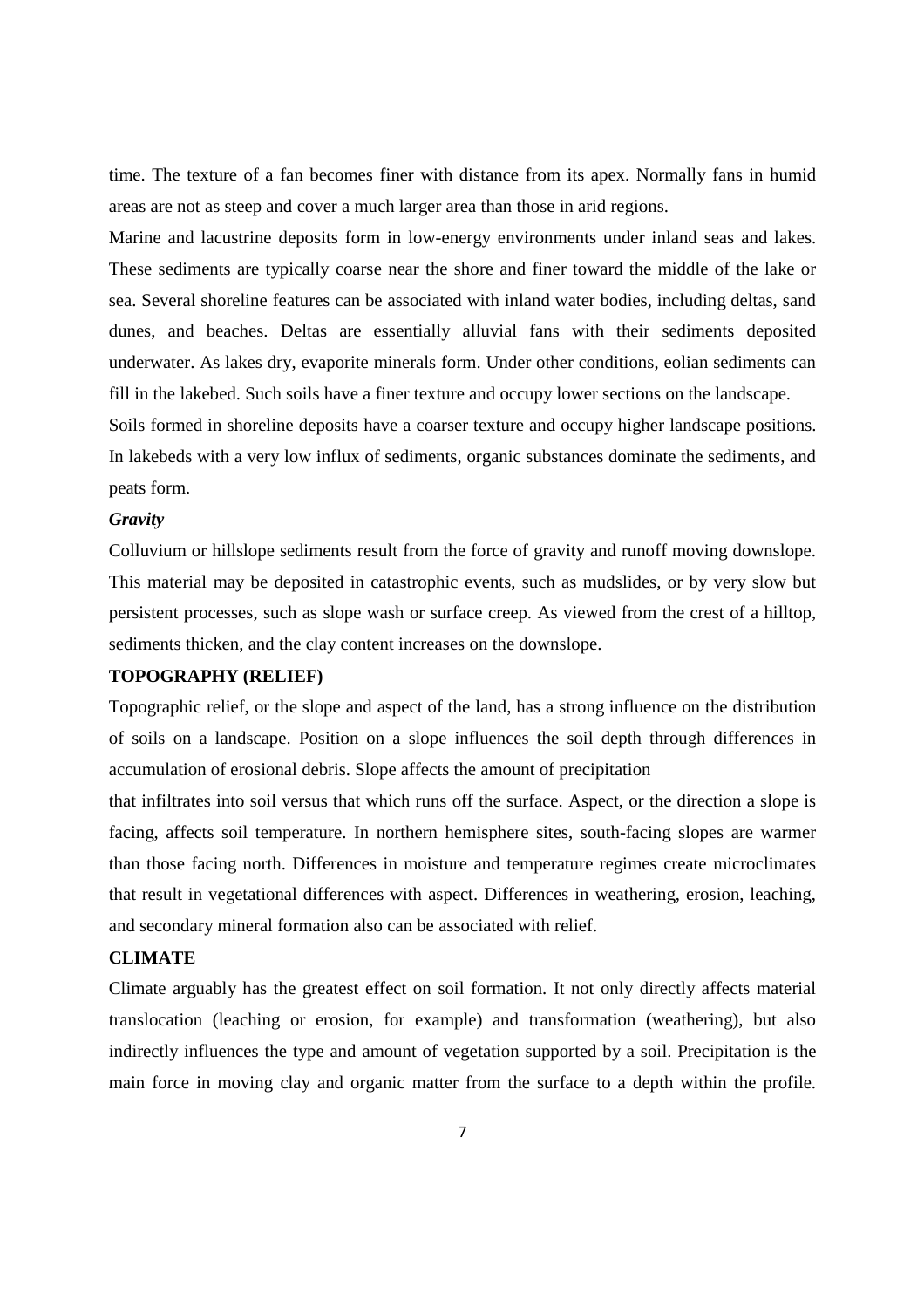When a soil is at field capacity, the addition of more water will result in drainage either downward or laterally. Drainage water carries with it dissolved and suspended clay particles that collect at a new location within the soil profile. As a result, soils =often show an increase in clay with depth as wind erosion selectively removes clay (and organic matter) from surface horizons. Temperature and moisture affect physical and chemical weathering. Diurnal and seasonal changes in temperature cause particles to expand and contract unevenly, breaking them apart. Heat and moisture are active agents of chemical weathering, the conversion of one mineral into another.

Climate affects the type and amount of vegetation in a region. A warm, humid climate produces the most vegetative growth; however, microbial decomposition is also rapid. The net effect is that tropical and subtropical soils are generally low in organic content. In contrast, organic matter tends to be highest in a cool damp environment where decomposition is slow.

Temperature and the amount of water moving through a profile affects all of the following:

- **the amount and characteristics of organic matter;**
- $\bullet$  the depth at which clay accumulates;
- **the type of minerals present;**
- soil pH (humid climates tend to produce more acidic soil than do arid climates);
- soil color:
- iron, aluminum, and phosphorus distributions within a soil profile; and
- **the depth to calcium carbonate and/or salt accumulation.**

# **BIOLOGICAL ACTIVITY**

Biological activity and climate are active forces in soil formation. Soil pedogenesis involves a variety of animals, plants, and microorganisms. Ants, earthworms, and burrowing animals, for example, mix more soil than do humans through plowing and construction. Plant roots remove mineral nutrients from subsoil and redeposit them at the surface in leaf litter. Growing roots open channels through soil where rainwater can wash clay and organic matter down along these channels. Soil microbes decompose plant and animal debris, releasing organic acids. This biochemical activity is the catalyst for a great deal of the oxidation/reduction and other chemical reactions in soil.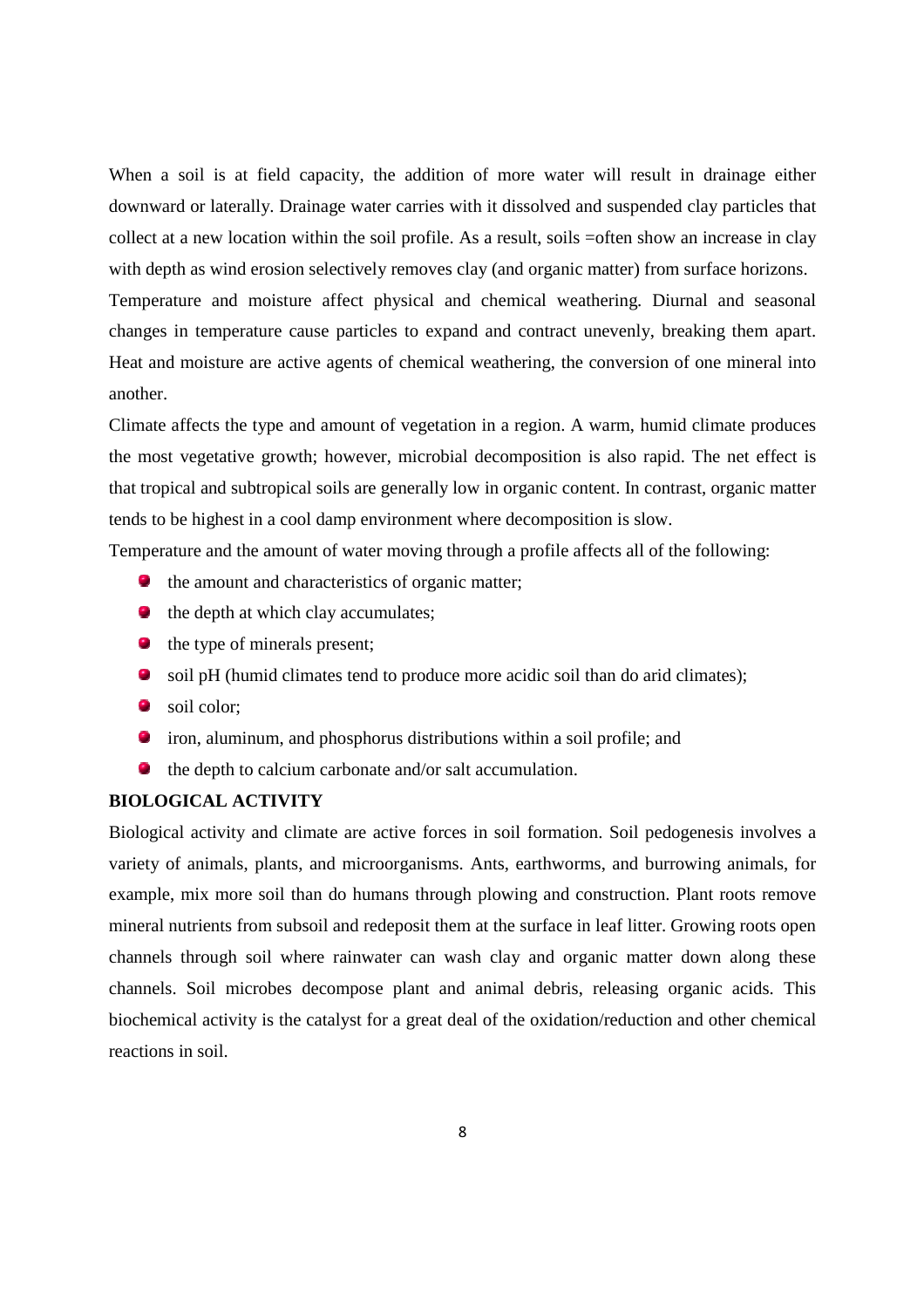The distribution of organic matter in a forest soil is different from that of grassland. The surface soils of forests tend to have concentrated organic matter, which quickly decreases with depth. Grassland soils tend to accumulate organic matter to a greater depth than do forest soils. It is important for pedologist to note that the dark staining from the humic fraction of organic matter can persist in a buried soil. Thus, ancient buried surface soils may be recognized in the field by color alone.

The distribution of iron and aluminum throughout a profile also differs between forest and grass land soils. In forests, due to the greater rainfall, clays and organics drain downward, leaving behind resistant minerals. As a result, iron and aluminum in B horizons in forest soils are found in higher concentrations than in grassland soils.

#### **TIME**

Soils develop over time. Soil formation is a dynamic process, where a steady state is slowly approached but only rarely reached. The rate at which a soil forms is related more to the intensity of other soil forming factors than to chronological age.

Soil development begins with a parent material that has a surface layer altered by vegetation and weathering. For example, a young Coastal Plain soil has relatively uniform material throughout, and is altered only by a dark-stained surface layer that has been formed by vegetation. A more mature soil, on the other hand, shows evidence of the removal and transport of surface-layer clay to a subsurface layer called the B horizon. In an even older soil, chemical weathering and leaching have removed silicon, causing a change in the suite of clay minerals. A senile soil is excessively weathered and dominated by very resistant iron and aluminum oxide minerals. The rate that a young Coastal Plain soil becomes a senile soil depends not on its chronological age but on how rapidly minerals are transported and transformed within the profile.

Human activity frequently alters the process of pedogenesis. Once human activity ends, soil formation can continue as before if no radical change in the soil-forming factors occurred in the interim. Because fine material leaches selectively faster than coarse material, differences between human-altered and undisturbed soils in the ratio of fine to coarse clay may be apparent in a relatively short span of time (one hundred years in a humid environment).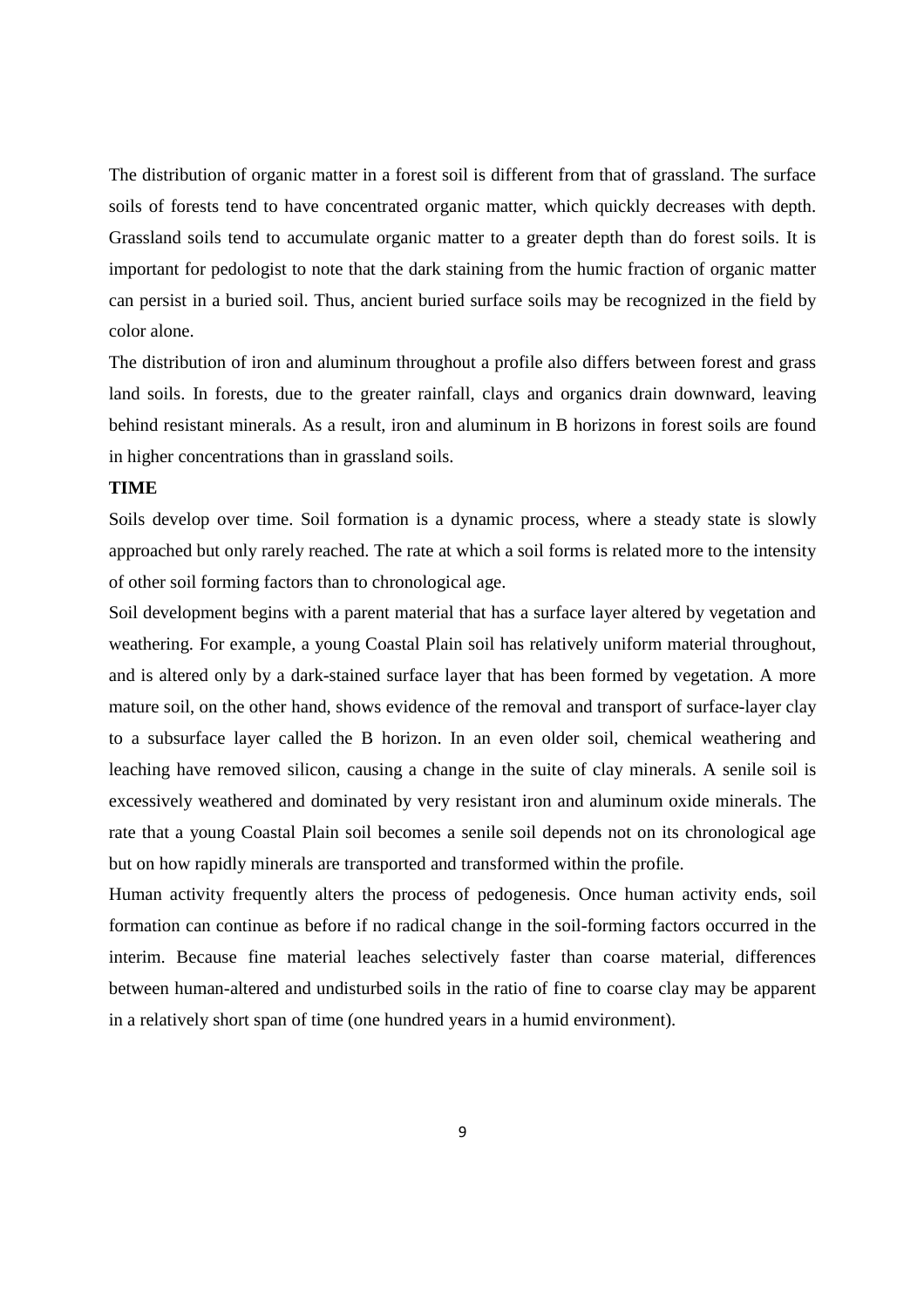# **WEATHERING**

Weathering is the physical and chemical processes by which rocks and minerals are disintegrated, decomposed, and re-synthesized into new compounds. (Here rocks refer to unconsolidated material and soil at the surface [regolith], while minerals are inorganic substances with a definite chemical structure and formula.)

Weathering encompasses both physical and biogeochemical processes, which generally occur simultaneously. At different times, however, one process may dominate. In a soil forming from saprolite, for example, physical weathering dominates initially. As more surface area is exposed with smaller particles, and as biological activity increases, chemical weathering takes over.

# **PHYSICAL WEATHERING**

Physical weathering is the mechanical disintegration of rocks and minerals into smaller sizes. Some of the several mechanisms that work to break apart rocks include: temperature, water, ice, glaciers, erosion, wind, plants and animals.

#### *Temperature*

Seasonal and even day-to-night temperature changes can cause rocks to heat and cool unevenly. As rocks heat up, they expand; as they cool down, they contract. The outer surface expands and contracts faster than the interior, causing the outer surface to separate and peel off.

#### *Water*

The force of raindrops beating down on soft rocks, and the scouring effect of suspended material in water flowing over rocks can wear the rocks away with time.

## *Ice*

Water can infiltrate the cracks and pores of rocks and freeze. As the ice expands and thaws, the rocks break up.

#### *Glaciers*

Glaciers weather rocks in several ways. The weight of a glacier can crush rocks. As it moves over an area, a glacier can grind and pulverize rocks. As it recedes, the pressure release can cause rocks to expand and crack.

## *Erosion*

Erosion causes pressure-release related weathering.

# *Wind*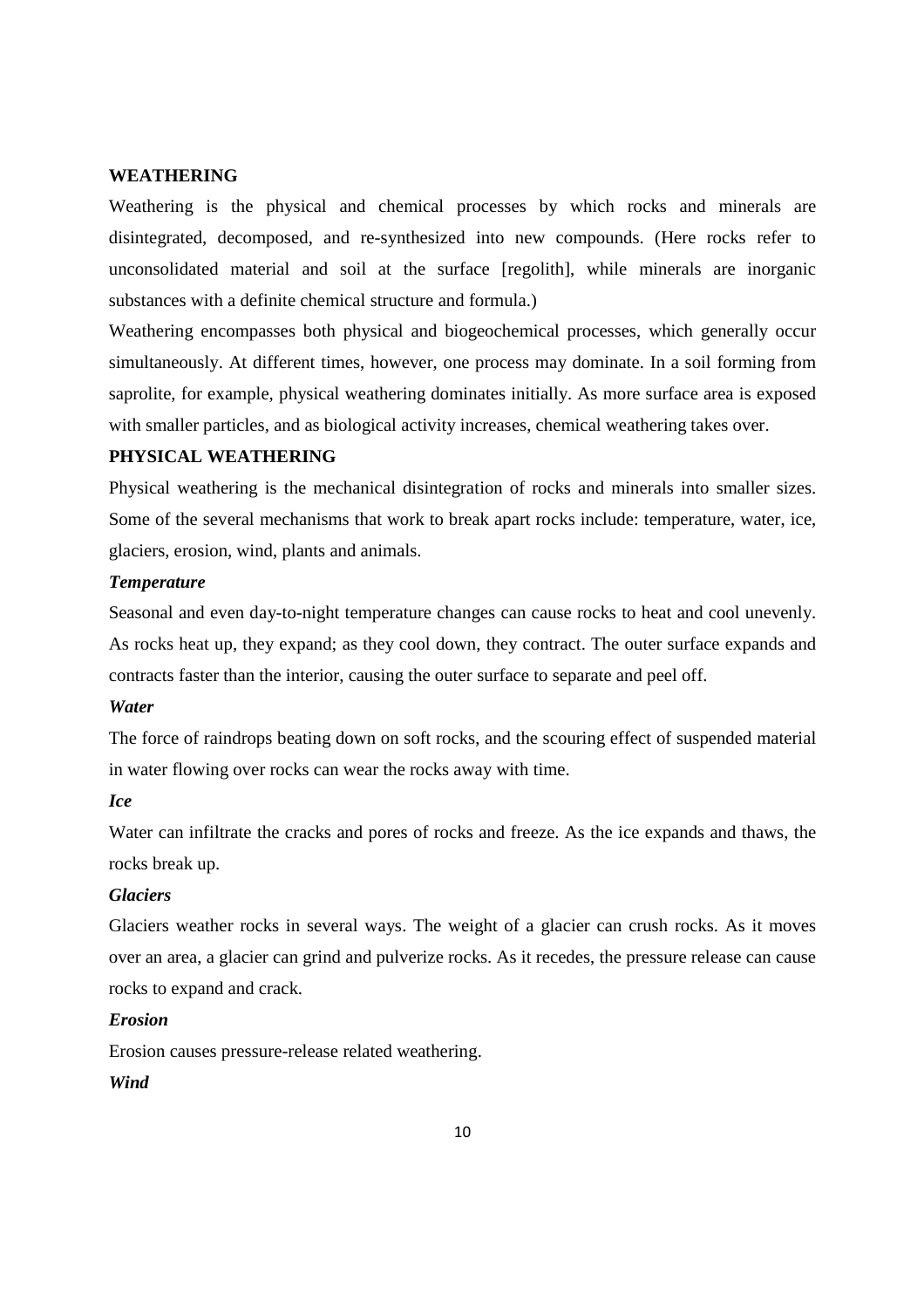Wind suspends fine particles. As the particles are pushed and bounced over one another, they abrade the rock surfaces over which they pass, slowly wearing the rocks down. Over time, the material removed results in pressure-release weathering similar to that of retreating glaciers.

#### *Plants and Animals*

The expansion and decomposition of roots growing in soil can alter the density and coherence of particles. The digging and burrowing of animals can have the same effect.

# **CHEMICAL WEATHERING**

The process of chemical weathering changes the atomic makeup of a mineral. Near the surface, water and biological activity play important roles in chemical weathering. Given time and enough water moving through a profile, even seemingly insoluble minerals will slowly dissolve. These minerals loose a portion of their atomic makeup and re-precipitate as new minerals in a leachate.

Water hydrates minerals, weakening them as it expands the size of their crystals. Hydrolysis removes atoms (ions) from certain minerals and, in the process, splits water molecules affecting the soil pH. Carbon dioxide mixed with water causes a form of acid hydrolysis called carbonation.

Another mechanism of chemical weathering is oxidation/reduction, or the transfer of electrons from one substance to another. Oxidation/reduction affects both the solubility and stability of minerals. Some mechanisms of chemical weathering include:

Solution.....CaCl<sub>2</sub> + H<sub>2</sub>O  $\rightarrow$  Ca<sup>2+</sup> + 2Cl<sup>-</sup> + H<sub>2</sub>O Hydration.....2Fe<sub>2</sub>O<sub>3</sub> + 3H<sub>2</sub>O  $\rightarrow$  2Fe<sub>2</sub>O<sub>3</sub>.H<sub>2</sub>O  $Hydrolysis.....KAlSi<sub>3</sub>O<sub>8</sub> + H<sub>2</sub>O \rightarrow HAlSi<sub>3</sub>O<sub>8</sub> + KOH$ Carbonation.....CaCO<sub>3</sub> + H<sub>2</sub>O  $\leftrightarrow$  HCO<sub>3</sub><sup>-</sup> + Ca<sup>2+</sup> + H<sup>+</sup> oxidation / reduction Oxidation/reduction.....4FeO + O2  $\leftrightarrow$  2Fe<sub>2</sub>O<sub>3</sub>

#### **BUILDING A SOIL**

Soil formation is a dynamic process with material continually added, transformed, and/or removed. Beginning with soil from a relatively uniform parent material, windblown sediments and annual floods, for example, add new material to the surface. Physically weathered saprolite adds material to the bottom of the profile. Dissolved and suspended material can be deposited or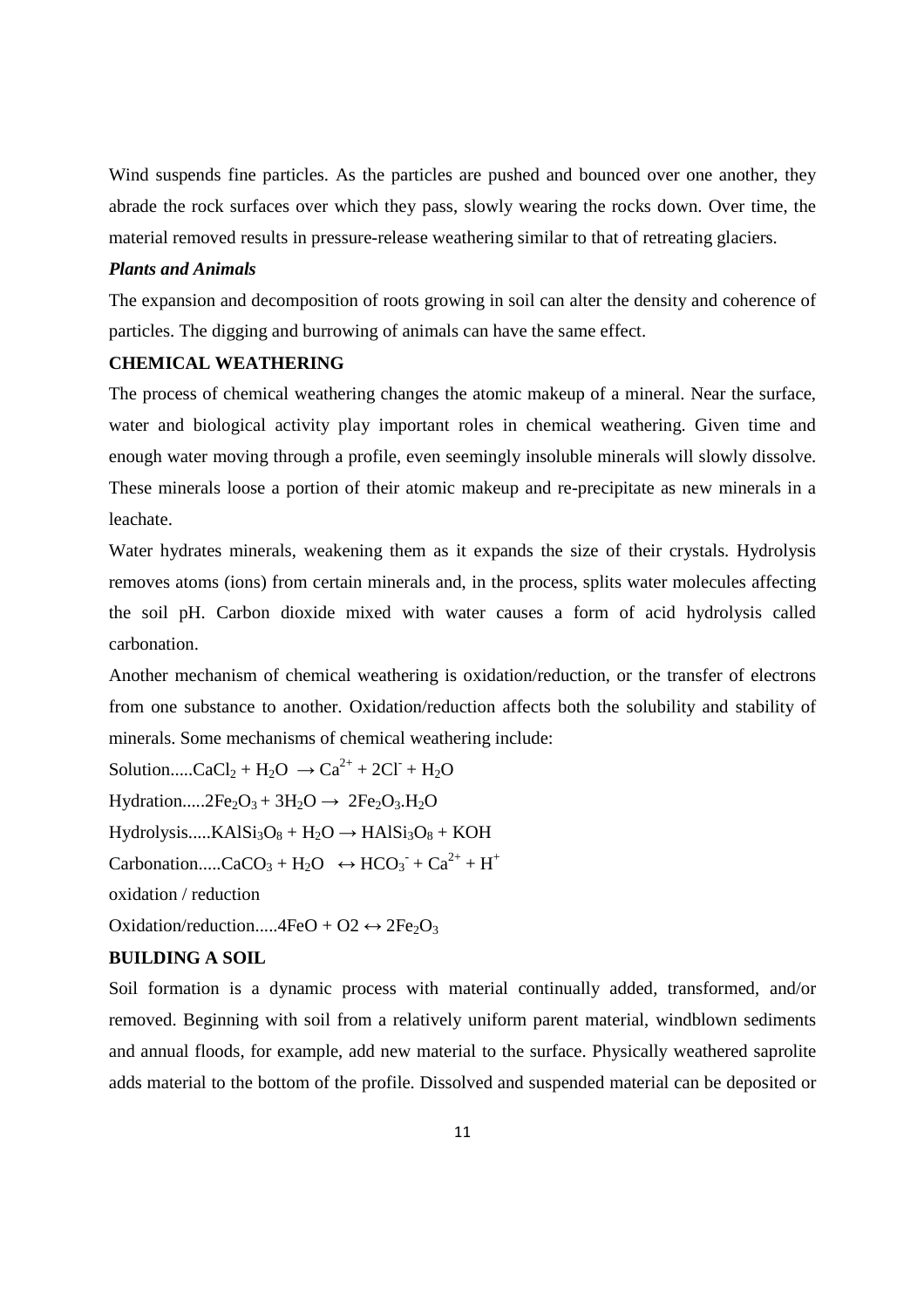redistributed within a soil profile by water flowing below the surface. Evaporite minerals commonly accumulate in the subsoil at the top of a water table. Developmentally, a high annual sediment input often characterizes young soils.

At the other extreme, material is continually removed from a soil. Erosion by wind and water, even under dense vegetation, can remove five tons of soil per acre, per year. Whenever precipitation exceeds the field capacity of a soil, material can be leached below the soil solum (the root zone or an area active in soil pedogenesis). Biochemical degradation can remove organic matter. This can lead to a significant reduction in soil volume.

Changes also occur within a soil profile. Material is converted from one form to another and translocated within a profile. Clay, organic matter, and iron/aluminum ions typically migrate out from surface horizons especially in humid-region soils. The root zone provides a good environment for biogeochemical activity. Two examples of this are melanization and gleization. Melanization is the darkening of a soil layer by organic matter. This process gives the surface (A horizon) its brownish color. Gleization is the reduction of mostly iron-bearing minerals. It produces a gray to greenish color in soil. Saturation of a soil layer for long periods within a year usually causes this condition.

#### **MINERALS IN SOIL ENVIRONMENT**

#### **A. Composition of the Earth's Crust**

Most of the weight and volume of the earth's crust is made up by only a few elements (Table 1). Oxygen and Si make up most of the weight, while oxygen alone accounts for more than 90% of the volume. In general, the larger O atoms are in an approximately close-packed arrangement held together by smaller metal atoms in the interstitial space. Most of the elements in the crust and in soils occur in minerals. Thus, the elements listed in Table 1 are major constituents of the minerals found in the soil environment.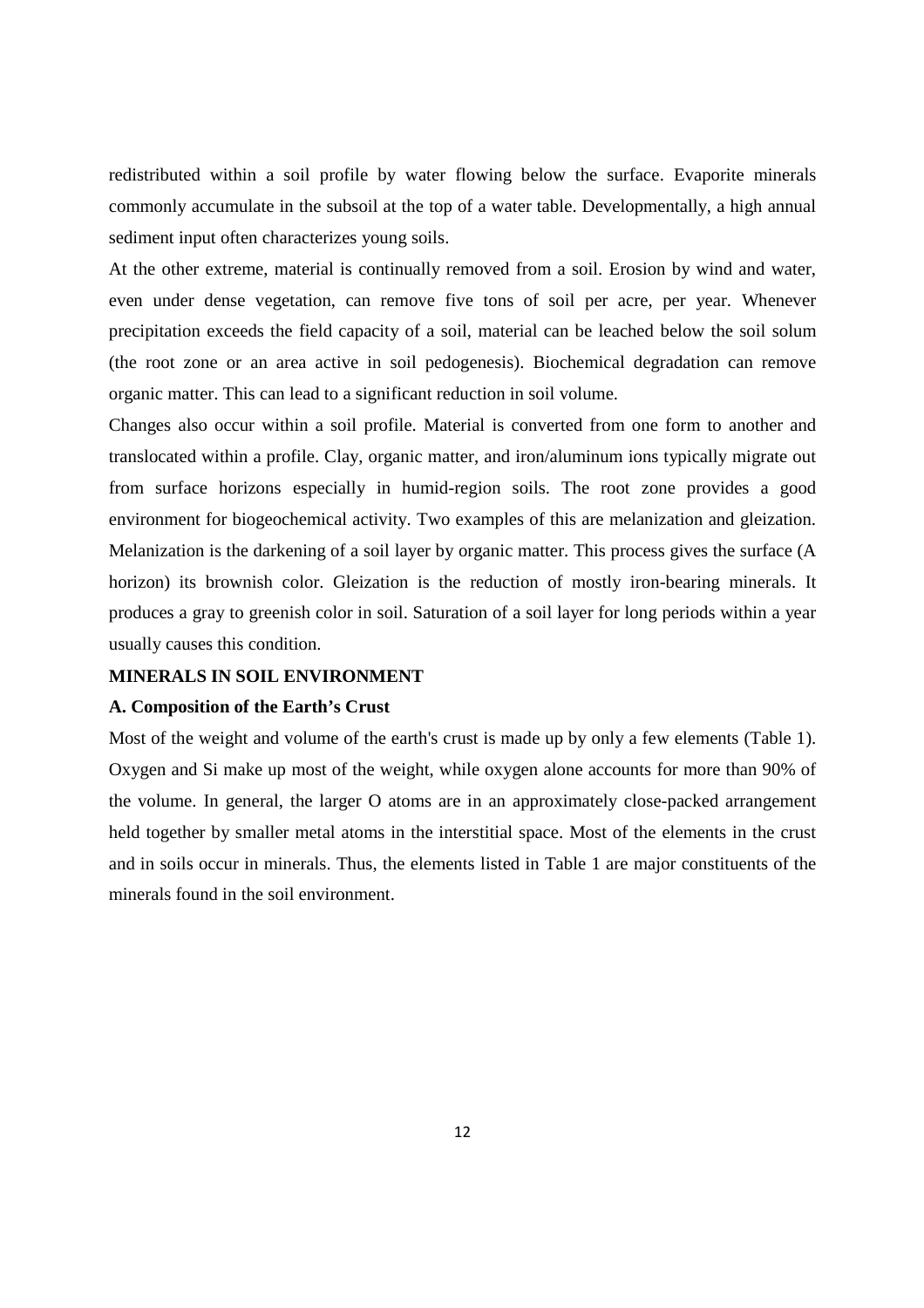| Element  | Crustal | Mole fraction | Ionic radius | Volume         |  |
|----------|---------|---------------|--------------|----------------|--|
|          | average | $gkg-1$       | (nm)         | $\%$           |  |
| $\Omega$ | 466     | 0.6057        | 0.136(3)     | 92.88          |  |
| Si       | 277.2   | 0.2052        | 0.026(4)     | 0.22           |  |
| AI       | 81.3    | 0.0626        | 0.039(4)     | 0.23           |  |
| Fe       | 50      | 0.0186        | 0.078(6)     | 0.54           |  |
| Ca       | 36.3    | 0.0188        | 0.1(6)       | 1.15           |  |
| Na       | 28.3    | 0.0256        | 0.102(6)     | 1.66           |  |
| K        | 25.9    | 0.0138        | 0.151(6)     | 2.89           |  |
| Mg       | 20.9    | 0.0179        | 0.072(6)     | 0.41           |  |
| Ti       | 4.4     | 0.0019        | 0.061(6)     | 0.03           |  |
| H        | 1.4     | 0.0289        | $\gamma$     | $\overline{?}$ |  |
| P        |         | 0.0007        | 0.017(4)     | $\overline{0}$ |  |
| Mn       | 0.9     | 0.0003        | 0.083(6)     | 0.01           |  |

*Table 1. The twelve most common chemical elements in the earth's crust (Klein and Hurlbut, 1993).*

*Numbers in parentheses refer to coordination number. Radii for Fe and Mn are for the reduced (2+) form. ? Ionic radius and volume of*  $H^+$  *are negligible compared to*  $O_2$ 

Soil minerals are also referred to as either *primary* or *secondary* minerals. Primary minerals form at elevated temperatures. They are usually derived from igneous or metamorphic rocks, but they can be inherited from sedimentary rocks as well. Secondary minerals are formed by low temperature reactions and are either inherited from sedimentary rocks or formed in soils by weathering (Jackson, 1964). The separation of minerals into primary and secondary mineral classes is not mutually exclusive and some minerals can occur in both. The concept is useful however, and appears widely in the soil science literature.

Although different classification schemes could be used, mineralogists have determined that first separating minerals into groups based on their chemical composition gives classes with the greatest similarities in many other properties. Thus, minerals are first divided into classes depending upon the dominant anion or anionic group. The classes include: (1) native elements, (2) sulphides, (3) sulphosalts, (4) oxides and hydroxides, (5) halides, (6) carbonates, (7) nitrates, (8) borates, (9) phosphates, (10) sulphates, (11) tungstates, and (12) silicates (Klein and Hurlbut, 1993). These classes are then subdivided based on chemical and structural similarities.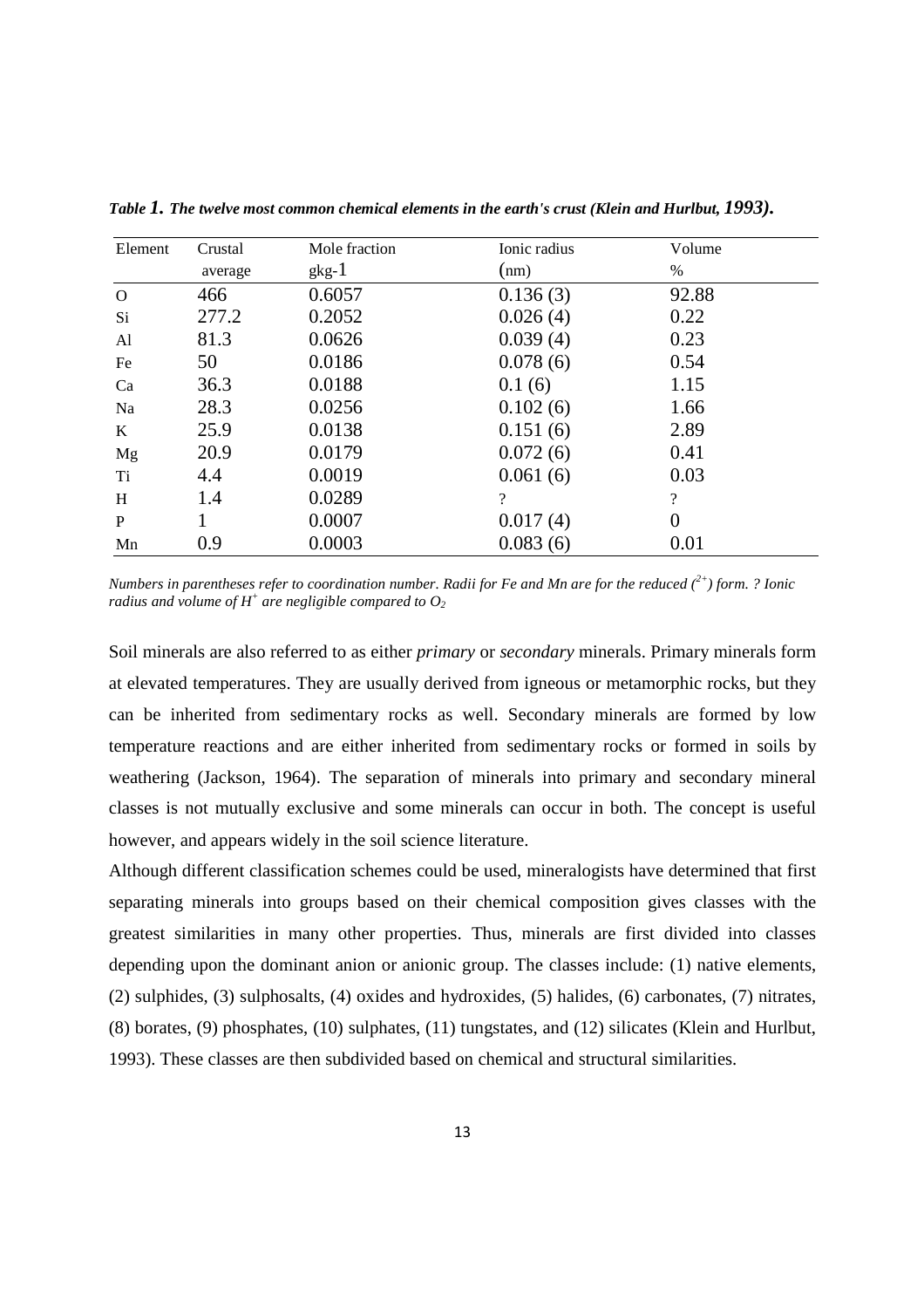Mineral classes such as the native elements, sulphosalts, nitrates, borates, and tungstates occur only rarely in soils.

The major mineral classes represented in soils are discussed below.

## **1. Halide, Sulphate, and Carbonate Minerals**

The major soil minerals of this group are halite (NaCl), gypsum  $(CaSO_4 \cdot 2H_2O)$ , calcite  $(CaCO_3)$ , and dolomite  $[CaMg(CO<sub>3</sub>)<sub>2</sub>]$  (Table 2). This group is characterized by minerals with relatively simple structures. The halite structure is one of the simplest of all minerals. It consists of



# *Fig. 1. Structure of Halides*

alternating Na<sup>+</sup> and Cl<sup>-</sup> ions arranged in cubic closest packing (Fig. 1). The other minerals in this group have similar structures with cations such as  $Ca^{2+}$ ,  $Mg^{2+}$ , or  $Fe^{2+}$  alternating with anions such as  $S_2^2$ ,  $SO_4^2$ , or  $CO_3^2$ . The bonds between the cations and anions are predominantly ionic. These minerals are among the most soluble and the softest of all soil minerals and they are easily broken down by physical and chemical weathering processes. They occur mainly in soils of arid regions or in youthful soils in more humid regions, where weathering has been minimal.

Halite is the most soluble of this group and accumulates in only the most arid environments. It is one of the minerals present in the salic horizon of Aridisols. Gypsum is about 100 times less soluble than halite, but it too is abundant only in arid regions. Gypsum is a major mineral in the gypsic horizon of Aridisols. Halite and gypsum could also occur in soils that have been contaminated by salt water, or by soluble salts leaching from industrial stock piles or waste piles. Calcite and dolomite are common carbonate minerals that occur in a variety of soils. These minerals precipitate in the soil profile in arid and semiarid climates (aridic and some ustic soil moisture regimes). Calcic and petrocalcic horizons form if the accumulation is great enough. Carbonate minerals in many soils are inherited from limestone or other calcareous parent materials. Carbonates are usually stable and can be found throughout the soil profile under aridic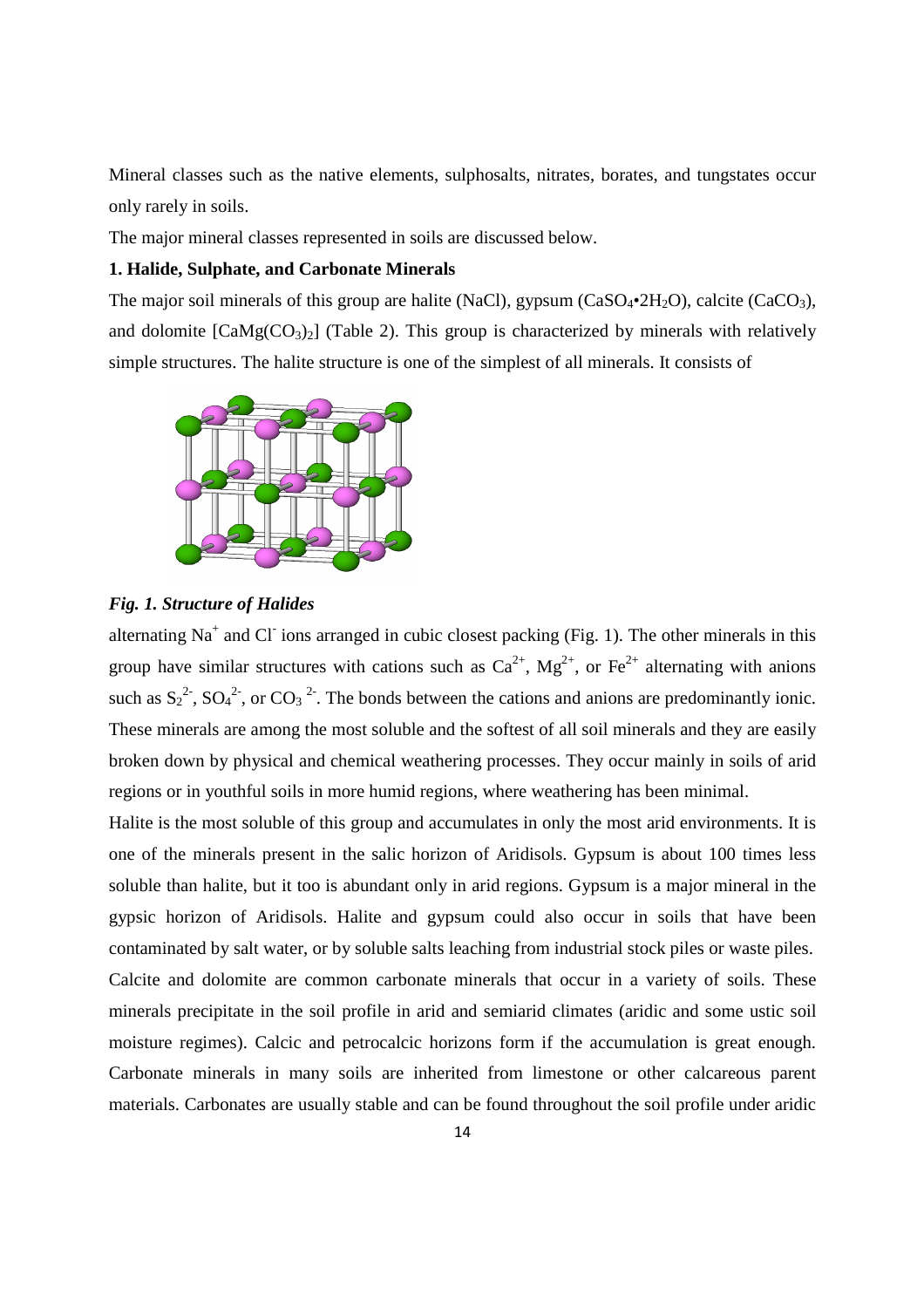and ustic soil moisture regimes (arid to subhumid climates), but are leached from the soil profile and are generally present only in the C horizons under the udic soil moisture regime (humid climates). Calcite and dolomite can be introduced into soils originally free of these minerals via the limestone aggregate used for road construction in some areas.

# **2. Sulphides**

Pyrite,  $F \in S<sub>2</sub>$ , the most common mineral in this group, does not occur extensively in soils, but when it is present it causes some unique problems. Pyrite precipitates in soils on wet tidal flats and river deltas of some coastal areas and also occurs in some geologic formations originally deposited in similar environments. Thus, pyrite often occurs in close association with coal. Pyrite is unstable under oxidizing conditions and weathers quickly when pyritic soils are drained or when mining leaves pyritic material on the surface. The weathering products include the minerals jarosite,  $KFe_3(SO_4)_2(OH)_6$ , and gypsum and sulfuric acid,  $H_2SO_4$ . The large amount of acidity causes problems in utilizing pyrite-containing soils and in re-vegetating mined areas and is a serious and costly environmental problem. Such soils are usually referred to as acid-sulphate soils.

#### **3. Oxides, Hydroxides and Oxy-hydroxides**

Primary minerals break down during weathering and release cations and anions that recombine to form other more stable minerals. Several elements, in particular Al, Fe, and Mn, form oxide, hydroxide, or oxy-hydroxide minerals that are stable in the soil weathering environment. Representative mineral species are given in Table 2.

#### *a. Aluminum*

Gibbsite,  $[A(OH)<sub>3</sub>]$  is the most common Al hydroxide mineral in soils. It is generally associated with the latter stages of weathering when leaching of silica has progressed to the point that phyllosilicate minerals no longer form. Gibbsite is common in highly weathered Oxisols of tropical regions. It has a very low cation exchange capacity and contributes to the low native fertility of most Oxisols. Gibbsite is also commonly found at the weathering interface between igneous rock and saprolite and in Andisols formed from volcanic ash. Despite the high solution silica content in these environments, gibbsite precipitates as a metastable phase that eventually dissolves and gives way to more silica-rich minerals.

*b. Iron*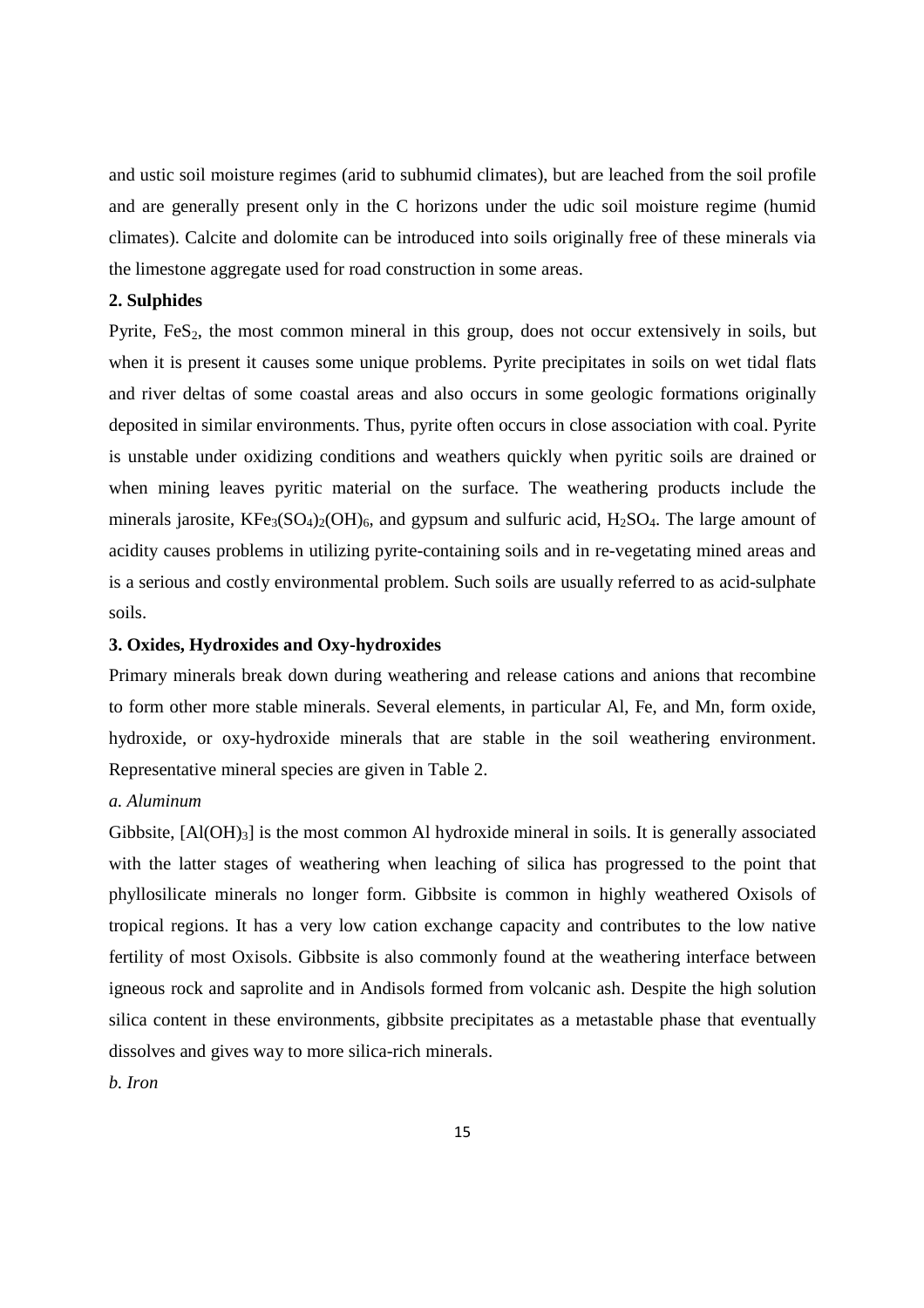Iron oxide minerals form from Fe released from primary minerals. Iron oxides are strong pigments and small amounts of these minerals account for most of the brown and red colors of soils. Goethite (FeOOH) is the most common mineral of this group. It accounts for the brownish to yellowish color of many soils, although it may be present in only small quantities.

Hematite  $(Fe_2O_3)$  is only slightly less common than goethite and usually occurs in association with it. Hematite is usually bright red and is responsible for the red color of many soils. Goethite and hematite are stable minerals in an oxidizing environment. Large amounts of these two minerals in well-aerated soils, usually in association with gibbsite and kaolinite, usually indicate an advanced stage of weathering. In soils that are saturated with water for at least some time during the year, the very insoluble  $Fe^{3+}$  in goethite, hematite, and other iron oxides can be reduced to very soluble  $Fe^{2+}$ .

The  $Fe<sup>2+</sup>$  can easily move with the soil water to other parts of the soil profile, or even to other associated soils in the landscape, where it can then re-oxidize to  $Fe<sup>3+</sup>$  and re-precipitate as goethite, lepidocrocite, or ferrihydrite when oxidizing conditions return. Repeated cycles of oxidation and reduction give rise to mottles and nodules that reflect an inhomogeneous distribution of iron oxide minerals within a soil. Soil scientists use these inhomogeneous or

| Mineral class Mineral |                     | Chemical formula                       |
|-----------------------|---------------------|----------------------------------------|
| Halides               | Halite              | <b>NaCl</b>                            |
| <b>Sulfates</b>       | Gypsum              | $CaSO_4$ •2H <sub>2</sub> O            |
|                       | Jarosite            | $KFe3(SO4)2(OH)6$                      |
| <b>Sulfides</b>       | Pyrite              | FeS <sub>2</sub>                       |
| Carbonates            | Calcite             | CaCO <sub>3</sub>                      |
|                       | Dolomite            | CaMg(CO <sub>3</sub> ) <sub>2</sub>    |
|                       | Nahcolite           | NaHCO <sub>3</sub>                     |
|                       | Trona               | $Na2CO3•NaHCO3•2H2O$                   |
|                       | Soda                | Na <sub>2</sub> CO3•10H <sub>2</sub> O |
| Oxides and Hydroxides |                     |                                        |
| Aluminum              | Gibbsite            | Al(OH) <sub>3</sub>                    |
| Iron                  | Hematite            | Fe <sub>2</sub> O <sub>3</sub>         |
|                       | Goethite            | FeOOH                                  |
|                       | Lepidocrocite FeOOH |                                        |
|                       | Maghemite           | Fe <sub>2</sub> O <sub>3</sub>         |

Table 2. Common non-silicate minerals in soils.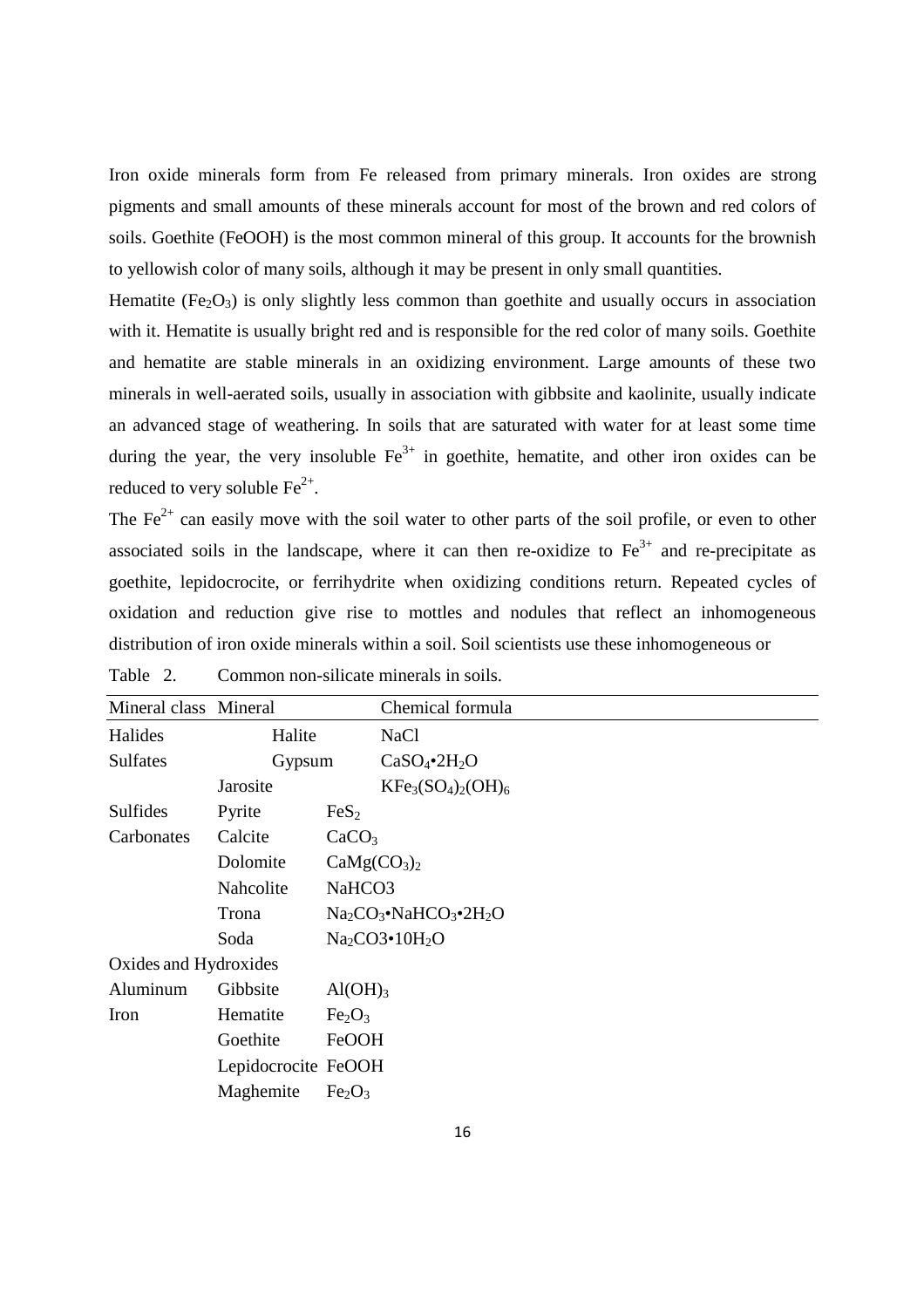|           | Ferrihydrite      | $Fe5O7(OH)•4H2O$                                                                                                |
|-----------|-------------------|-----------------------------------------------------------------------------------------------------------------|
|           | Magnetite         | Fe3O <sub>4</sub>                                                                                               |
| Manganese | <b>Birnessite</b> | $(Na, Ca, Mn^{2+})Mn_7O_4.2.8 H_2O$                                                                             |
|           |                   | Lithiophorite LiAl <sub>2</sub> Mn <sub>2</sub> <sup>4+</sup> Mn <sup>3+</sup> O <sub>6</sub> (OH) <sub>6</sub> |
|           | "Hollandite       | $Ba(Mn^{4+}, Mn^{3+})_8O_{16}$ "                                                                                |
|           | "Todorokite       | $(Na, Ca, K)$ 0.3-0.5 $(Mn^{4+}, Mn^{3+})$ <sub>6</sub> O <sub>12</sub> 3.5H <sub>2</sub> O                     |
| Titanium  | Rutile            | TiO <sub>2</sub>                                                                                                |
|           | Anatase           | TiO <sub>2</sub>                                                                                                |
|           | <b>Ilmenite</b>   | $Fe^{2+}TiO_3$                                                                                                  |
|           |                   | $(U_{\alpha})$ and $U_{\alpha}$ is $U_{\alpha}$ (1002) $V_{\alpha}$ and $\alpha$ (1000)                         |

#### *(Klein and Hurlburt (1993), Kampf et al. (1999)*

mottled color patterns to estimate the depth to a soil water table and the length of time the soil is saturated during the year. Thus, when delineating wetlands, determining the best location for a septic system leach field, or mapping soils, soil scientists rely on predictable soil color patterns that result from iron oxide mineralogy and distribution.

#### *c. Manganese*

Manganese oxides and hydroxides (Table 2) are commonly found in soils as brown or black nodules or as thin coatings on the faces of soil structural units. They are often associated with Fe oxides. Manganese occurs frequently as birnessite or lithiophorite in soils. Manganese can be oxidized and reduced in the soil environment similar to iron. Thus, the inhomogeneous distribution of Mn into nodules is an indicator of reduction and oxidation as a result of periodic water saturation.

#### *d. Titanium*

Rutile and ilmenite (Table 2) occur in soils mainly as primary minerals inherited from igneous rocks. Anatase is less common and is generally considered a secondary mineral. Although frequently found in soils, these minerals do not occur in sufficient quantity to impact soil physical or chemical properties.

# **4. Silicates**

The silicate mineral class is an extremely large and important group of minerals. Nearly 40% of the common minerals are silicates, as are most minerals in igneous rocks. Silicates constitute well over 90% of the earth's crust (Klein and Hurlbut, 1993) and comprise the bulk of most soils as well.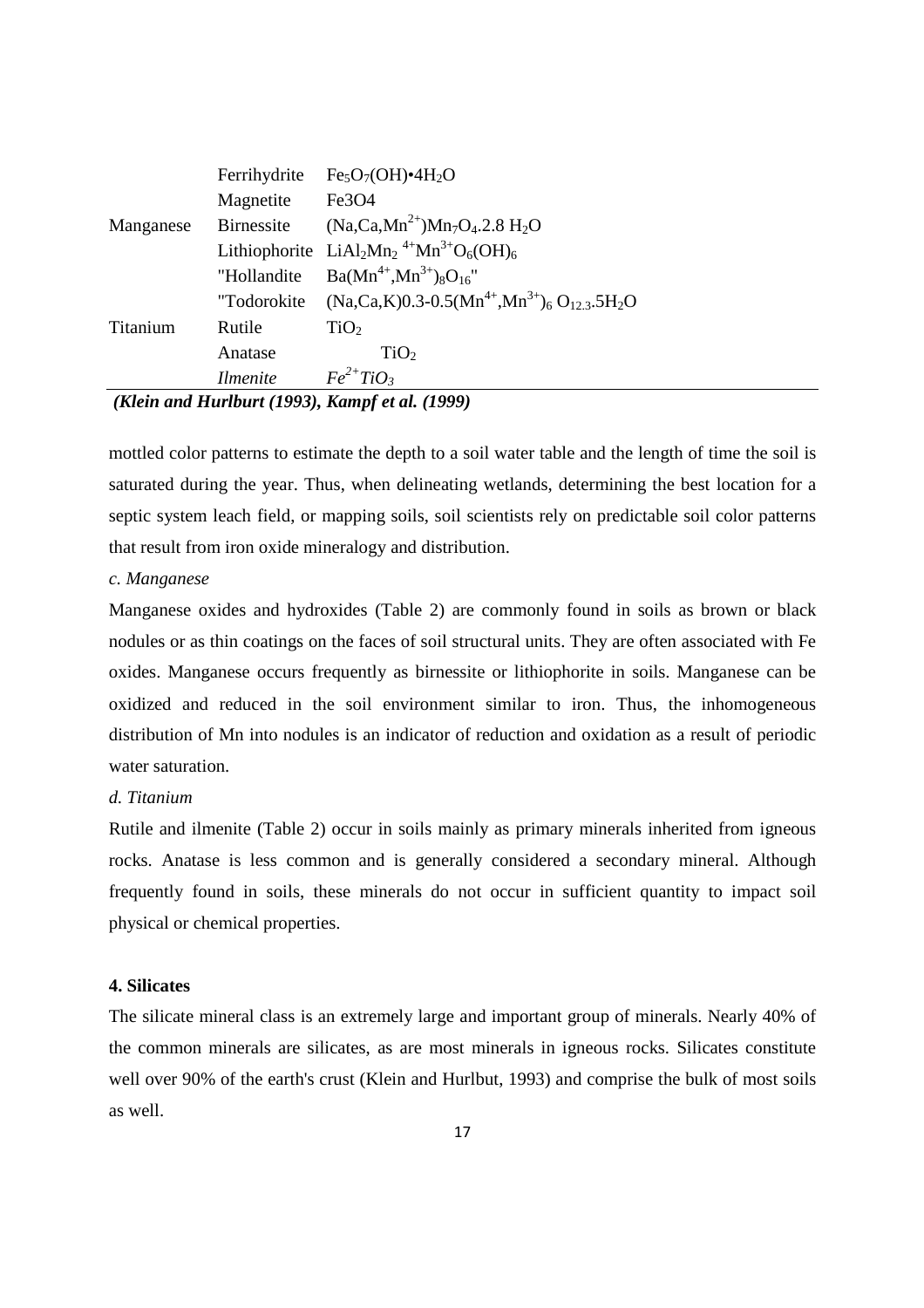Silicates occur as both primary minerals inherited from igneous or metamorphic rocks and as secondary minerals formed from the weathering products of primary minerals. As explained in more detail below, the fundamental unit of all silicate structures is the  $SiO<sub>4</sub>$  tetrahedron. It consists of four  $O^2$  ions at the apices of a regular tetrahedron coordinated to one  $Si^{4+}$  at the center. The individual tetrahedra are linked together by sharing  $O<sup>2</sup>$  ions to form more complex structures. Several different arrangements of the SiO<sub>4</sub> tetrahedra occur, partly accounting for the

| Classification of<br>Table 3                    |                          | silicate minerals.                |                                     |  |
|-------------------------------------------------|--------------------------|-----------------------------------|-------------------------------------|--|
| Silicate class,                                 |                          |                                   |                                     |  |
| Unit composition,                               |                          |                                   |                                     |  |
| Arrangement of                                  |                          |                                   |                                     |  |
| SiO <sub>4</sub> tetrahedra                     | Mineral                  | Ideal                             | Formula?                            |  |
| Nesosilicates( $SiO4$ <sup>4-</sup><br>Olivine  |                          | $(Mg,Fe)_2SiO_4$                  |                                     |  |
|                                                 | Forsterite               | $Mg_2SiO_4$                       |                                     |  |
|                                                 | Fayalite                 | $Fe^2SiO_4$                       |                                     |  |
|                                                 | Zircon                   | ZrSiO <sub>4</sub>                |                                     |  |
|                                                 | Sphene                   | CaTiO(SiO <sub>4</sub> )          |                                     |  |
|                                                 | Topaz                    |                                   | $Al_2SiO_4(F,OH)_2$                 |  |
|                                                 | Garnets                  |                                   | $X_3Y_2(SiO4)_3,$                   |  |
|                                                 |                          | $X=Ca, Mg, Fe^{2+}, Mn^{2+},$     |                                     |  |
|                                                 |                          | $Y = A1, Fe^{3+}, Cr^{3+}$        |                                     |  |
|                                                 | Andalusite               | Al <sub>2</sub> SiO <sub>5</sub>  |                                     |  |
|                                                 | Sillimanite              | Al <sub>2</sub> SiO <sub>5</sub>  |                                     |  |
|                                                 | Kyanite                  | Al <sub>2</sub> SiO <sub>5</sub>  |                                     |  |
|                                                 | Staurolite               |                                   | $Fe2Al9O6(SiO4)4(O,OH)2$            |  |
| Sorosilicates $(Si2O7)6$ Epidote<br>(Si2O7)(OH) |                          | $Ca2(Al,Fe)Al2O(SiO4)$            |                                     |  |
| Cyclosilicates $(Si_6O_{18})^{12}$ Beryl        |                          | $Be_3Al_2(Si_6O_{18})$            |                                     |  |
|                                                 | Tourmaline               |                                   | (Na,Ca)(Li,Mg,Al)(Al,Fe,            |  |
|                                                 |                          |                                   | $Mn_6$ $(BO_3)_3(Si_6O_{18})(OH)_4$ |  |
| Inosilicates<br>Pyroxenes                       |                          |                                   |                                     |  |
| (single chains $(SiO3)2$ . Augite               |                          | $(Ca, Na)(Mg, Fe, Al)(Si, Al)2O6$ |                                     |  |
|                                                 | Enstatite                | MgSiO <sub>3</sub>                |                                     |  |
|                                                 | Hypersthene              |                                   | (Mg,Fe)SiO <sub>3</sub>             |  |
|                                                 | Diopside                 |                                   | CaMgSi <sub>2</sub> O <sub>6</sub>  |  |
|                                                 | Hedenbergite $CaFeSi2O6$ |                                   |                                     |  |
|                                                 | Pyroxenoids              |                                   |                                     |  |
|                                                 | Wollastonite             | CaSiO <sub>3</sub>                |                                     |  |
|                                                 | Rhodonite                | MnSiO <sub>3</sub>                |                                     |  |
| Inosilicates<br>Amphiboles                      |                          |                                   |                                     |  |
| (double chains) $Si4O11$ <sup>6-</sup>          | Hornblende               |                                   | $(Ca,Na)_{2-3}(Mg,Fe,Al)_{5}Si_{6}$ |  |
|                                                 |                          |                                   | $(Si, Al)2O22(OH)2$                 |  |
|                                                 | Tremolite                |                                   | Ca2Mg5Si8O22(OH)2                   |  |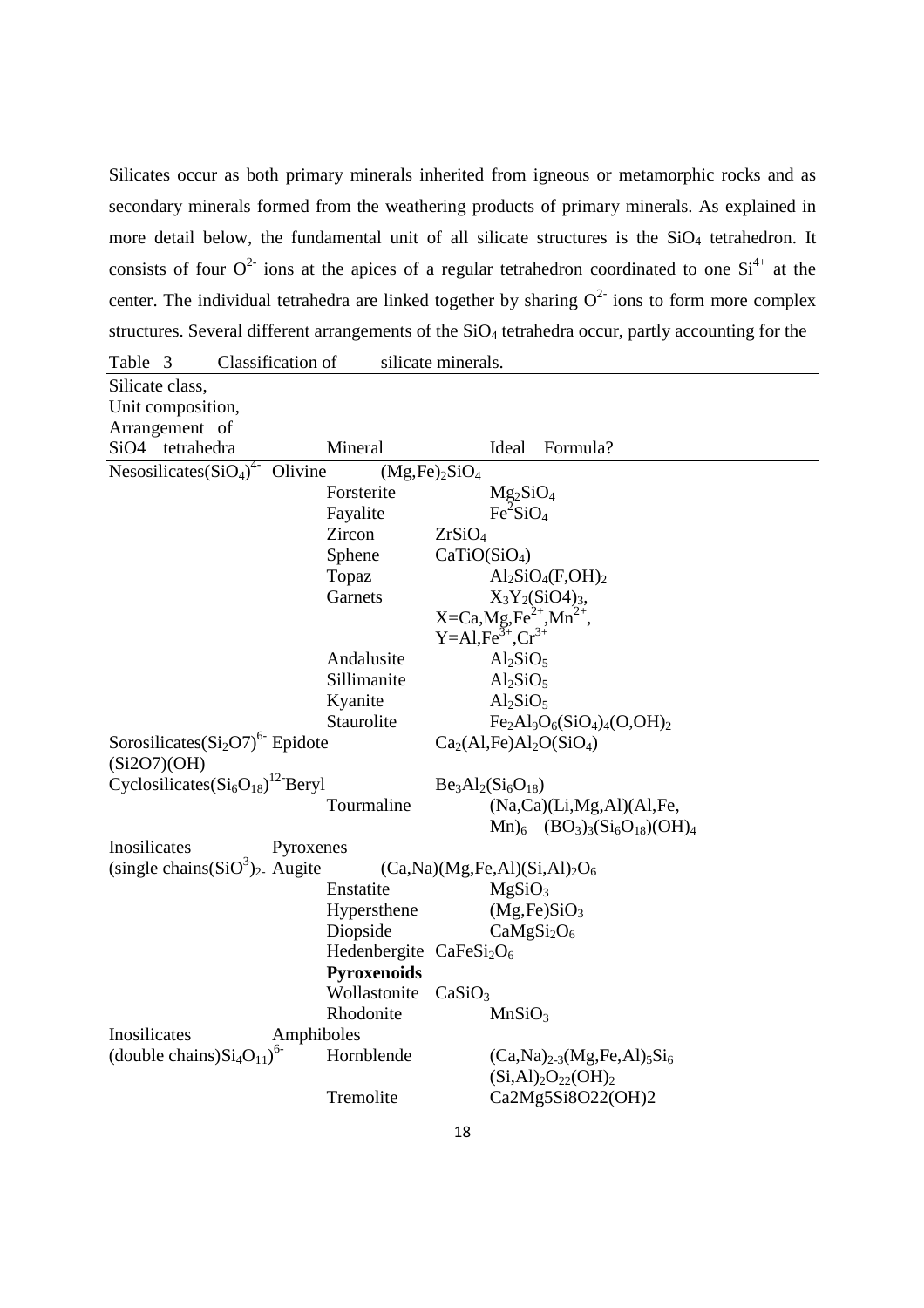|                                                |                  | Actinolite     |                                    | $Ca2(Mg,Fe)_{5}Si_8O_{22}(OH)_2$                                                                |  |
|------------------------------------------------|------------------|----------------|------------------------------------|-------------------------------------------------------------------------------------------------|--|
|                                                |                  | Cummingtonite  |                                    | $(Mg,Fe)_{7}Si_8O_{22}(OH)_2$                                                                   |  |
|                                                |                  | Grunerite      |                                    | $Fe7Si8O22(OH)2$                                                                                |  |
| Phyllosilicates (Si2O5)2-                      |                  | Micas          |                                    |                                                                                                 |  |
|                                                |                  | Muscovite      |                                    | $KAl2(AlSi3O10)(OH)2$                                                                           |  |
|                                                |                  | <b>Biotite</b> |                                    | $K(Mg,Fe)_3(AlSi3O10)(OH)2$                                                                     |  |
|                                                |                  | Phlogopite     |                                    | $KMg3(AlSi3O10)(OH)2$                                                                           |  |
|                                                |                  | Chlorites      |                                    | $(Mg, Fe)_3(Si, Al)_4O_{10}(OH)_2$                                                              |  |
|                                                | Clay             | minerals       |                                    |                                                                                                 |  |
|                                                | (selected)       |                |                                    |                                                                                                 |  |
|                                                |                  | Talc           |                                    | $Mg_3Si_4O_{10}(OH)_2$                                                                          |  |
|                                                |                  | Pyrophyllite   |                                    | $Al_2Si_4O_{10}(OH)_2$                                                                          |  |
|                                                |                  | Kaolinite      |                                    | $Al_2Si_2O_5(OH)_4$                                                                             |  |
|                                                |                  | Smectite       |                                    | $M^+_{0,3}Al_2(Al_{0,3}Si_{3,7})O_{10}(OH)_2$                                                   |  |
|                                                |                  |                |                                    | $M^+= Ca^{2+}, Mg^{2+}, K^+,$<br>etc.                                                           |  |
|                                                |                  | Vermiculite    |                                    | $M^+$ <sub>0.7</sub> Al2(Al <sub>0.7</sub> Si <sub>3.3</sub> )O <sub>10</sub> (OH) <sub>2</sub> |  |
|                                                |                  |                |                                    | $M^+= Ca^{2+}, Mg^{2+}, K^+,$<br>etc.                                                           |  |
|                                                |                  | Serpentines    |                                    |                                                                                                 |  |
|                                                |                  | Antigorite     |                                    | $Mg_3Si_2O_5(OH)_4$                                                                             |  |
|                                                |                  | Chrysotile     |                                    | $Mg_3Si_2O_5(OH)_4$                                                                             |  |
| Tectosilicates $(SiO2)$ <sup>0</sup> Feldspars |                  |                |                                    |                                                                                                 |  |
|                                                |                  | Orthoclase     |                                    | KAlSi <sub>3</sub> O <sub>8</sub>                                                               |  |
|                                                |                  | Albite         | NaAlSi <sub>3</sub> O <sub>8</sub> |                                                                                                 |  |
|                                                |                  | Anorthite      |                                    | $CaAl2Si2O8$                                                                                    |  |
|                                                | SiO <sub>2</sub> | Group          |                                    |                                                                                                 |  |
|                                                |                  | Quartz         | SiO <sub>2</sub>                   |                                                                                                 |  |
|                                                |                  | Tridymite      |                                    | SiO <sub>2</sub>                                                                                |  |
|                                                |                  | Cristobalite   | SiO <sub>2</sub>                   |                                                                                                 |  |
|                                                | Zeolites         |                |                                    |                                                                                                 |  |
|                                                |                  | Analcime       |                                    | $NaAlSi2O6·H2O$                                                                                 |  |
|                                                |                  | Feldspathoids  |                                    |                                                                                                 |  |
|                                                |                  | Nephelene      |                                    | (Na,K)AISiO <sub>4</sub>                                                                        |  |
| Allen and Fanning (1983).                      |                  |                |                                    |                                                                                                 |  |
| Klein<br>and Hurlbut                           | (1993).          |                |                                    |                                                                                                 |  |

large number of silicate minerals and providing the basis for their classification. The tetrahedra may be present as single tetrahedra (nesosilicates), double tetrahedra (sorosilicates), rings (cyclosilicates), single or double chains (inosilicates), sheets (phyllosilicates) or threedimensional frameworks (tectosilicates) (Tabl 3). In most of these arrangements adjacent SiO<sub>4</sub> tetrahedra share corners, that is, they share a common  $O<sup>2</sup>$ . The more common minerals from each silicate class likely to be found in soils are given in Table 3.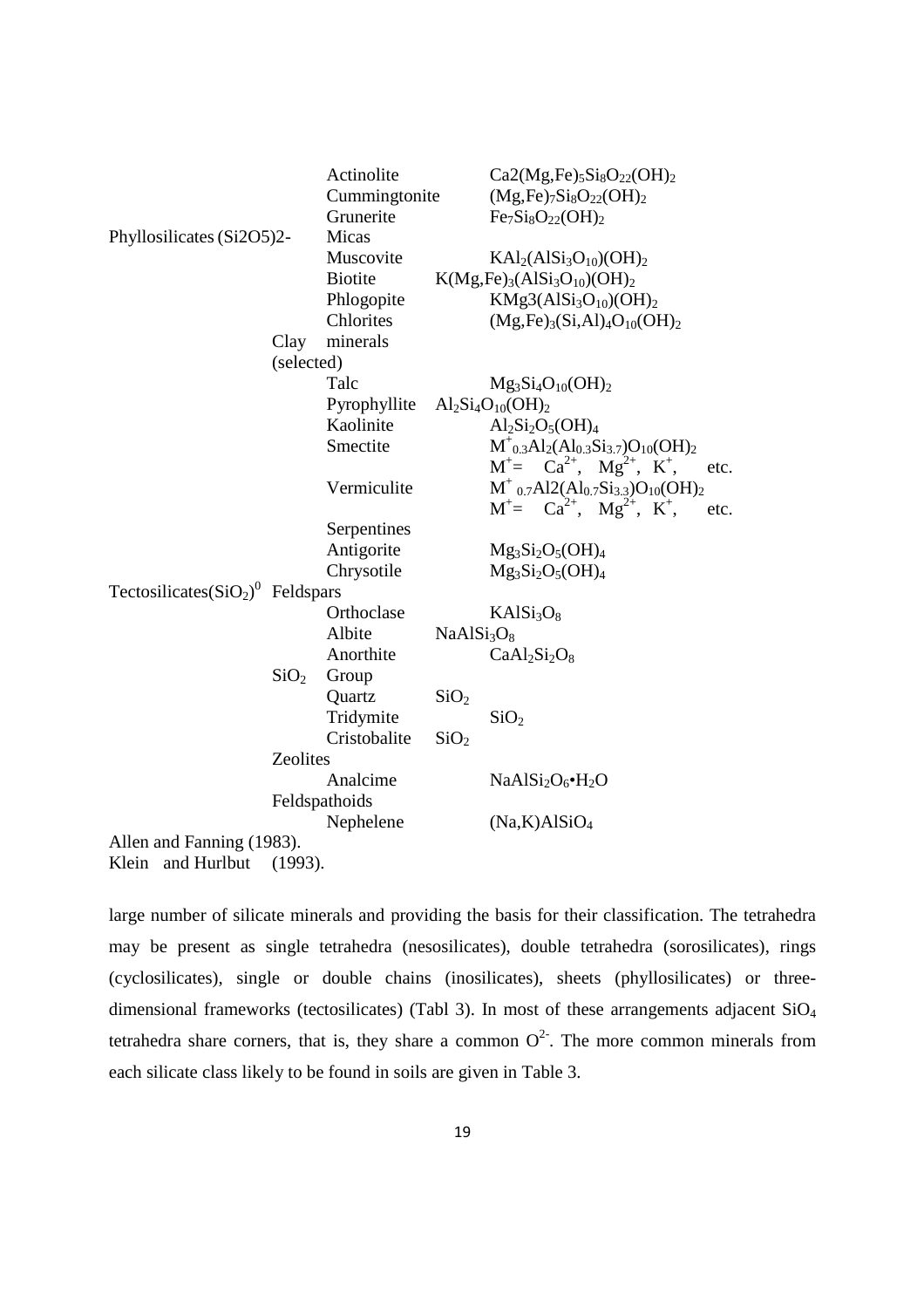The most common minerals in igneous rocks are the olivines, pyroxenes, amphiboles, micas, feldspars, and quartz. These primary minerals predominate in the sand and silt size fractions of soils. The clay  $\langle 2 \text{ mm} \rangle$  fraction of most soils is dominated by phyllosilicate minerals.

# **SOIL PROFILE AND PROFILE DESCRIPTION**

# **MASTER HORIZONS**

Horizontal layers of soil called horizons can be described by their different morphological characteristics. Capital letters designate master horizons, which are further subdivided by Arabic numerals. Master horizons are used to describe similar appearing soil layers and should not be confused with diagnostic horizons used to classify soils.

#### *O Horizon*

The O horizon is a surface layer dominated by organic material. An O horizon may be found below the surface if it has been buried. Predominantly found in forested regions, the O horizon is composed of leaf litter in various stages of decay.

#### *A Horizon*

The A horizon is the uppermost mineral layer. It may lie below the O horizon. An A horizon has a high concentration of humus and is not dominated by the migration of clay, humus, aluminum, or iron into or out of the horizon. The humus content gives it a darker color than the horizon below.

# *E Horizon*

The E horizon is a layer of eluviation where clay organic matter and iron and aluminum oxides have been leached out. Remaining material tends to be light colored and coarse textured. The E horizon is normally found below an O or an A horizon and above a B horizon. However, it may separate sections of a B horizon.

# *B Horizon*

The B horizon is a subsurface layer showing evidence of one or more of the following processes:

- 1. illuvial accumulation of alumino-silicate clay, iron, aluminum, gypsum, or silica;
- 2. carbonate removal;
- 3. residual concentration of sesquioxides;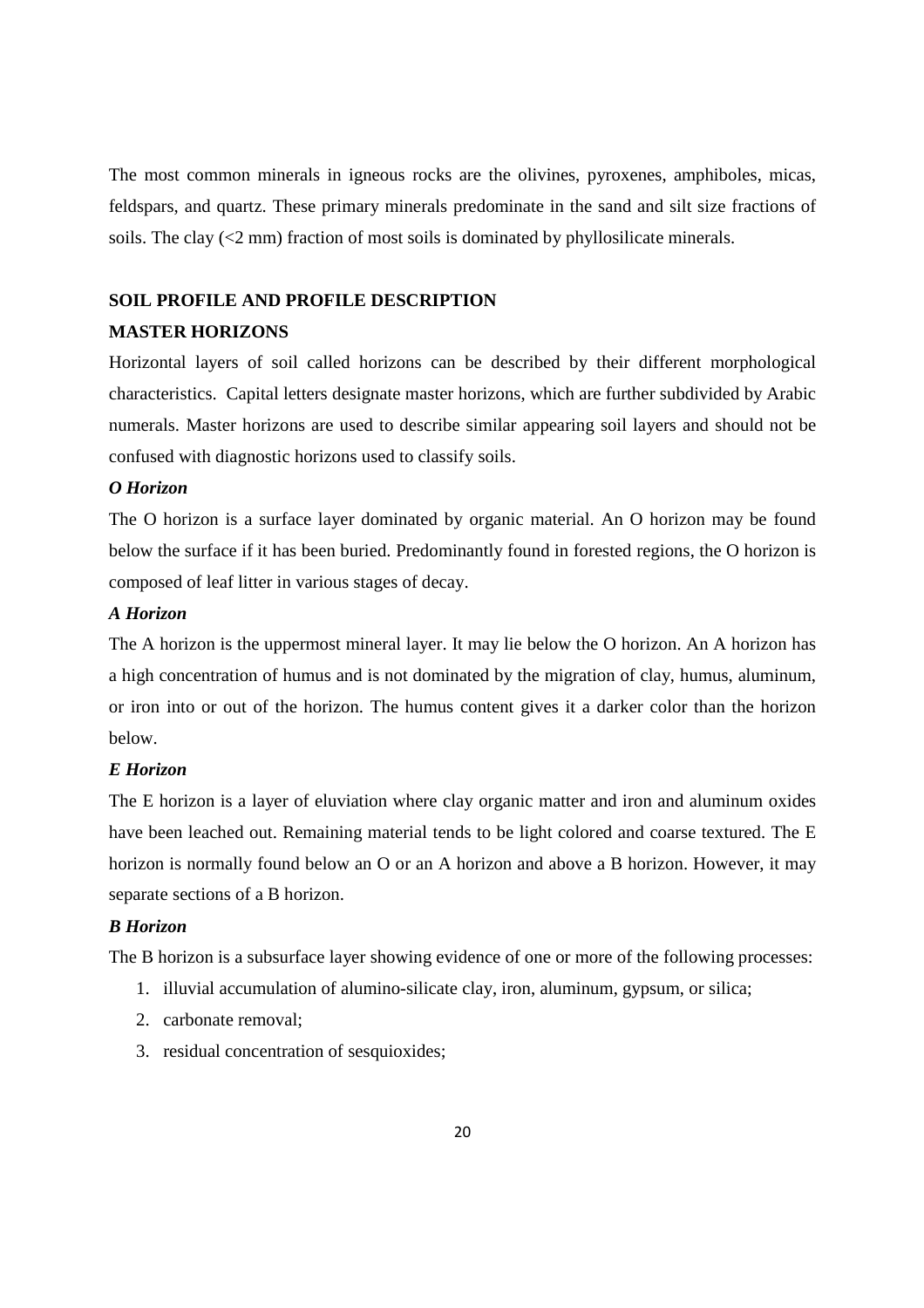- 4. coating of sesquioxides, which makes the horizon conspicuously lower in color value, higher in chroma, or redder in hue without apparent illuviation of iron than that found in the overlying and underlying horizons;
- 5. alteration that forms silicate clay or liberates oxides, or both, and that forms a granular, blocky, or prismatic structure if volume changes accompany changes in moisture context; or
- 6. brittleness.

#### *C Horizon*

The C horizon is a layer of minimal alteration. Material may be similar to or unlike that from which the other horizons formed. C horizons lack the properties of O, A, E or B horizons, and can include coprogenous earth (sedimentary peat), diatomaceous earth, aprolite, unconsolidated bedrock, and other uncemented geologic materials or materials soft enough for excavation with moderate difficulty.

# *R Layer*

An R layer refers to hard bedrock. Material is cemented and manual excavation is impossible. Intrusive soils can be found in rare cracks in the bedrock. Examples of R layer material include: granite, basalt, quartzite, indurated limestone, or sandstone.

# **TRANSITIONAL HORIZONS**

Transitional horizons are dominated by properties of one master horizon but have the subordinate properties of another. These are designated by two capital letters, for example, AB, EB, BE, or BC. The first letter represents the dominant horizon characteristics; the second indicates the weaker expressed characteristics.

A second type of transitional horizon has two distinct parts with recognizable properties of the two master horizons indicated by the capital letters. Parts of one surround the other. This type of transitional horizon is designated by a capital letter for the part with the greatest volume, followed by a slash and another capital letter for the secondary part (for example, E/B, B/E, or  $B/C$ ).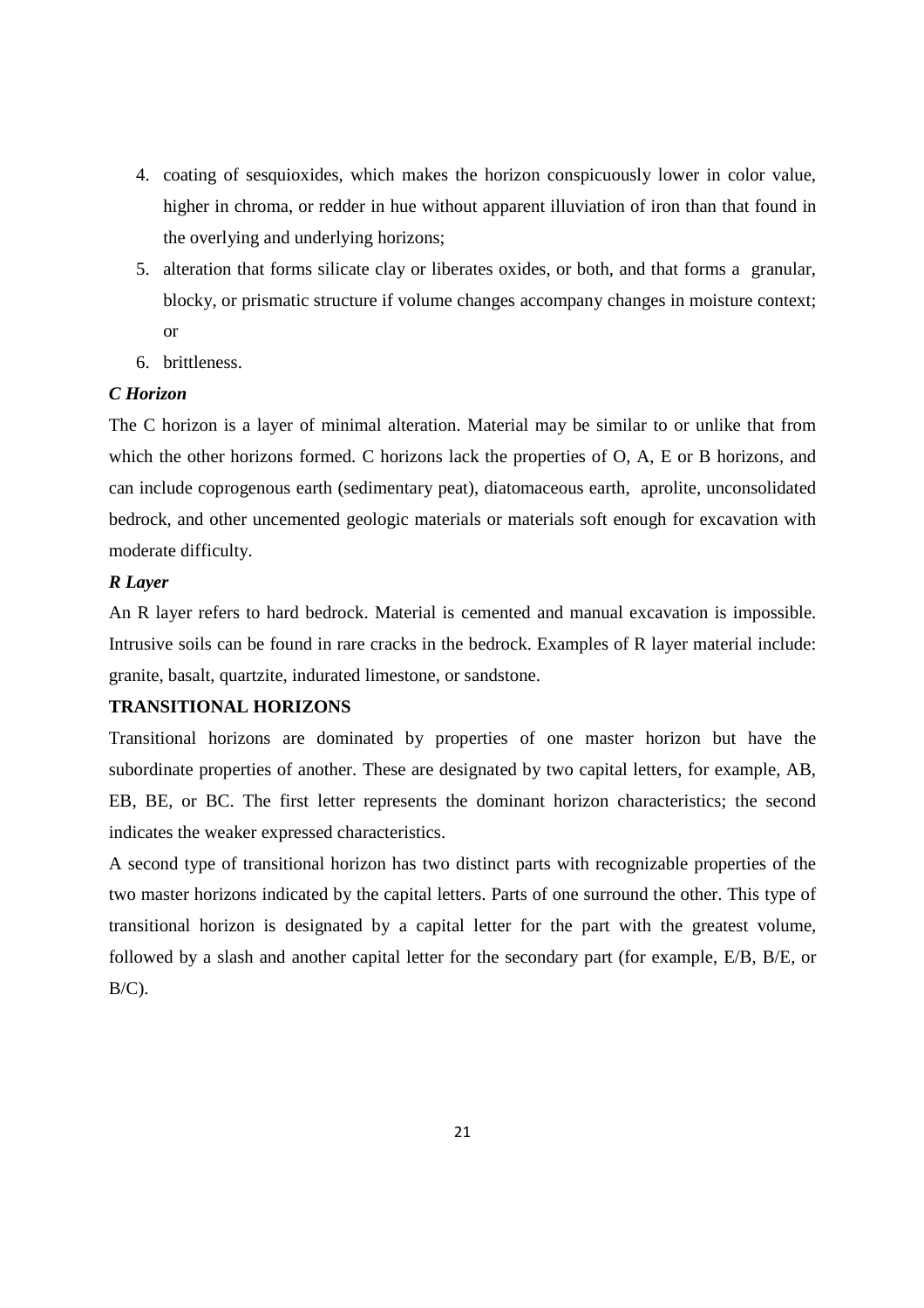#### **SUBORDINATE DISTINCTIONS**

Master horizons are further divided by subordinate characteristics, which usually do not apply to transitional horizons. Subordinate distinctions are identified by lower-case letters, called suffix symbols. In some cases, they describe an accumulation of material.

This means that the so-designated horizons contain more of the material in question than is presumed to have been present in the parent material. For example, Bt refers to a B horizon with more clay than normal. The symbols and their meanings follow.

- *a . highly decomposed organic material.* Used with O to indicate the most highly decomposed organic materials, which have rubbed fiber content of less than 17 percent of the volume.
- *b . buried genetic horizon*. Used in mineral soils to indicate identifiable buried horizons with major genetic features that were developed before burial. Genetic horizons may or may not have formed in the overlying material, which may be either like or unlike the assumed parent material of the buried soil. This symbol is not used in organic soils or to separate an organic from a mineral layer.
- *c . concretions or nodules.* Indicates a significant accumulation of concretions or nodules. Cementation is required, but the cementing agent is not specific, except that it cannot be silica. The symbol is not used if the concretions or nodules consist of dolomite or calcite, or more soluble salts. It is used if the nodules or concretions are enriched with minerals that contain iron aluminum, manganese, or titanium.
- *d . physical root restriction* . Indicates root-restricting layers in naturally occurring or man-made unconsolidated sediments or materials, such as dense basal till, plow pans, and other mechanically compacted zones.
- *e . organic material of intermediate composition.* Used with O to indicate organic materials of intermediate composition with rubbed fiber content between 17 and 40 percent (by volume).
- *f* . *frozen soil.* Indicates permanent ice content in a horizon or layer. The symbol is not used for seasonally frozen layers or for so-called dry permafrost (material that is colder than 0º but does not contain ice).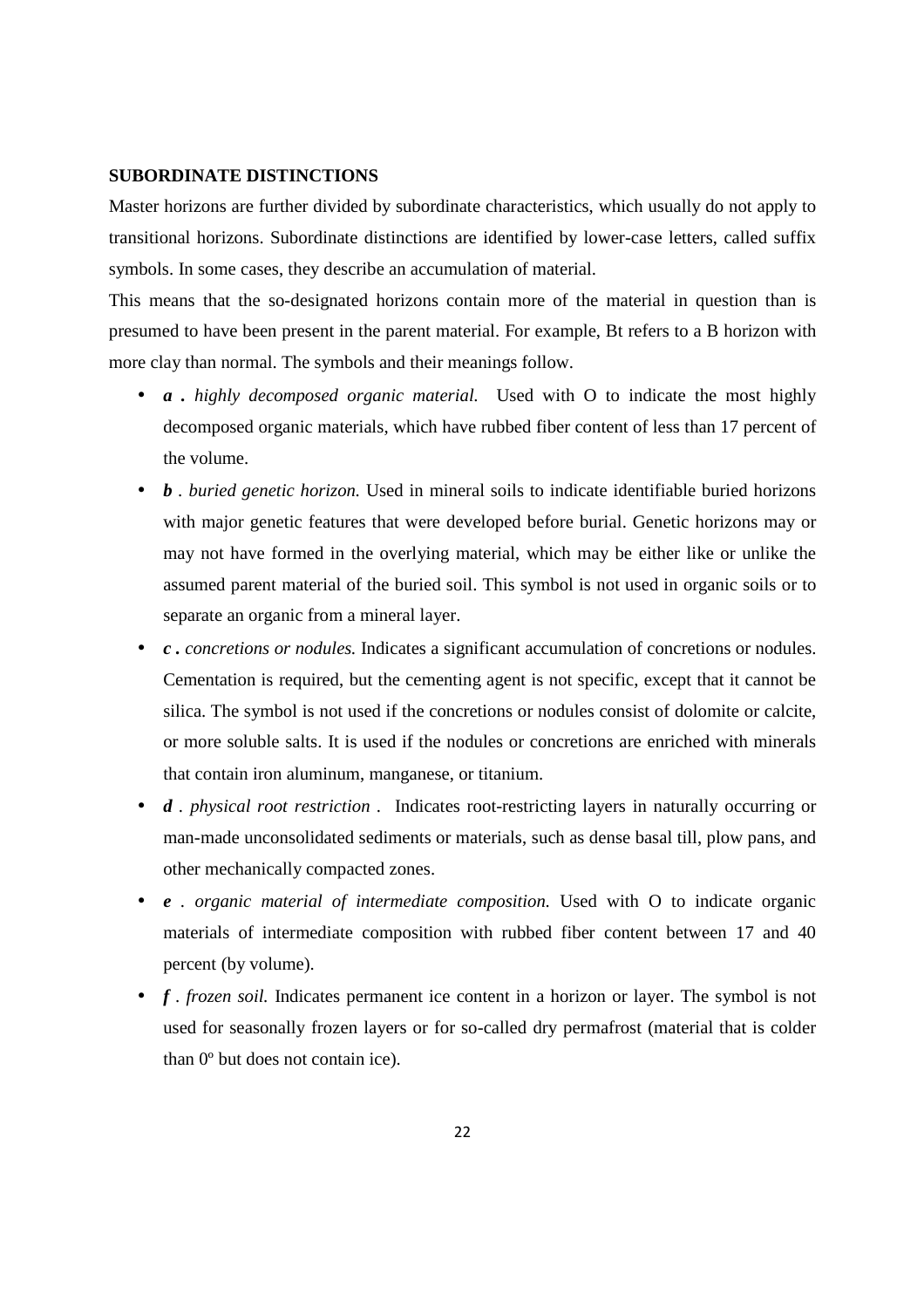- *g* . *strong gleying.* Indicates either that iron has been reduced and removed during soil formation, or that saturation with stagnant water has preserved it in a reduced state. Most of the affected layers have a chroma of 2 or less, and many have redox concentrations. The low chroma can represent either the color of reduced iron or the color of uncoated sand and silt particles from which the iron has been removed. The symbol *g* is not used for materials of low chroma that have no history of wetness, such as some shales or E horizons. If g is used with B, pedogenic change in addition to gleying is implied. The horizon is designated Cg if no other pedogenic change besides gleying has occurred.
- *h* . *illuvial accumulation of organic matter.* Used with B to indicate the accumulation of illuvial, amorphous, dispersible organic-matter-sesquioxide complexes if the sesquioxide component is dominated by aluminum but is present only in small quantities. The organosesquioxide material coats sand and silt particles. In some horizons, these coatings have coalesced, filled pores, and cemented the horizon. The symbol *h* is also used in combination with *s*, as in Bhs, if the amount of sesquioxide component is significant but the color value and chroma of the horizon when moist is 3 or less.
- *i*. *slightly decomposed organic matter.* Used with O to indicate the least decomposed of the organic materials. Its rubbed fiber content is 40 percent or more (by volume).
- *k*. *accumulation of carbonates.* Indicates an accumulation of alkaline-earth carbonates, commonly calcium carbonate. It is usually found in arid or dry region.
- *m*. *cementation or induration.* Indicates continuous or nearly continuous cementation. The symbol *m* is used for horizons that are more than 90 percent cemented, although they may be fractured. The cemented layer is physically root-restrictive. The predominant cementing agent (or the two dominant cementing agents) may be indicated by using defined letter suffixes, singly or in pairs. Following are some suffix combinations and what they indicate:
- o *km* . cementation by carbonates;
- o *qm* . cementation by silica;
- o *sm* . cementation by iron;
- o *ym* . cementation by gypsum;
- o *kqm*. cementation by lime and silica; and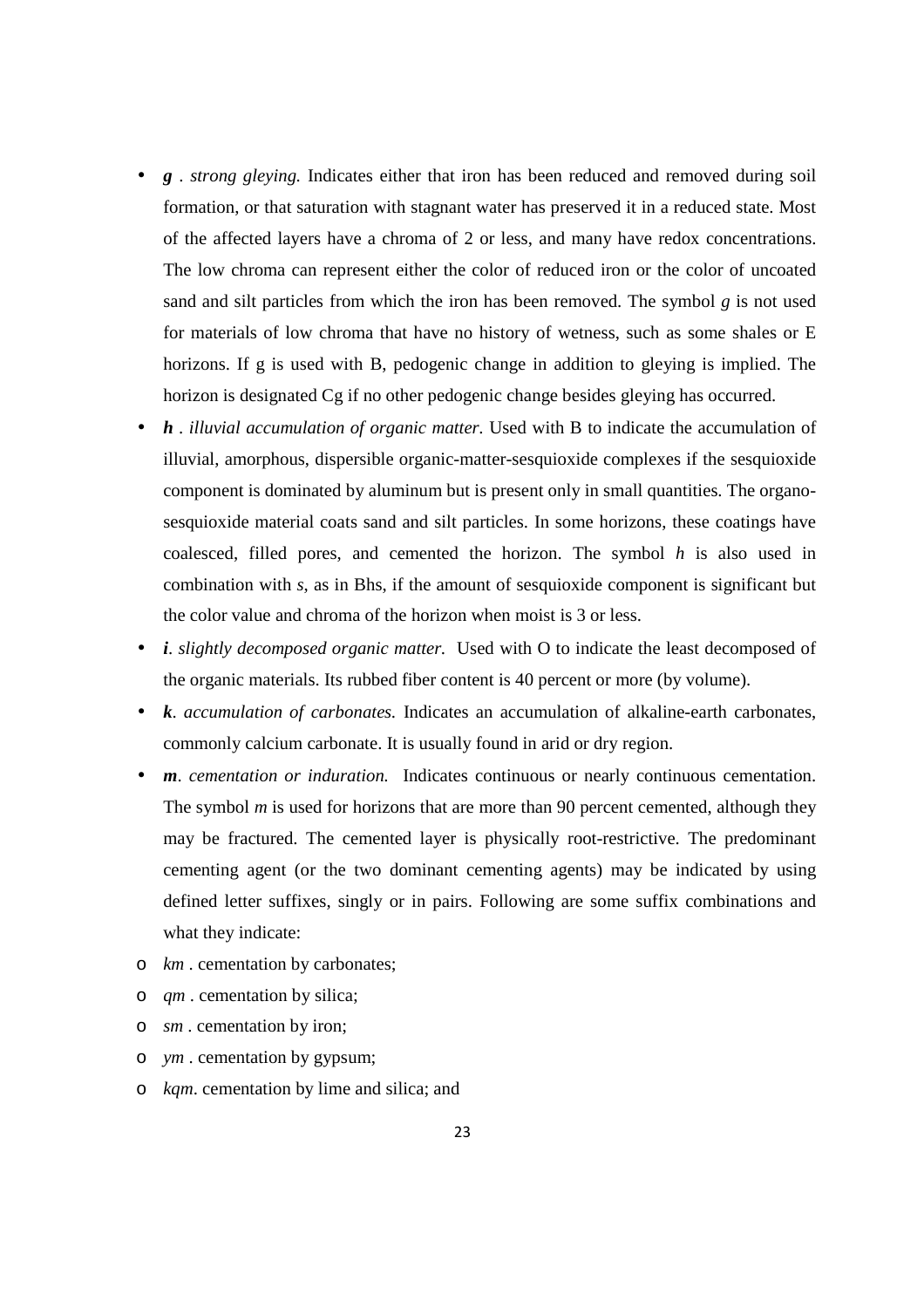- o *zm* . cementation by salts more soluble than gypsum.
- *n* . *accumulation of sodium.* Indicates an accumulation of exchangeable sodium.
- *o*. *residual accumulation of sesquioxides*
- *p* . *tillage or other disturbance.* Indicates a disturbance of the surface layer by mechanical means, pasturing, or similar uses. A disturbed organic horizon is designated Op. A disturbed mineral horizon is designated Ap, even though it is clearly a former E, B, or C horizon.
- *q* . *accumulation of silica.* Indicates an accumulation of secondary silica.
- *r* . *weathered or soft bedrock.* Used with C to indicate root-restrictive layers of saprolite, such as weathered igneous rock, or of soft bedrock, such as partly consolidated sandstone, siltstone, and shale. Excavation difficulty is low to high.
- *s* . *illuvial accumulation of sesquioxides and organic matter.* Used with B to indicate an accumulation of illuvial, amorphous, dispersible, organic-matter-sesquioxide complexes if both organic-matter and sesquioxide components are significant, and if color value and chroma of the horizon when moist is 4 or more. The symbol is also used in combination with the symbol *h*, as in Bhs, if both the organic-matter and sesquioxide components are significant, and if the color value and chroma, moist, is 3 or less.
- *ss* . *presence of slickensides.* Indicates the presence of slickensides. Slickensides result directly from the swelling of clay minerals and shear failure, commonly at angles of 20 to 60 degrees above horizontal. They are indicators that other vertic characteristics, such as wedge-shaped peds and surface cracks, may be present.
- *t* . *accumulation of silicate clay* Indicates an accumulation of silicate clay that has either formed and subsequently been translocated within the horizon or has been moved into the horizon by illuviation, or both. At least some part of the horizon should show evidence of clay accumulation either as coatings on surfaces of peds or in pores, or as lamellae or bridges between mineral grains.
- *v* . *plinthite.* Indicates the presence of iron-rich humus-poor reddish material that is firm or very firm when moist and hardens irreversibly when exposed to the atmosphere and to repeated wetting and drying.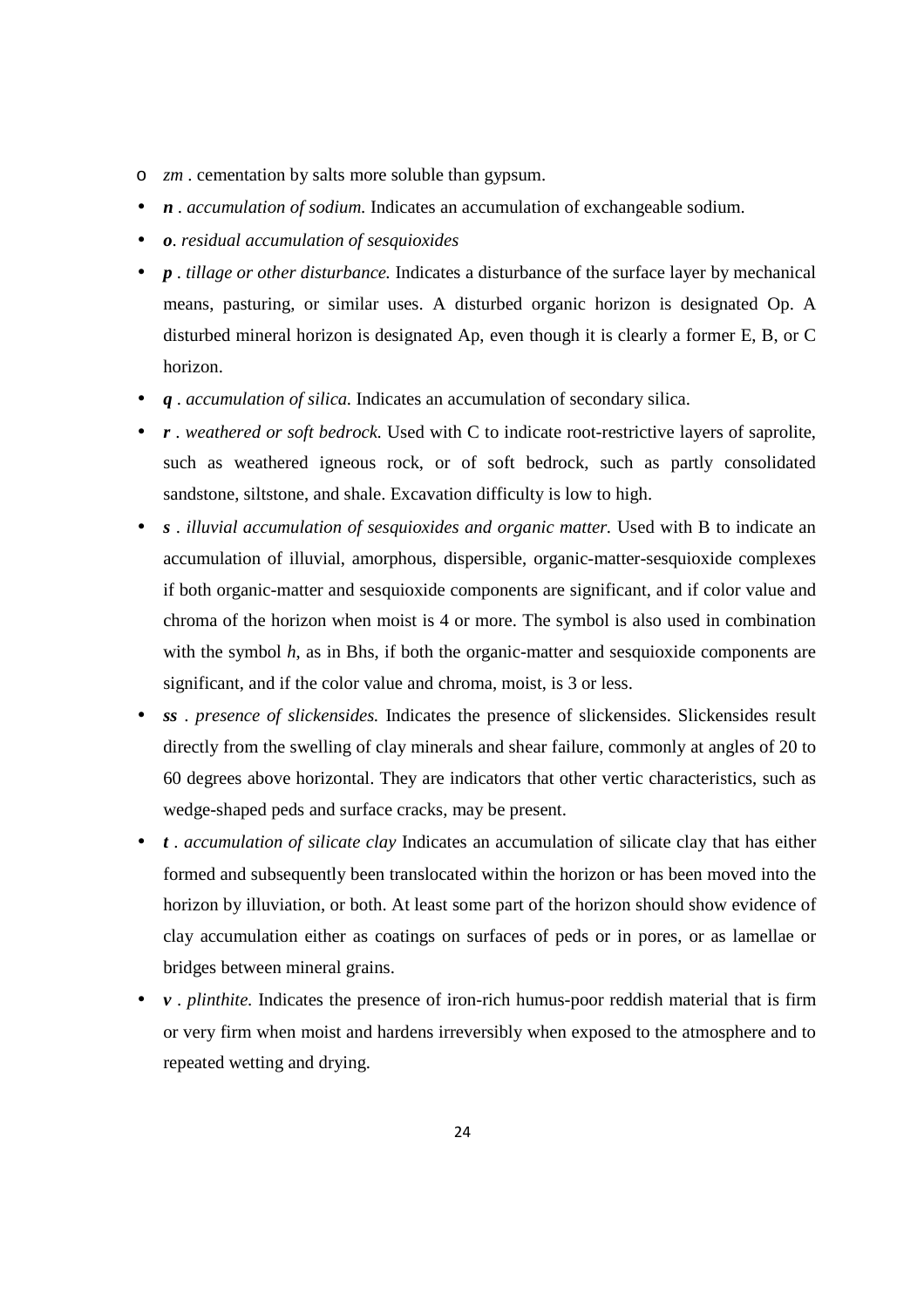- *w* . *development of color or structure*. Used with B to indicate the development of color and structure, or both, with little or no apparent illuvial accumulation of material. It should not be used to indicate a transitional horizon.
- *x* . *fragipan character.* Indicates a genetically developed layer with a combination of firmness, brittleness, and commonly a higher bulk density than adjacent layers. Some part of the layer is physically root-restrictive.
- *y* . *accumulation of gypsum*
- *z* . *accumulation of salts more soluble than gypsum*

## **DIAGNOSTIC HORIZONS: EPIPEDONS**

These are horizons mainly used for soil classification. Although they are supposed to be identified on the field, many cannot be surely identified on the field particularly in the tropics. Therefore, laboratory analysis are use to confirm and establish the field identification.

There are two types of diagnostic horizons. These are surface (epipedon) and subsurface (master horizon).

#### **EPIPEDONS**

Master horizons describe a soil profile, while diagnostic horizons are used to classify soils. Whereas master horizons are based on appearance, diagnostic horizons are based on soil formation processes. These two classification schemes are not complementary. Diagnostic horizons can contain all or part of more than one master horizon.

An epipedon is the surface, or uppermost soil horizon. It may be thinner than the soil profile A horizon, or include the E or part or all of the B horizon. Epipedons derived from bedrock lack rock structure and are normally darkened by organic matter.

# *Anthropic epipedon*

While similar to the mollic epipedon, the anthropic epipedon contains greater than 250 ppm citric acid soluble  $P_2O_5$  with or without a 50 percent base saturation and requires that the soil is moist three months or more over 8 to 10 years. It is commonly found in fields cultivated over long periods of time.

# *Histic epipedon*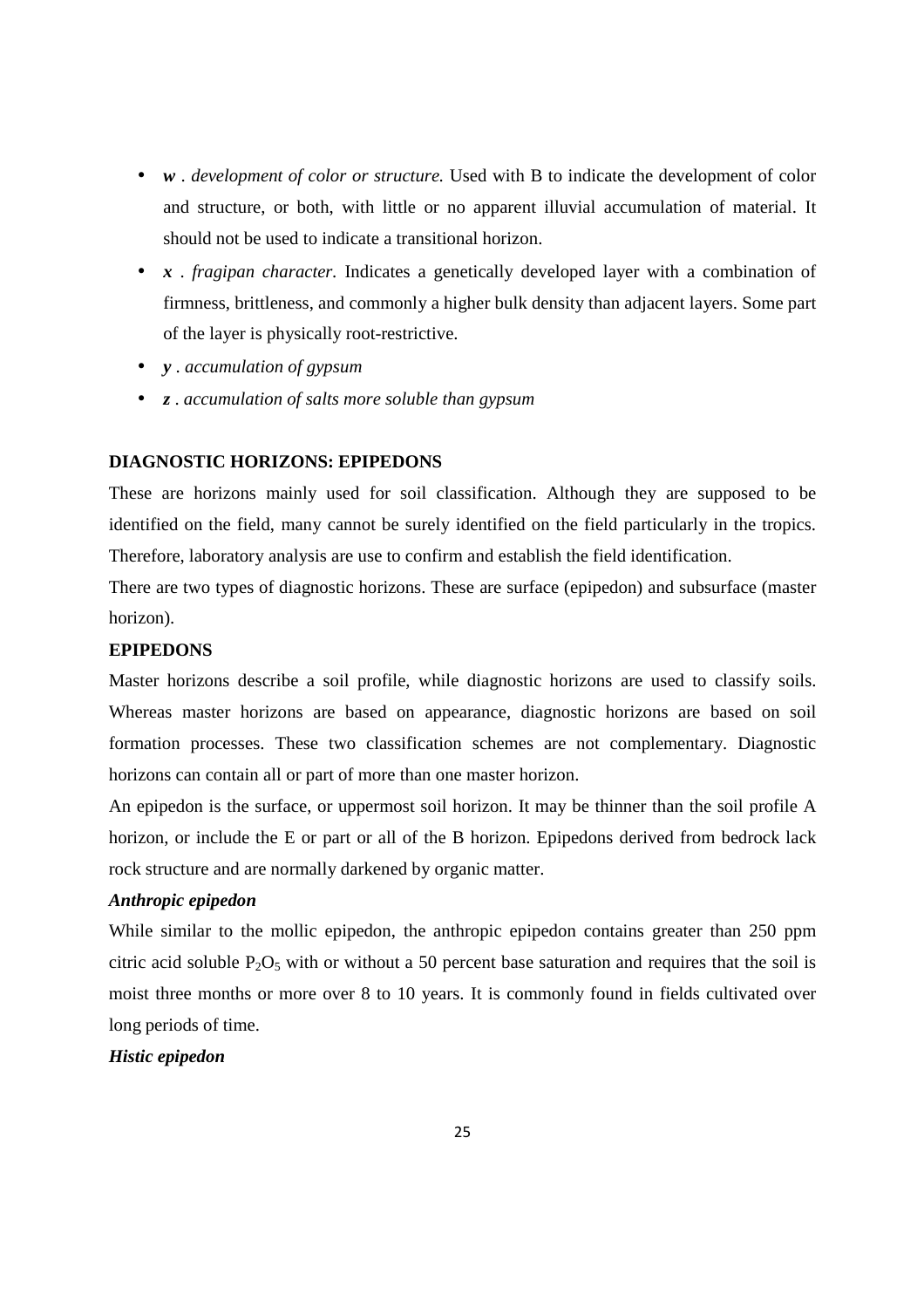This organic horizon is water saturated long enough for reduced conditions to occur unless artificially drained. It is 20 to 60 cm thick and has a low bulk density often less than 1 g cm-3. The actual organic matter content is dependent on the percent clay. If

the soil has not been plowed, it must contain between 12 percent or more organic carbon with no clay and 18 percent or more organic carbon with 60 percent or more clay. When the soil has been plowed, the organic carbon content is from 8 percent with no clay to 16 percent with 60 percent or more clay.

#### *Mollic epipedon*

This epipedon is a soft dark grassland soil. Its organic carbon content is 0.6 percent or more resulting in a color value of 3 or less moist, 5 or less dry. Its base saturation is 50 percent or more. It measures a minimum of 18 cm thick if not directly above a petrocalcic horizon, duripan, or a lithic or paralithic contact, and contains less than 250 ppm  $P_2O_5$ . Moist three months or more each year, it cannot have both hard consistence and massive structure.

#### *Ochric epipedon*

This epipedon does not meet the definitions of any other surface horizon. It does not have the thickness, percent organic carbon, or color to be a mollic or umbric epipedon. The ochric epipedon extends to the first illuvial (B) horizon.

# *Plaggen epipedon*

This man-made horizon is 50 cm or more thick and has resulted from centuries of accumulation of sod, straw, and manure, for example. It commonly contains artifacts such as pottery and bricks.

#### *Umbric epipedon*

Mollic-like in thickness, organic carbon content, color,  $P_2O_5$  content, consistence, and structure, this epipedon has less than 50 percent base saturation.

# **DIAGNOSTIC SUBSURFACE HORIZONS**

Diagnostic subsurface horizons can be categorized as weakly developed horizons, as horizons featuring an accumulation of clay, organic matter, or inorganic salts, as cemented horizons, or as strongly acidic horizons.

*Agric*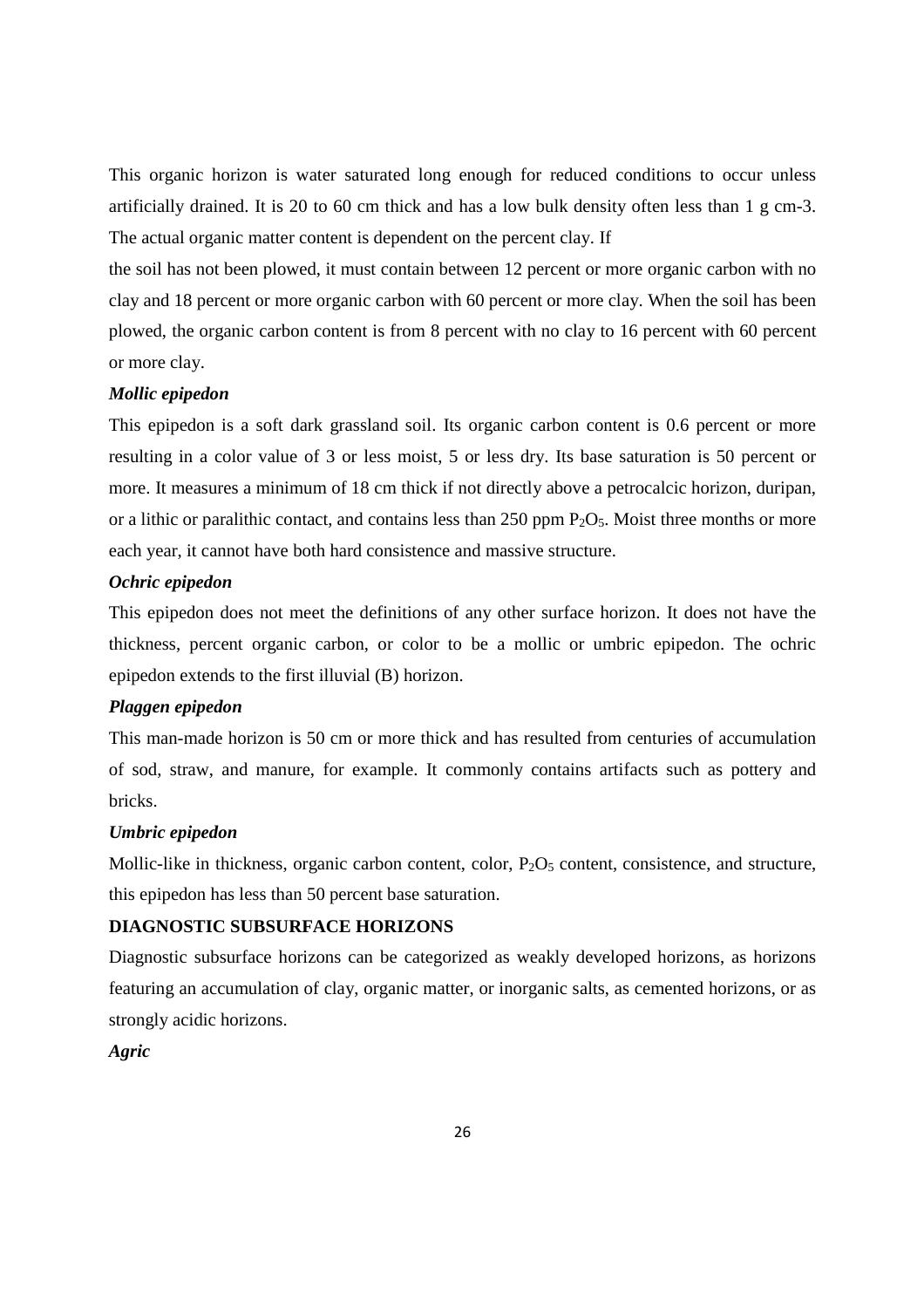This horizon forms under a plow layer. It normally has lamellae (finger-shaped concentrations of material) of illuvial humus, silt, and clay.

# *Albic*

Clay, humus, and other coatings have been leached from this eluvial horizon, leaving lightcolored sand and silt particles.

# *Argillic*

This illuvial horizon of mostly high-charged layer silicate clay has clay films on the faces of peds or some indication of clay movement. It is at least one-tenth the thickness of all overlying horizons. If the overlying horizon has less than 15 percent clay, the argillic has 3 percent more clay than the eluvial horizon above. If the overlying horizon has 15 to 40 percent clay, the argillic has 1.2 times that amount. If the overlying horizon has over 40 percent clay, the argillic has 8 percent more clay.

# *Calcic*

Measuring 15 cm or more thick, this horizon is not indurated or cemented, and has evidence of calcium carbonate movement. It has a 15 percent or more  $CaCO<sub>3</sub>$  equivalent unless there is below 18 percent clay, then the requirement is a 5 percent or more CaCO3 equivalent. If the horizon is cemented, it is classified as petrocalcic.

## *Cambic*

This horizon shows some evidence of alterations but is very weakly developed between A and C horizons. The cambic horizon has less illuviation evidence than found in the argillic and spodic horizons.

# *Duripan*

This subsurface horizon is cemented by silica in more than 50 percent of its volume. It dissolves in concentrated basic solution or alterating acid and then basic solutions, but does not slake in HCl.

# *Fragipan*

A fragipan is a brittle horizon situated at some depth below an eluvial horizon. It has a low organic matter content, lower bulk density than overlying horizons, and hard or very hard consistence when dry.

# *Glossic*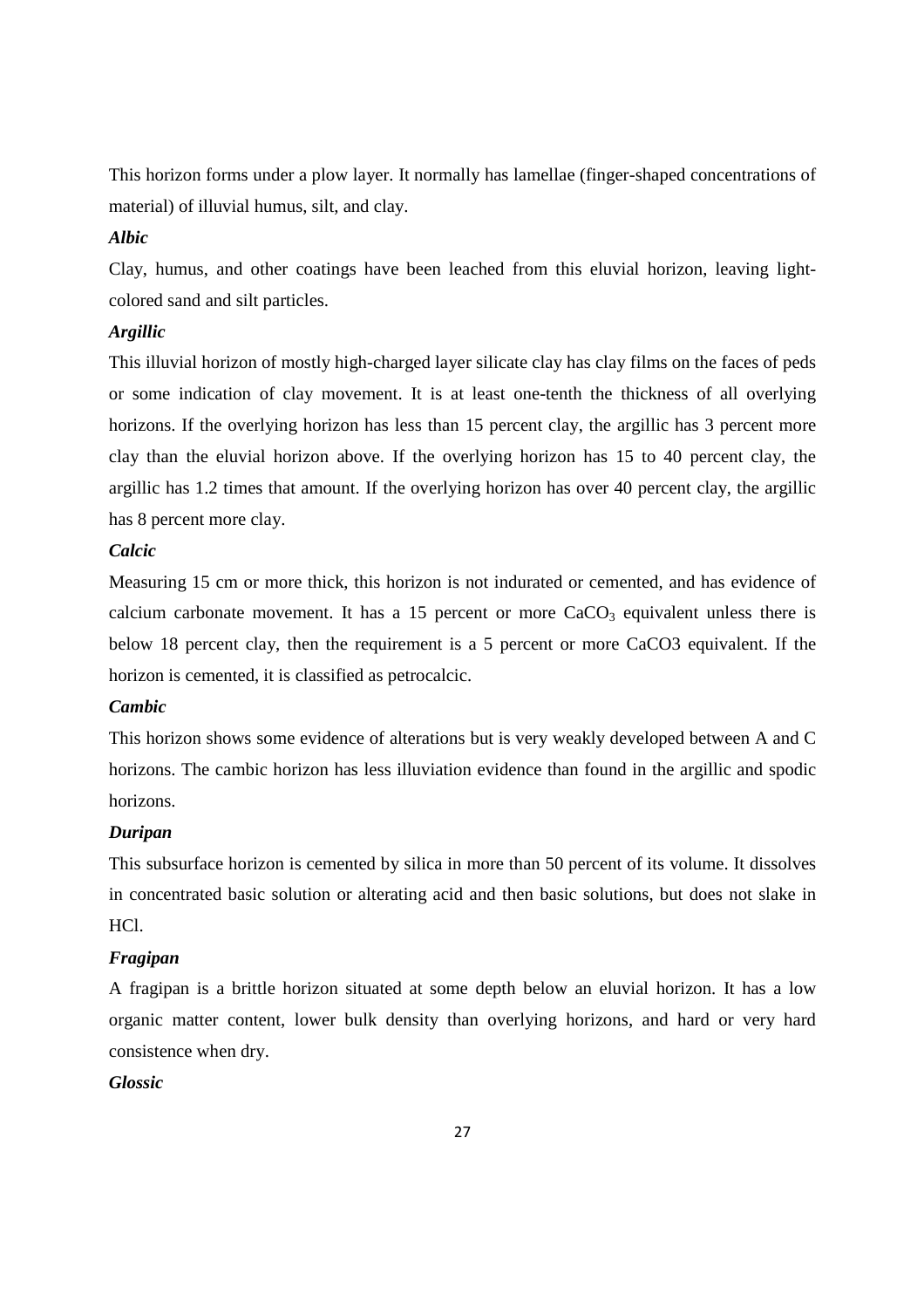This transitional horizon has parts of an eluvial horizon and the remnants of a degrading argillic, kandic, or natric horizon.

# *Gypsic*

An illuvial horizon, the gypsic is 15 cm or more thick with 5 percent or more gypsum and at least 1 percent by volume visible gypsum. If the horizon is cemented, it is classified as petrogypsic.

# *Kandic*

The kandic is a horizon with an illuvial accumulation of 1:1 (kaolinite-like) clay that has a CEC of less than 16 cmolc kg-1 clay. A clay increase within 15 cm of the overlying horizon is 4 percent or more if the surface has less than 20 percent clay; 20 percent or more if the surface has 20 to 40 percent clay; or 8 percent or more if the surface has greater than 40 percent clay. The horizon is 30 cm thick unless there is a lithic, paralithic, or petroferric contact, in which case minimum thickness is 15 cm. Organic carbon constantly decreases with increasing depth.

# *Natric*

The natric horizon is similar to the argillic horizon with the additional characteristics of columnar structure. It has an exchangeable sodium percentage of 15 percent or more.

# *Oxic*

The oxic horizon contains highly weathered clays. It is 30 cm or more thick and has a CEC of less than 16 cmolc kg-1 clay. Less than 10 percent of the minerals are weatherable. Within a distance of 15 cm, there is an increase in clay of 4 percent or less if the surface horizon contains less than 20 percent clay; less than 20 percent if the surface contains 20 to 40 percent clay; or 8 percent or less if the surface contains 40 percent or more clay.

## *Placic*

This subsurface horizon is cemented by iron, iron and manganese, or iron and organic matter.

# *Salic*

Measuring 15 cm or more thick, the salic horizon contains at least 2 percent soluble salt. A 1:1 soil to water extract has an electrical conductivity of 30 dS/m-1 (decisiemens per meter) or more.

# *Sombric*

The sombric horizon has an illuvial accumulation of humus that is not associated with aluminum (spodic) or sodium (natric).

# *Spodic*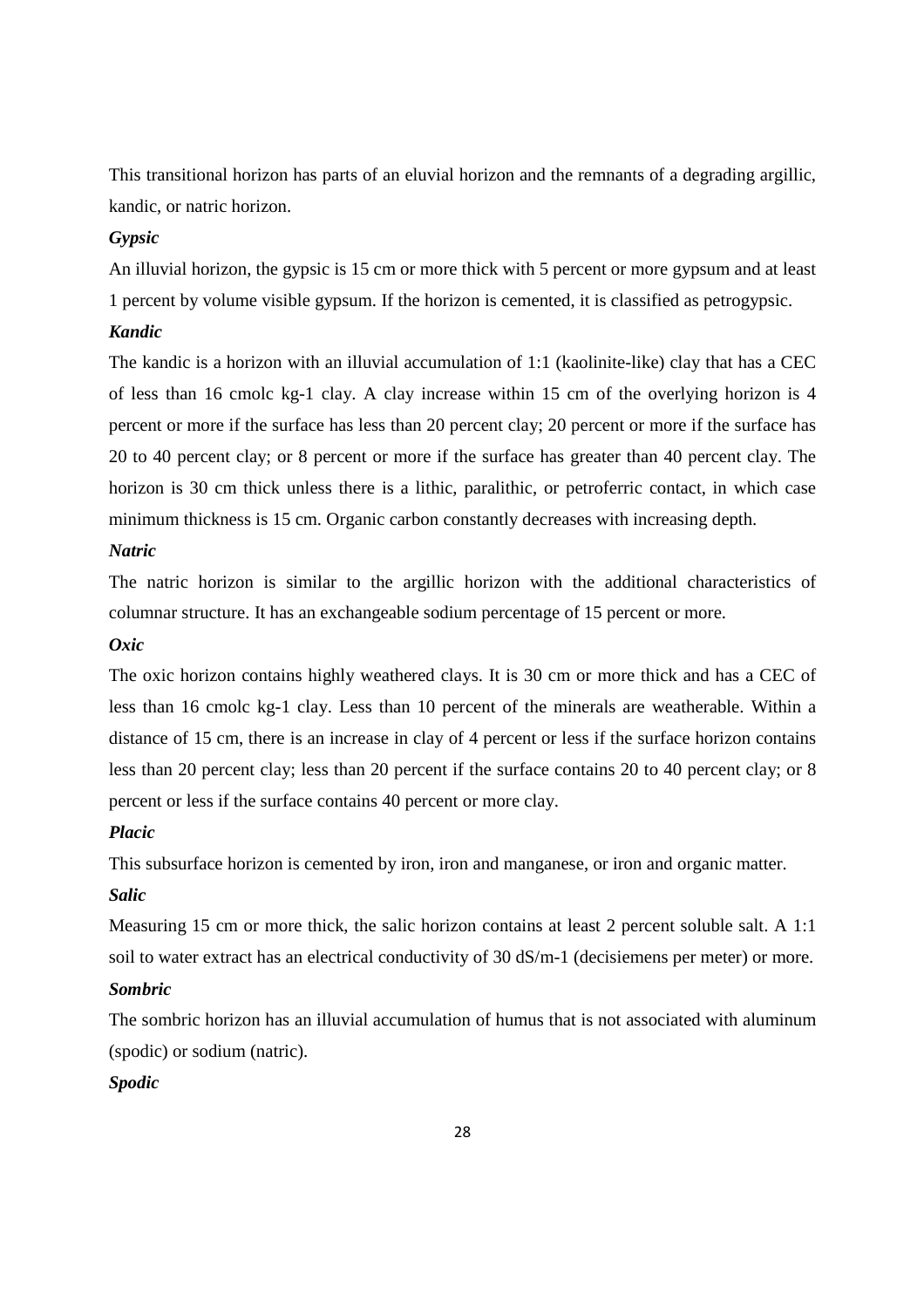This illuvial horizon contains high pH dependent charge material. A sandy-textured horizon, it has an accumulation of humus with aluminum and/or iron.

# *Sulfuric*

The sulfuric horizon forms as a result of draining soil with a high sulfide content that is oxidized to sulfates, drastically reducing the pH. It is at least 15 cm thick and has a pH of 3.5 or less.

#### **BASIC PRINCIPLES OF SOIL CLASSIFICATION**

Whenever two objects are compared with one another, either critically or casually, they are being distinguished one from the other, and are in effect, being classified. The nature and extent of the real and significant differences that exist between the two objects will become more or less apparent depending upon the observational skill of the observer and upon their fundamental knowledge of the objects. The process of classification involves the formation of classes by grouping the objects on the basis of their common properties. In any system of classification, those groups about which the greatest number of things can be stated for the chosen objective are generally the best and the most useful classification groupings. A classification system is an organization of the knowledge of the moment.

*•* Why classify?

# **We classify soils for the following purposes:**

- 1. To organize our knowledge about soils
- 2. To provide an organizational chart or map of the world of soils as we perceive it the soil survey
- 3. To develop principles and guidelines for proper use and management:
	- a. to predict behavior b. to identify best uses c. to estimate productivity
	- d. to identify potential problems
- 4. To facilitate easier transfer of information and technology
- 5. To provide a basis for research and experimentation
- 6. To understand relationships among individuals of the population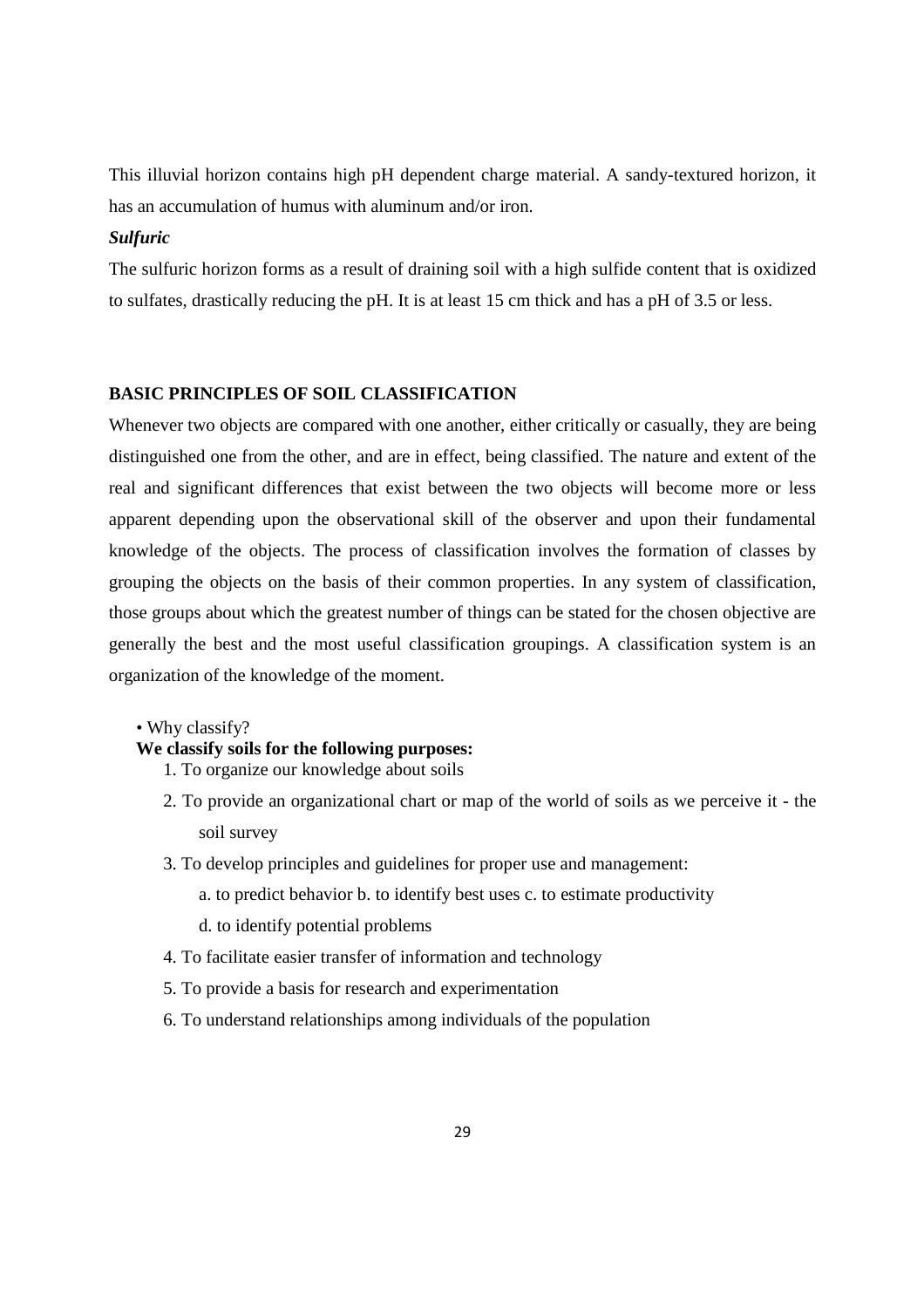#### **Principles of classification**

1. Principle of **Purpose.** The reasons for wanting to organize soil knowledge.

2. Principle of **Domain.** The universe of objects relevant to the purpose.

3. Principle of **Identity**. The individual members of the domain are defined and named. **Organization** 

4. Principle of **Differentiation.** The protocol-guided hierarchical structure of a system with categories, and classes within categories.

5. Principle of **Prioritization.** The priority of knowledge by sequencing categories and sequencing classes within categories.

6. Principle of **Diagnostics**. The quantification and use of soil properties, sets of properties, and selected features (diagnostics) that provide objectivity.

7. Principle of **Membership.** Class membership for individuals based on quantified class limits and described central tendencies.

8. Principle of **Certainty.** The recognition that change is inevitable and the driving force continual testing of a system.

#### **C. Attributes of a good soil taxonomic system:**

1. Definition of a class or taxon should carry as nearly as possible the same meaning to each user

- 2. Should be a multicategoric system (hierarchy)
	- a. lower levels narrowly defined large number of differentiating characteristics

b. higher levels - broadly defined - few soil properties are used to differentiate

3. Classes or taxa should be concepts of real bodies of soil that exist in nature

4. Must be capable of providing for all the soils observed in a landscape

5. Differentiating characteristics should be properties that are observable in the field or quantitatively measured by reliable techniques

6. The system should be capable of modification to incorporate new knowledge with a minimum of disturbance

7. The criteria used should keep undisturbed and cultivated soils in the same taxa.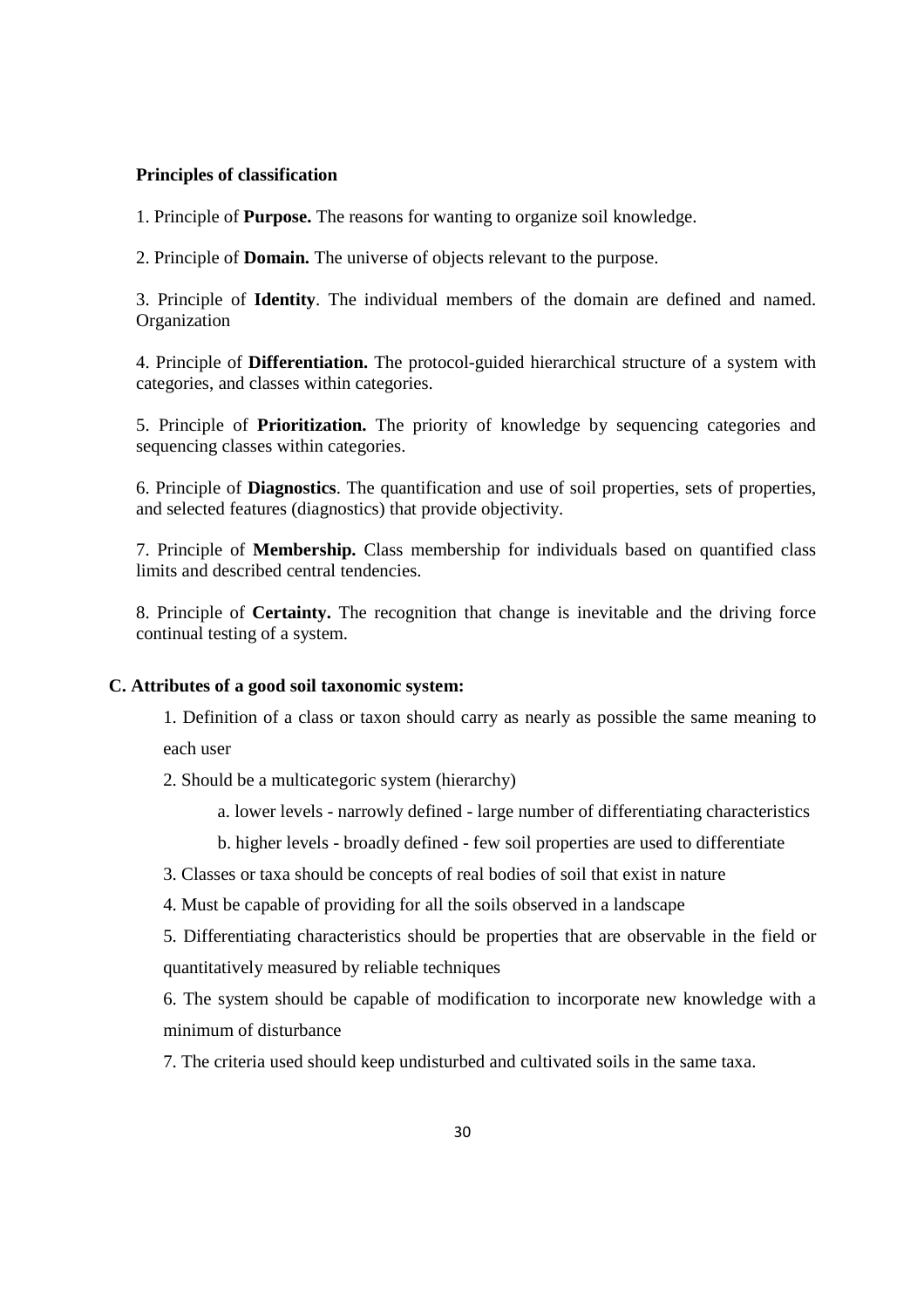#### **D. Definition of terms:**

- 1. **Class or taxon** a group of individuals or other units that are similar in selected properties (characteristics) and distinguished from all other classes of the same population by differences in these properties
- 2. **Population** all the individuals of a natural population collectively
- 3. **Category** a grouping of classes (taxa) formed at about the same level of classification produced by differentiation within the population being categorized. It includes the entire population.
- 4. **Pedon** the smallest volume for which one should describe and sample the soil to represent the nature and arrangement of its horizons. It has three dimensions. Its lower limit extends downward to the depth of plant roots or the lower limit of the genetic horizons. Its lateral dimensions are large enough to represent the nature of the horizons and their variability. The minimum lateral cross section ranges from one to ten square meters.
- 5. **Polypedon or soil individual** it is the smallest natural body that can be defined as a thing complete in itself. It consists of more than one contiguous pedons all of which are within a defined range of soil properties. It is the link between the pedon and the taxonomic unit (the soil series).
- 6. **Mapping unit** constructed during the course of a soil survey to identify populations of taxonomically identified soil individuals within an area of land. A taxon name is commonly used as part of the mapping unit name.
- 7. **Soil profile** vertical cut that exposes the horizons for examination or sampling

8. **Soil solum** genetic horizons that have undergone alteration by pedogenic processes

9. **Control section** portion of the pedon used for the family category in Soil Taxonomy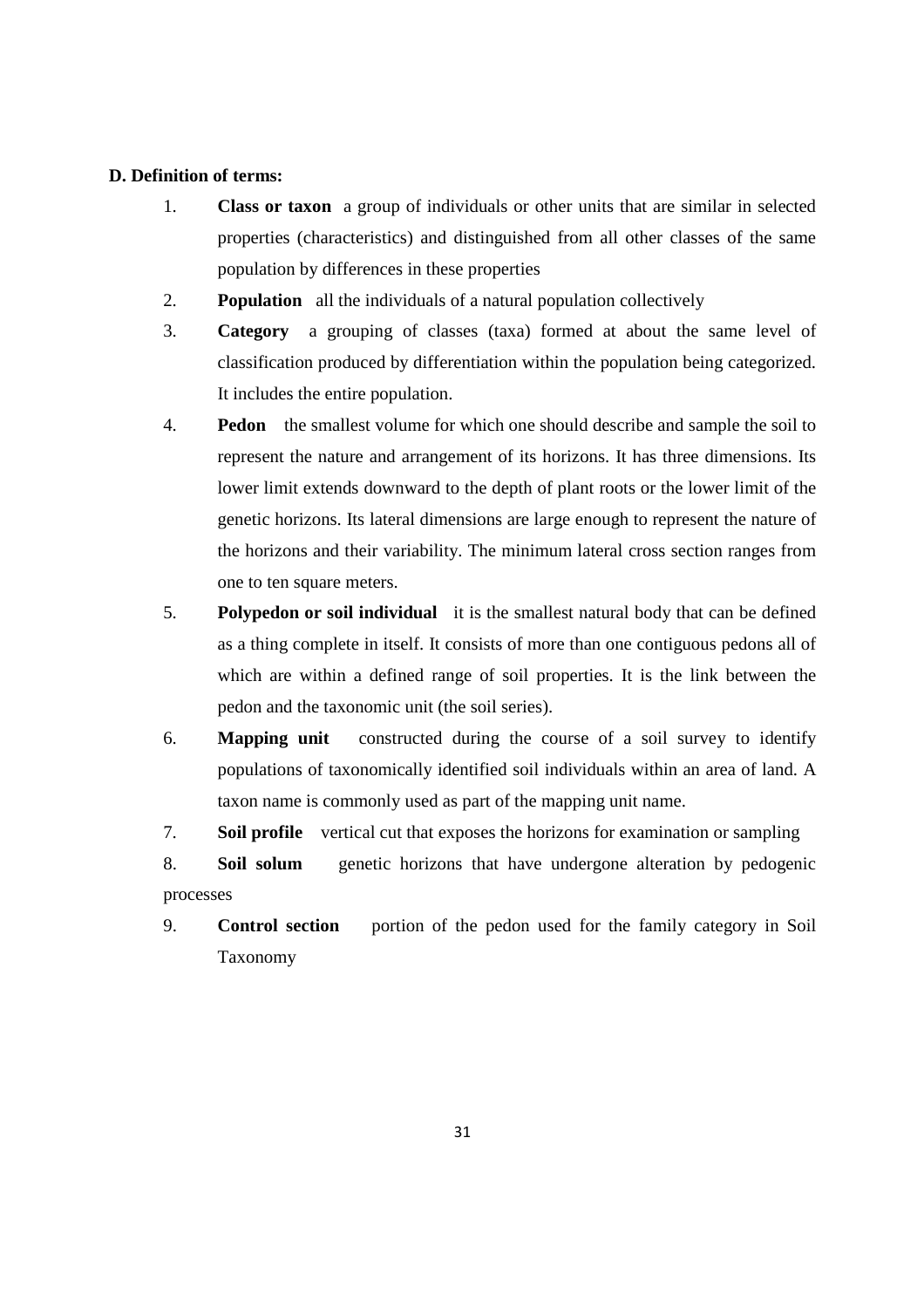

- Key concepts of classification
- Types of characteristics
- **Differentiating**: used to defined classes

**– Accessory**: consistently associated with a class; **co-variant** with differentiating characteristics

**– Accidental**: not associated with the classes

# **2.1 What is different about soils?**

*•* There is really no soil 'individual' as a self-standing object

*•* Concept of the **pedon** as a discrete object within the soil **continuum** 

*•* Therefore, the emphasis is on defining **mappable** classes rather than on optimal classification of individuals.

• There is no true inheritence or genetics as it is understood in biology

#### **2.2 Major ways of classifying soils**

There are various ways to organise a soil classification. A major distinction is between **natural** and **technical** approaches:

*•* **Natural** soil classifications group soils by some intrinsic property, behaviour, or genesis of the

soils themselves, without reference to use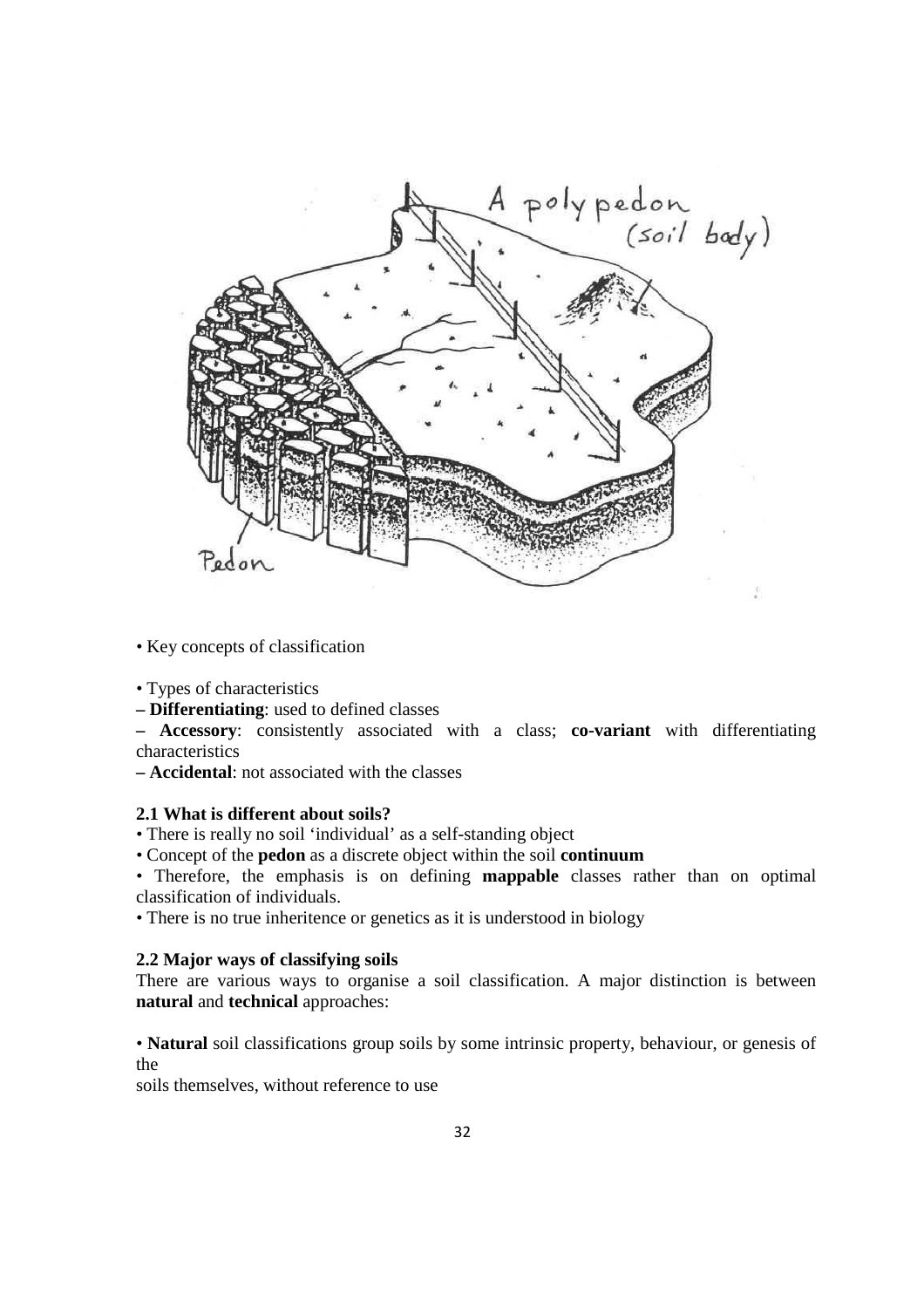*•* **Technical** soil classifications group soils by some properties or functions that relate directly to

a proposed use or group of uses.

# **Natural classifications:**

*•* Group by **ecologic region**, e.g. "prarie soils", "boreal soils". Geographically-compact but may

have diverse properties and function.

*•* Group by **presumed genesis**, i.e. the development pathway of the soil profile. These are called

**genetic** soil classifications. The soil individual is considered as a natural body with its own history and ecology. This depends on the interpretation of landscape and soil genesis.

*•* Group by **similar properties**, working **bottom-up** from a set of individuals, to a set of classes,

and then grouping the classes into super-classes. This can be done by:

**–** Subjective judgement of the classifier

**–** Numerical classification, usually multivariate

# **Technical classifications:**

- Hydrologic response [5]
- Suitability classes (FAO Framework for Land Evaluation) [13]
- Land Use Capability (USDA LCC) [20]
- Fertility Capability Classification (FCC) [28] [26]
- Engineering group [23]

# **SOIL SURVEY**

#### *Soil survey*

Soil survey is a branch of soil science which involves the identification of the different types of soil in a given landscape and the location of their distribution to scale on a map. In addition, soil survey provides information on the quality of the land in terms of their response to management and manipulation.

From this definition, it is clear that soil classification is a branch of soil survey and the unit of classification is the taxonomic unit or mapping unit or pedon. A taxonomic class depicts the properties of a soil profile as given in the profile description and analyses.

## *Mapping Unit*

A mapping unit is a geographical unit and it is an area of land within which the greater proportion is occupied by the taxonomic class after which it is named. For example, if about 85%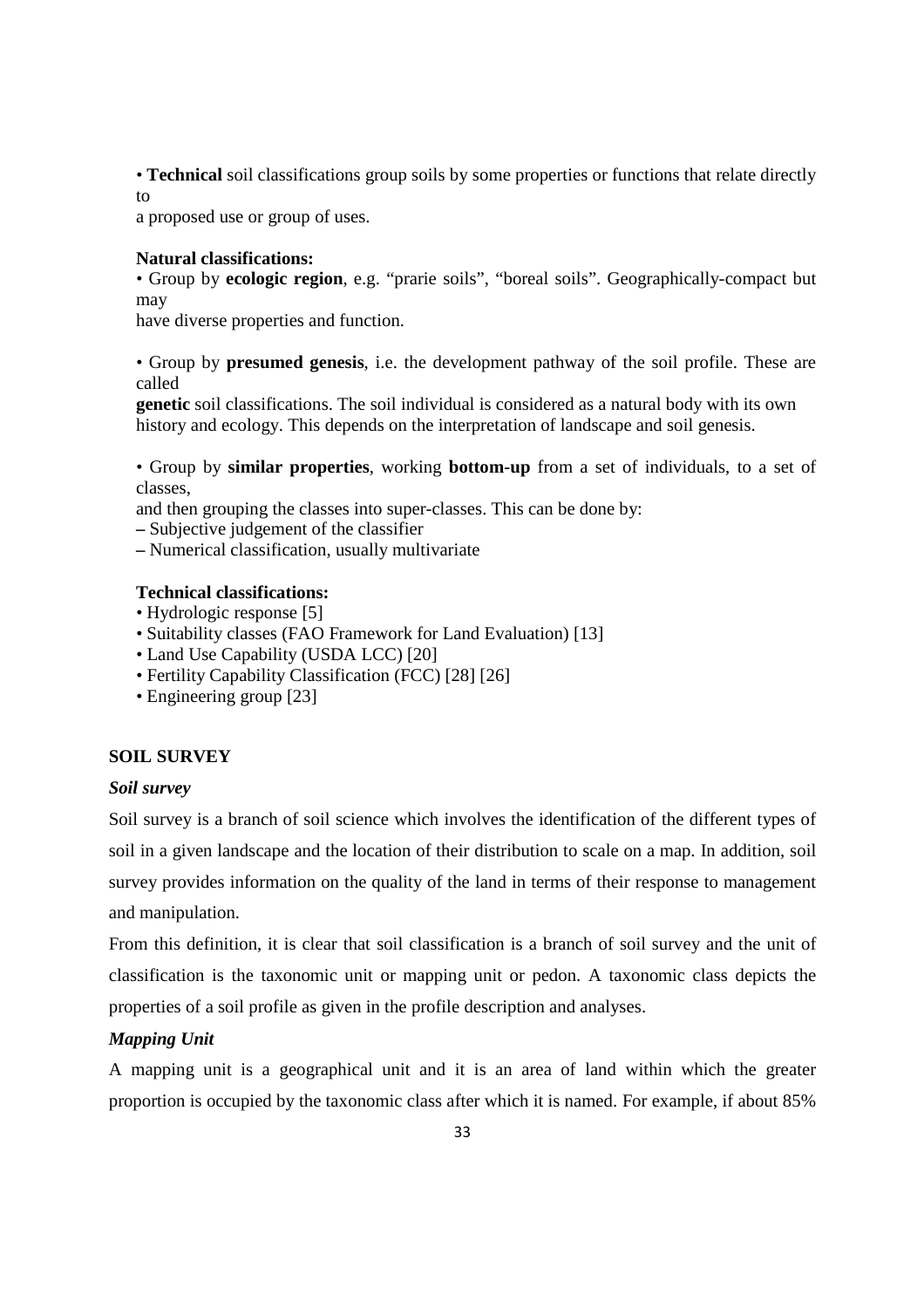of the soil within a mapping unit is occupied by a soil whose property is that of Ibadan series, the soil will be named as Ibadan series.

# **Purity of Mapping**

The degree of uniformity or heterogeneity in term of kinds of soils within a mapping unit is a measure of its purity. Purity is the proportion of the mapping unit occupied by the profile class after which it is named. It is usually estimated in percentage and different soil survey organizations have different acceptable purity standards. For example, USDA standard is 85% while the Soil survey of England and Wales is 70%.

In accessing the purity of a map, the point used for mapping cannot be used for estimating purity.

# **Kind of mapping units**

Mapping units have been distinguished based on the amount of inclusion or impurity they contain. Five kind of mapping units have thus been distinguished and these are consociation, association, complex, undifferentiated and miscellaneous/unvisited.

# **Consociation**

A consociation is a mapping unit with very little inclusion or impurity. It is assumed to contain the profile class after which it is named but in practice the purity of such class may range from 70% to 85%.

# **Association**

An association is a mapping unit that contain two or more taxonomic class that are nearly equally represented and in which it is very easy to separate one profile class from the other.

## **Complex**

Complex is a mapping unit where more than two taxonomic classes are equally represented and the components are intricately interwoven so that separation, even at large scale is difficult.

# **Undifferentiated**

This is a mapping unit consisting of a number of taxonomic units that are so intricately interwoven that separation into different units are impossible at any reasonable mapping scale.

# **Miscellaneous/unvisited**

This is a loosely used term by some survey organization. It refers mainly to areas that cannot be mapped because of rock outcrops, thick forests or other impediments.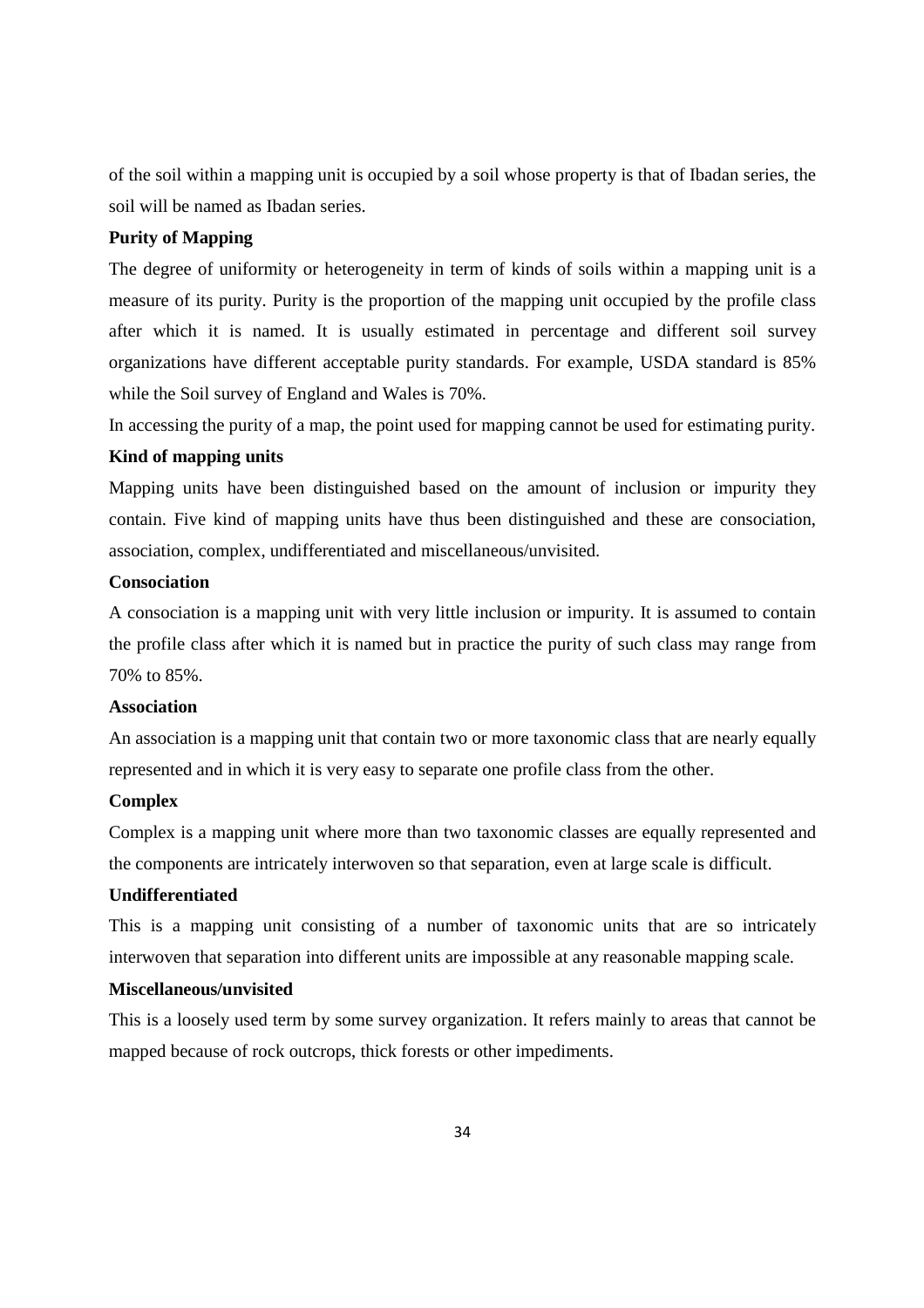#### **Principles of soil survey**

The principles of survey can be discussed under five points

# *A soil survey must have an objective*

The objective or aim of soil survey must be defined before the commencement of the survey. It may be wide ranging such as to provide a relatively stable data base that will last for many years and be useable for a variety of purposes, or it may be narrow and specific such as to delineate the land suitable for irrigation in a particular area.

#### *A soil survey is not the only basis for decision on land use and management, it is only an aid*

Decisions on land management are usually influenced by economic considerations, social and institutional factors, often by existing legal land rights and sometimes by political constraints. Even on the more limited sphere of the physical environment, the soil is only one factor. Slope angle, frequently has a dominant effect on the choice between arable and non-arable use and climate is the main determinant in the choice of crop. The findings of soil survey and land evaluation are usually guides to land use.

#### *Land resources do not consist of soils alone*

The potential of land to support crops depends on climate as much as on soils, and whenever soil-water relationship can be advantageously modified. Also, applied ecological surveys are more important than soils as a basis for livestock production and extractive forestry. Landform and characteristics of the deeper regolith are frequently more important to the engineers than the upper 1-2 meters studied by the soil surveyor. Therefore, when commissioning or considering a soil survey, one should bear in mind the other kinds of natural resources information that may be necessary and whether these can be incorporated into the soil survey or will require other specialist's investigations.

#### *A soil map must show soils*

The map produced by a survey is a soil map if mapping units are based specifically on soil profile. Many surveys rightly include features of land forms in the description of the mapping units. A map based on classes such as "soil-land form association" is a soil map if it is directed towards showing the distribution of soils; the land forms being used as a means to an end. If on the other hand, it is primarily a map of land form units with soils being added to the legend, then it is a geomorphological map.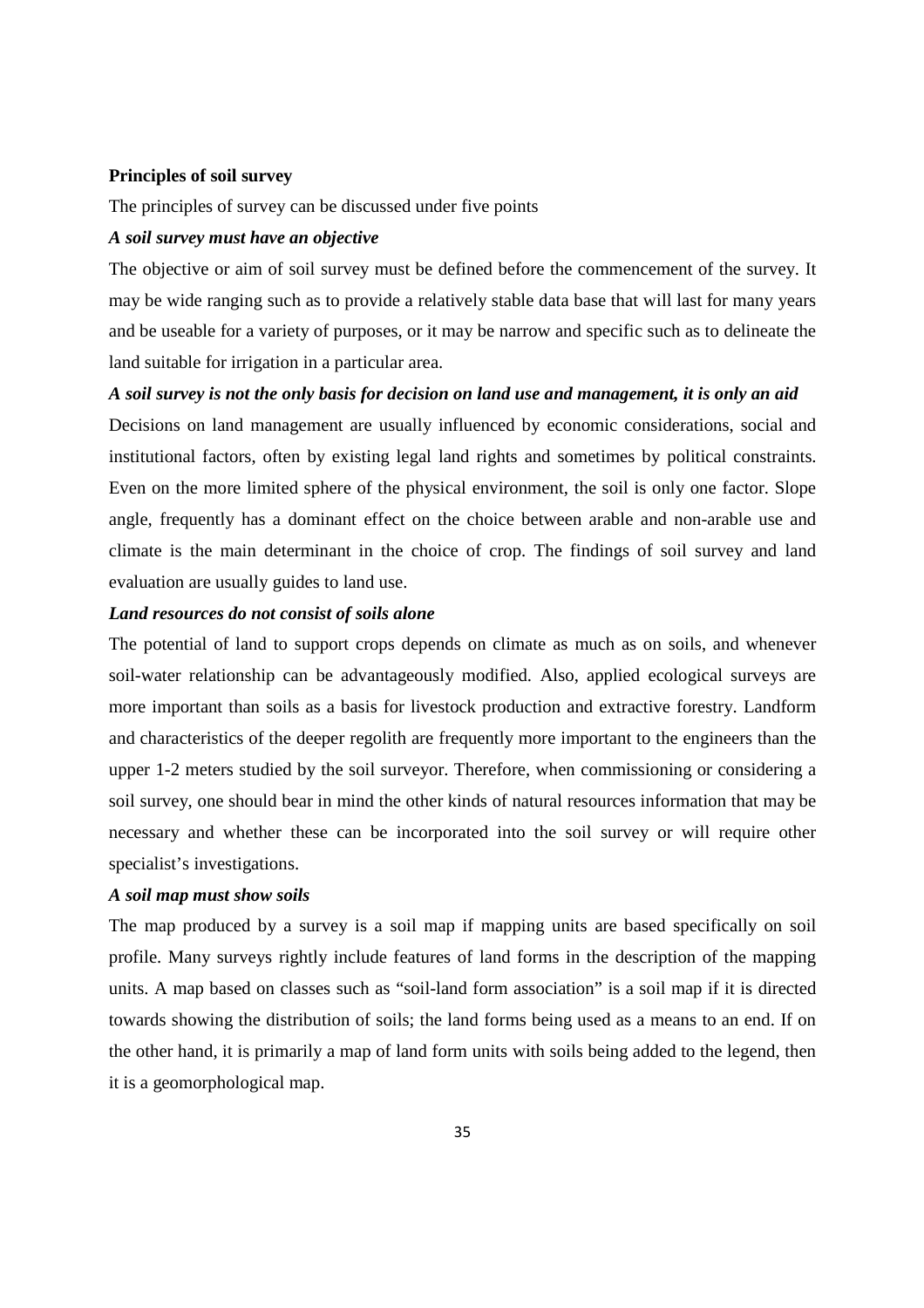#### *Soil map and report are complementary*

The products of a soil survey include a soil map and survey report; neither is more important than the other because they are mutually indispensible. The amount of information that can be printed on the face of a map is limited and must be supported by data given in the soil survey memoir or report. The report is however, more than just an amplified legend. It contains in addition, background information on other environmental factors, information on land potential and probable response to various alternative forms of management. And sometimes also land use management recommendation. One soil survey report may serve several map sheets.

#### **Kinds of Soil Survey**

Soil survey have been distinguished on the basis of three criteria:- purpose of survey, regularity of observation and scale of mapping (intensity).

**Based the purpose** of the survey (What do you want to do want to do with the soil survey report?), there are two (2) types of surveys:- special purpose and general purpose surveys.

**A general purpose soil survey** is one that is done mainly to add to the already existing inventory of soil information. This commonly found in the national survey of each country, e.g. the USDA, FMAWR. The information may not be needed at the time of survey but such a survey is done for record purpose. Such survey usually employs many differentiating properties so that it may be found useful for several purposes that may arise in the future.

**A special purpose soil survey** is done for specific purpose in mind, e.g. survey for irrigation or survey for citrus plantation. In such survey, the properties (differentiating characteristics) of the land which is important for the purpose are emphasized. Special purpose surveys are usually done at large scale or semi-detailed. This has to be so because the area covered are smaller and also the intensity of observation also need to be higher.

**Based on regularity of observation**, three kinds of surveys have been distinguished: - free survey, rigid grid and flexible grid.

In **free survey**, there is no rigid pattern of observation. The surveyor uses the field features such as change in vegetation, topography, slope and even change in sound to movement to observe soil and to locate soil boundaries. Usually there is a lot of remote sensing methodology involved in free survey. And in most modern soil survey involving 5000 ha and above, this is usually the type of survey methodology adopted. The advantage is that it is cheaper because there is less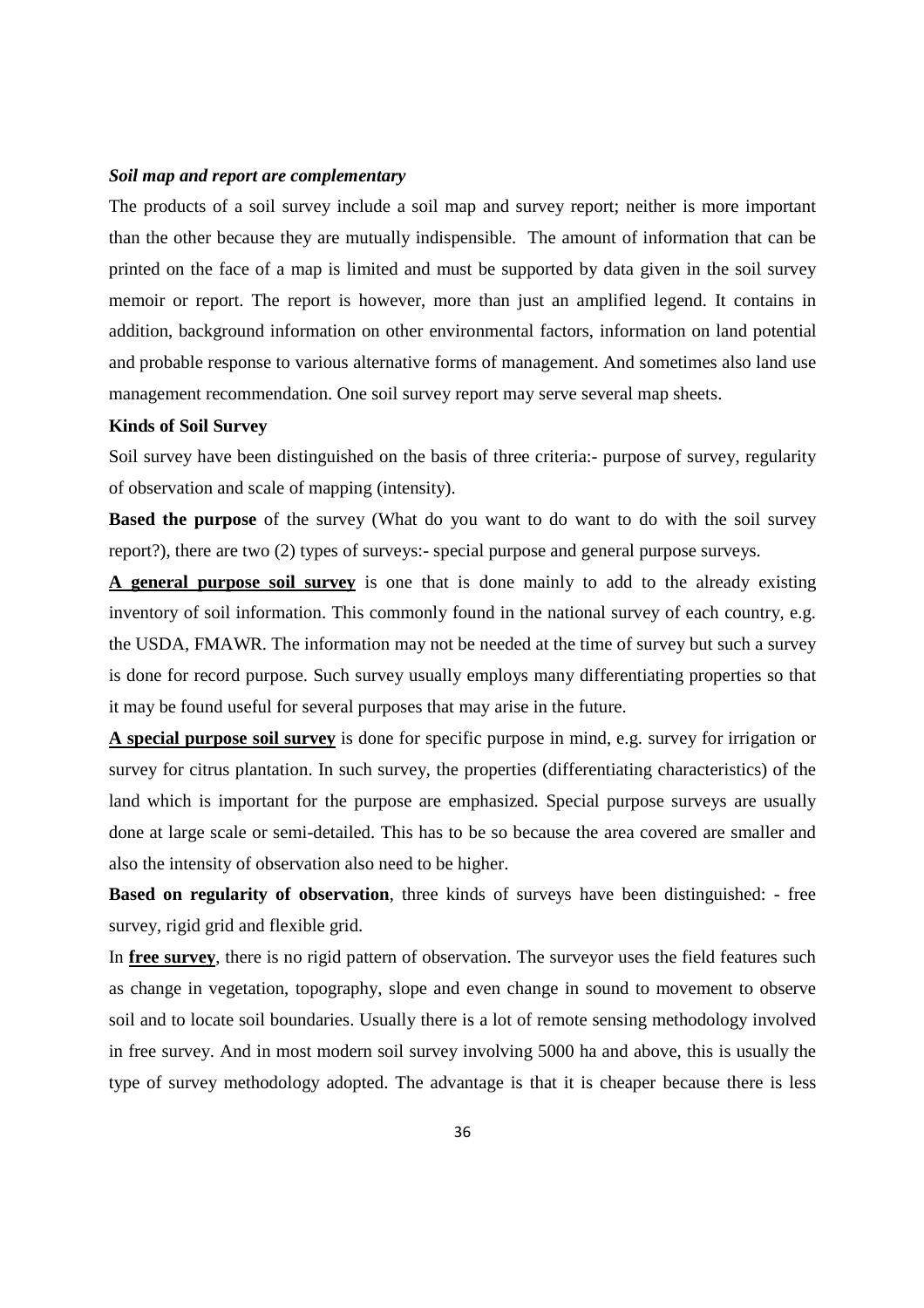number of observation points. However, because it depends largely on the experience of the surveyor, it can be very inaccurate with an amateur, since boundary placement is more difficult.

In **rigid grid survey**, examinations of the soil are done at regular and pre-determined interval. It is normally used when detailed information is required, e. g. mapping the soil of a research station or mapping for irrigation. Usually, the points of observation are at the intersection of the two regularly placed vertical and horizontal lines.

It has an advantage in thickly forested area where visibility of the terrain is poor. It is usually not used or recommended in large areas as it is expensive and the accuracy may not deserve the extra cost. It is the best method of survey for amateurs.

**Flexible grid survey method** is a compromise between the free and rigid grid methods of survey. In this system of survey, the number of observation is fixed but the location of the observation points are not pre-determined and can be fixed at will.

Based on the scale of mapping, there are seven kinds of surveys:- compilation, integrated survey, exploratory survey, reconnaissance survey, semi-detailed survey, detailed survey and intensive survey.

**Compilation:** These are soil maps produced by abstraction from other soil surveys. And where they exist they are filled by inferences. The scale is usually at 1: 100,000 or smaller. Many national soil maps of many countries are produced in this way.

**Integrated survey:** This is also known as land system survey. It is based on mapping the total physical environment and in fact land forms are mapping unit. Soils are an important but usually not a defining property of the mapping unit. The scale is 1: 250,000 or smaller.

**Exploratory survey:** Exploratory surveys are not survey proper. They are usually rapid road traverse made to provide modicum of information about the area that are otherwise unknown. Scale of exploratory survey varies from 1: 2,000,000 to 1,500,000.

**Reconnaissance survey:** These are mostly based on remote sensing especially Area Photo Imagery (API). They are the smallest scale of survey where the whole area is still covered. The scale is usually 1:250,000 although smaller scales have been used.

**Semi-Detailed survey:** In a semi-detailed survey, we have a combination of remote sensing and field work. Mapping units are usually soil association. Scale of mapping varies from 150,000 to 100, 000.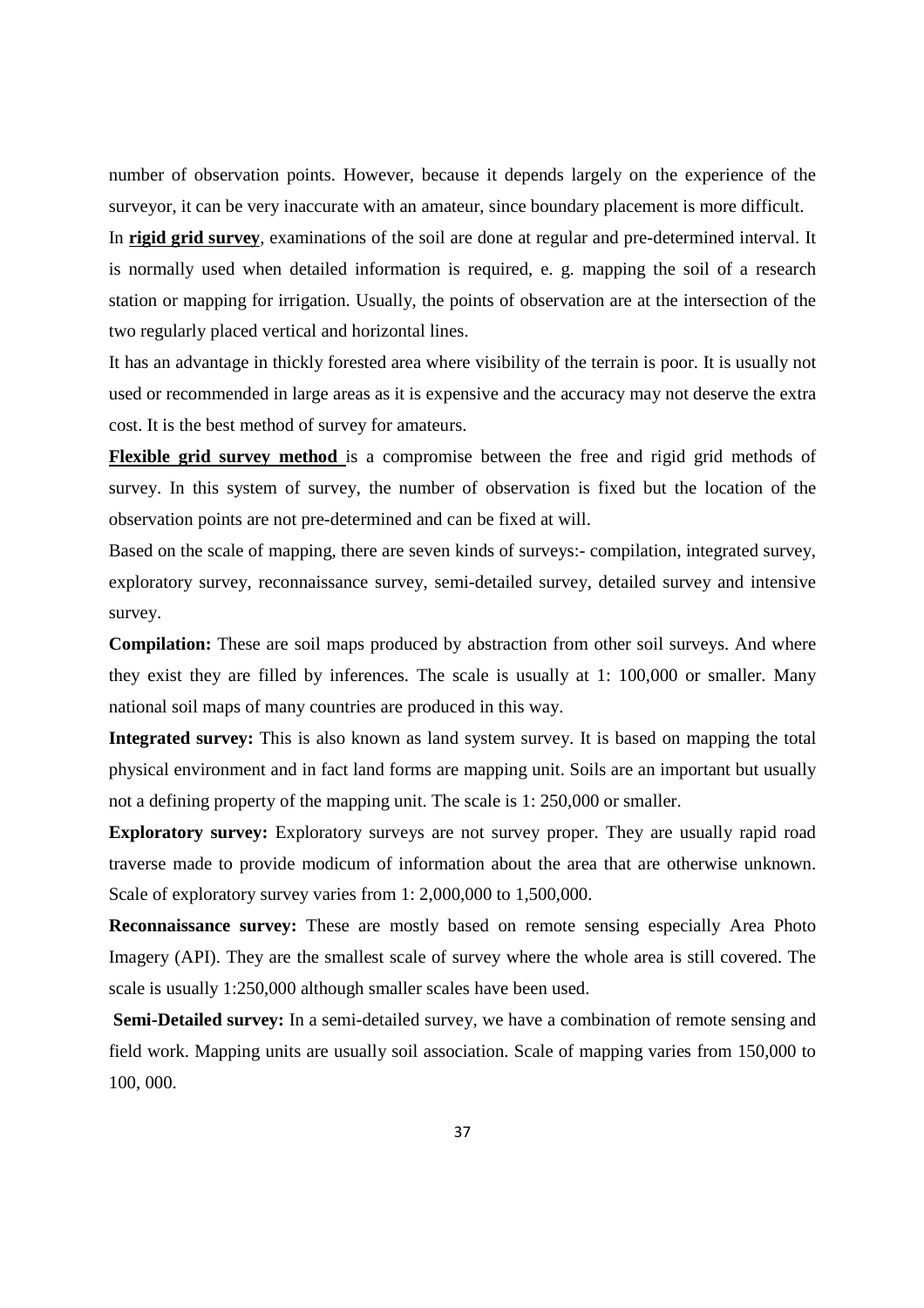**Detailed survey:** Detailed surveys are executed through field examination with pre-determined numbers of observation points and or spacing. These kinds of surveys are usually employed for small area and for special purposes. Scale of observation varies between 1: 10,000 and 1: 25,000. Mapping unit are usually soil series.

**Intensive survey:** Intensive survey rigid grid approach, i.e. number of observation and spacing of observation are pre-determined. Mapping units are soil series and phase of soil series. Scale of mapping varies from 1: 1,000 to 1: 10,000 or even larger. They are usually experimental station surveys.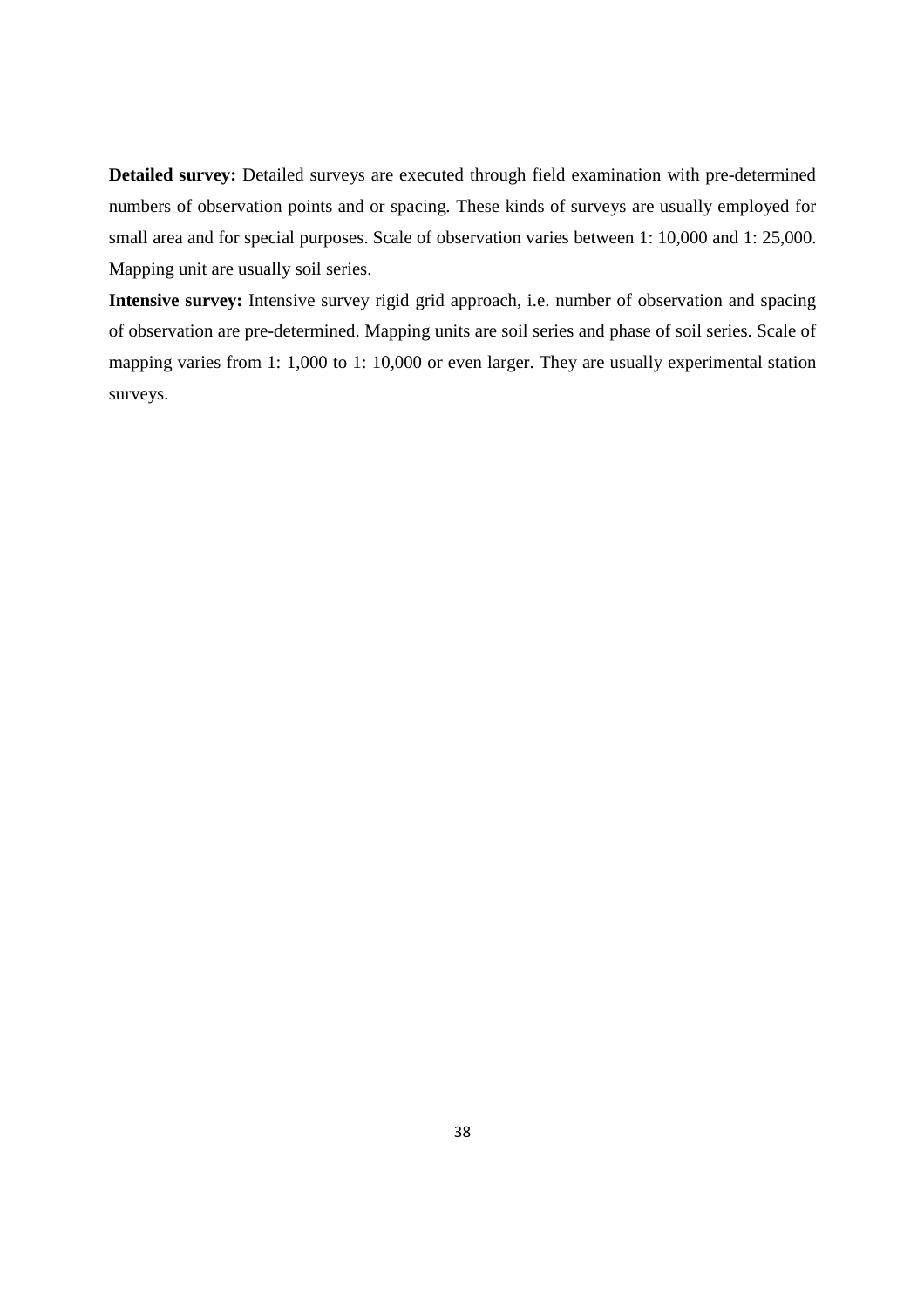# **PART B: SOIL PHYSICS**

# **DEFINITION OF SOIL PHYSICS**

Soil Physics is a branch of soil science that deals with physical properties of soil as well as measurement, prediction and control of physical processes taking place in and through the soil. Soil physical properties include soil texture, soil structure, soil colour, consistency, density thermal regime, soil water, porosity, infiltration, hydraulic conductivity etc.

Soil Physics could fundamentally be regarded as both basic and applied sciences. This is because, Soil Physics involves application of the principles of Physics to the characterization of soil properties and understanding of soil processes involving transport of matter or energy.

# **SOIL PRODUCTIVITY**

Soil productivity is an economic concept and signifies the capability of the soil to produce specified plant or sequence of plants under well defined specified systems of management and environmental conditions. This suggests that productivity is not soil fertility alone but a function of several factors (e.g. climatic condition and soil factors). Soil productivity is measured in terms of output or harvest.

On the other hand, soil fertility refers to the inherent capacity of the soil to provide adequate amount and proper balance of nutrient for the growth of specified plant when other growth factors (e.g. light, water, temperature and favourable soil physical environment) are favourable.

In addition to chemical fertility i.e. presence of adequate nutrient in the soil and absence of toxic agents, the soil should also, be physically fertile. That is, the soil must be loose, soft and friable, possesses no mechanical impedance to root development, has pore volume and size distribution that allow entering, movement and retention of water and air to meet plant needs and has optimal thermal regime.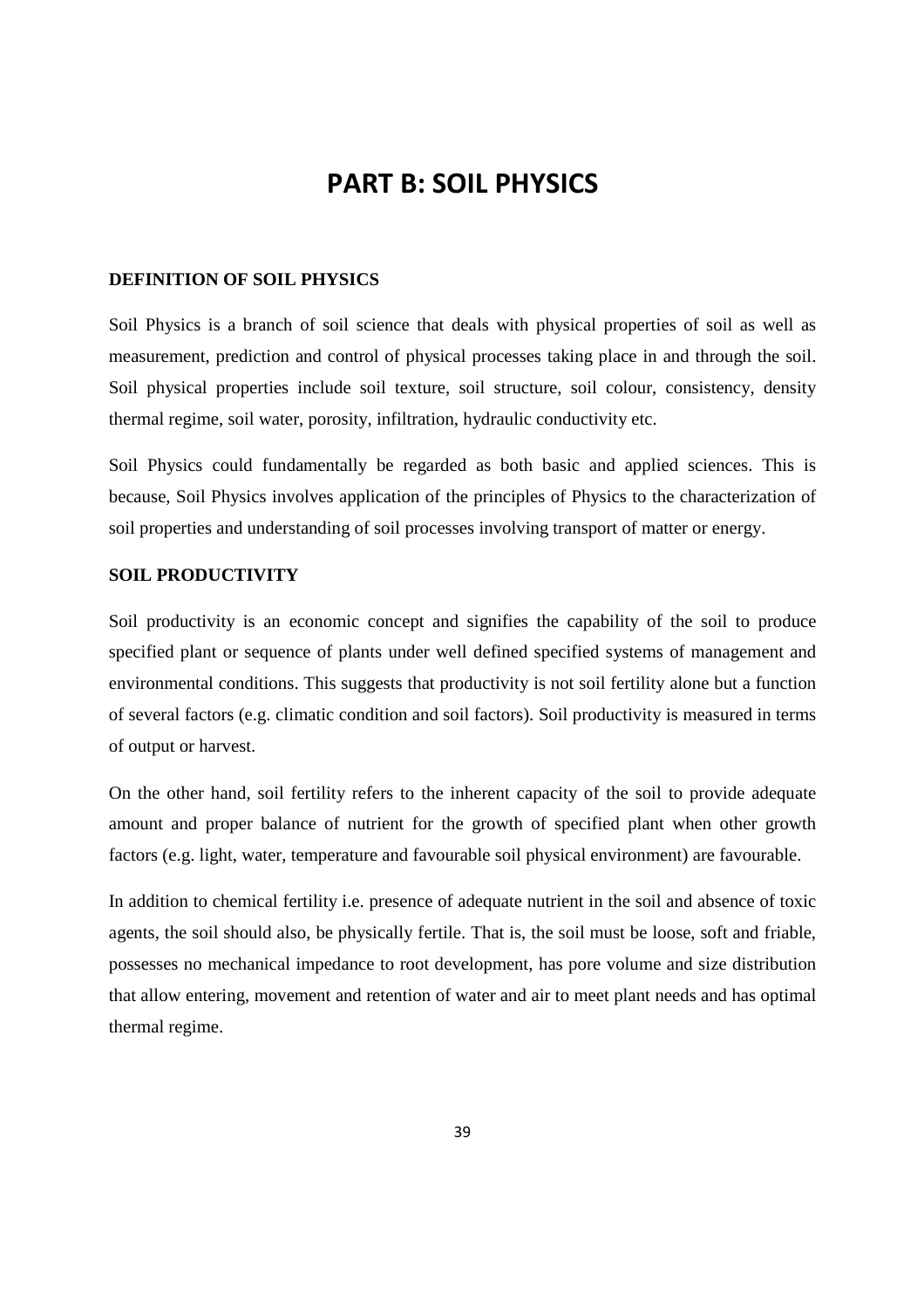# **SOIL AS A DISPERSED SYSTEM**

Soil is made up of 4 basic components: mineral matter; organic matter, soil water and soil air.

On the basis of these, there are three phases in the soil. These are solid phase, liquid phase and gaseous phase.

**The Solid Phase:** The solid phase is broadly composed of inorganic (mineral) and organic constituents. The mineral constituents form the bulk of the soil solid phase and consist of particles of various sizes, shapes and chemical composition. The mineral constituent specifically composed of primary and secondary minerals. The primary minerals are the quartz and feldspars (most abundant) with relatively small amount of pyroxenes, amphiboles, olivine, micas etc.

The secondary minerals originates from the break down of primary minerals and examples are silica, alumina, iron oxides etc. They constitute the most active site in the soil.

The organic fraction constitutes a small fraction of the soil solid phase and it includes residues at various stages of decomposition as well as life organisms.

**The Liquid Phase:** About 40 to 50% of the bulk volume of soil body is generally occupied by soil pores or voids which may be partially or completely filled with water. The liquid phase is an aqueous solution of salts because the soil water keeps salts in solution which act as plant nutrients. When all the soil pores are completely filed with water, the soil is said to be saturated.

**The Gaseous Phase:** This is the soil air/atmosphere. It is made up of mixture of gases. It composed mainly of nitrogenous gas, oxygen, carbon dioxide and water vapour. The volume of the gaseous phase is dependent on that of the liquid phase. The pore space not filled by water is automatically occupied by air.

**The dispersed nature of the soil and its constituent inter-phasal activities give rise to such phenomenon as:**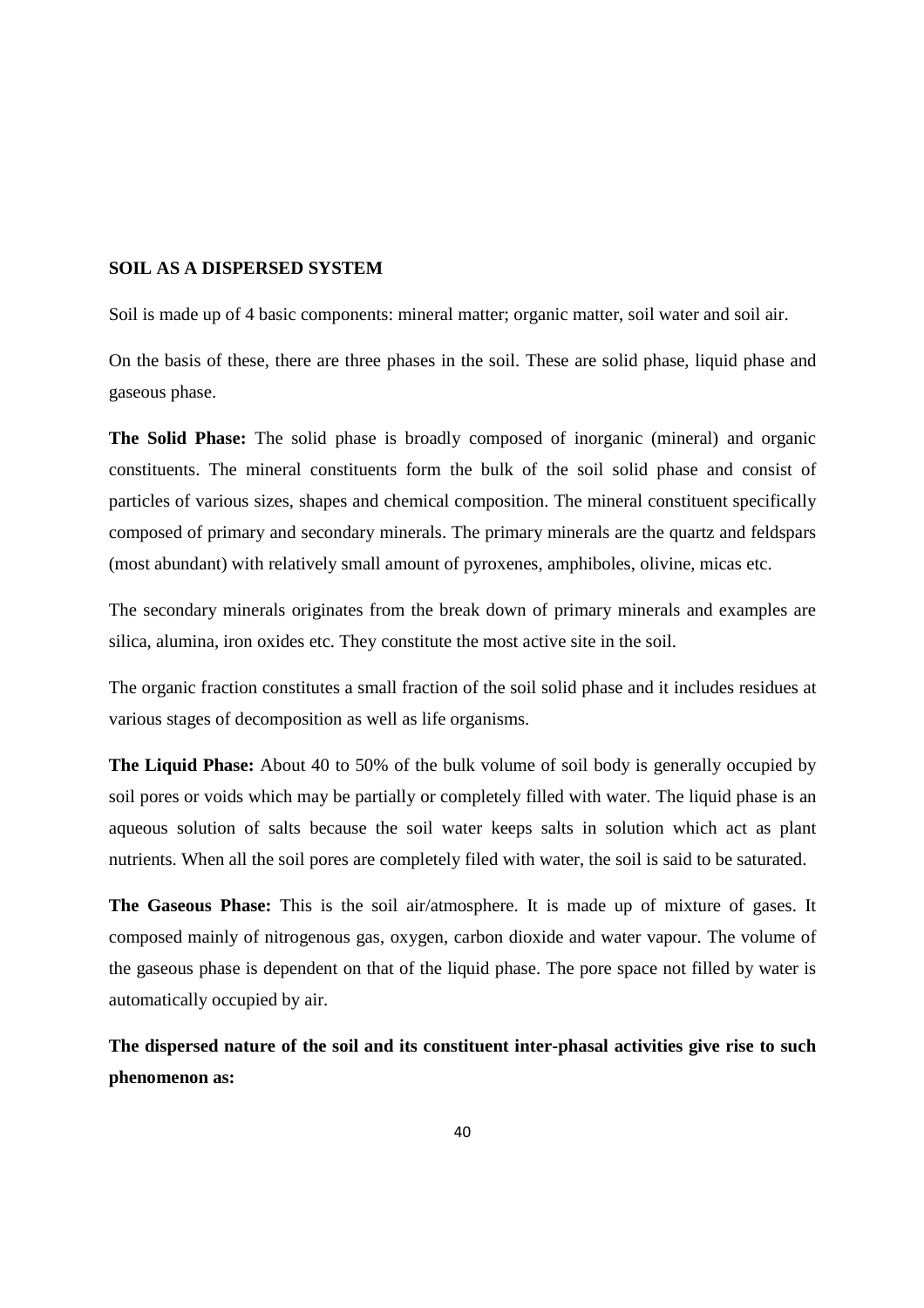- **(i) adsorption of water and chemicals;**
- **(ii) ion exchange;**
- **(iii) adhesion and cohesion;**
- **(iv) dispersion and flocculation;**
- **(iv) swelling and shrinking and**
- (v) **capillarity**.

The three phases of the soil play definite roles. The solid phase provides mechanical support for and nutrients to the plants. The liquid phase supplies water and along with it dissolved nutrients to plant root. The gaseous phase satisfied the aeration need of the plant. Thus, the 3 phases complimentarily shared the soil's function to sustain plant growth.

# **SOIL TEXTURE**

Soil texture is the relative proportion of various soil separates in a soil. It is usually expressed on percentage basis.

Soil separates are group of soil particles of given size range i.e. different size of particles which together make up a given soil.

The main textural classes are sand, silt and clay. These textural classes may be modified by addition of suitable adjective based on relative amount of each separate that make up the soil e.g.

Loam: Soil material with clay, silt and sand in close proportion (e.g. 7-27% clay; 28-50% silt and  $\langle 50\%$  sand).

Loamy sand: Materials with about 80-90% sand.

Sandy loam: <7% clay; <50% silt; about 52% sand.

Other modifications include silty loam, sandy clay loam, clay loam, gravelly loamy sand etc.

Determination of Soil Texture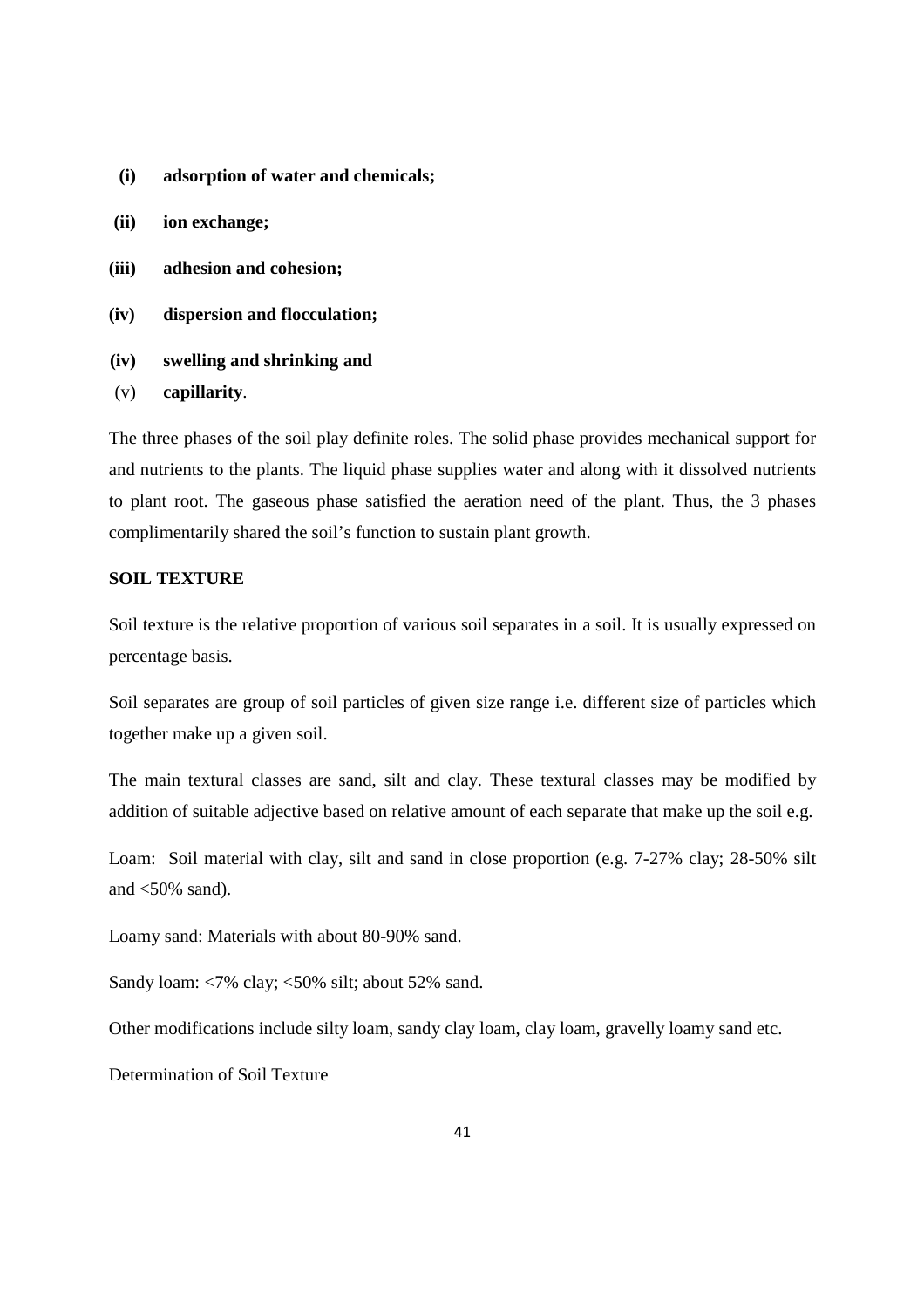Soil texture may be determined on the field by textural feel and in the laboratory by soil mechanical analysis or soil particle size distribution. The mechanical analysis in the laboratory may be carried out either by Pipette or hydrometer method. mechanical analysis or soil particle size distribution. The mechanical analysis in the laboratory<br>may be carried out either by Pipette or hydrometer method.<br>After the proportion of each of the soil separates are determinat

is identified using a USDA Soil Textural Triangle. The sides of the soil texture triangle are scaled for the percentages of sand, silt, and clay.

Textural Triangle:

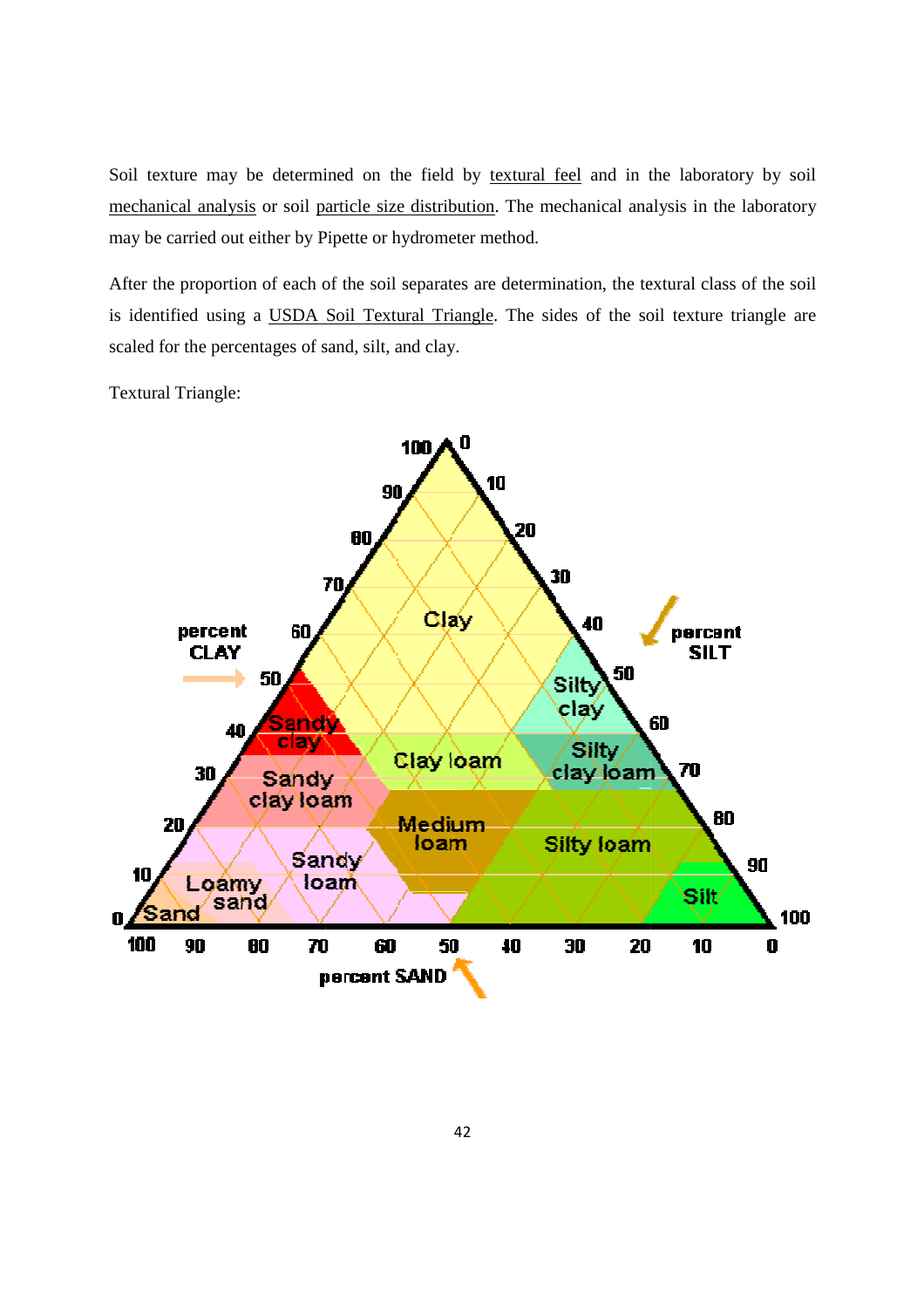# **Systems of soil particle size classification**

There are two widely used systems of soil classification. These are: United State

Department of Agriculture (USDA) and International Soil Science Society (ISSS)

# USDA Classification system

| Fraction                          | Diameter (mm)  |
|-----------------------------------|----------------|
| Very coarse sand                  | $2.00 - 1.00$  |
| Coarse sand                       | $1.00 - 0.50$  |
| Medium sand                       | $0.50 - 0.25$  |
| Fine sand                         | $0.25 - 0.10$  |
| Very fine sand                    | $0.10 - 0.05$  |
| Silt                              | $0.05 - 0.002$ |
| Clay                              | < 0.002        |
| <b>ISSS Classification system</b> |                |
| Fraction                          | Diameter (mm)  |
| Coarse sand                       | $2.00 - 0.2$   |
| Fine sand                         | $0.2 - 0.02$   |
| Silt                              | $0.02 - 0.002$ |
| Clay                              | < 0.002        |
|                                   | 43             |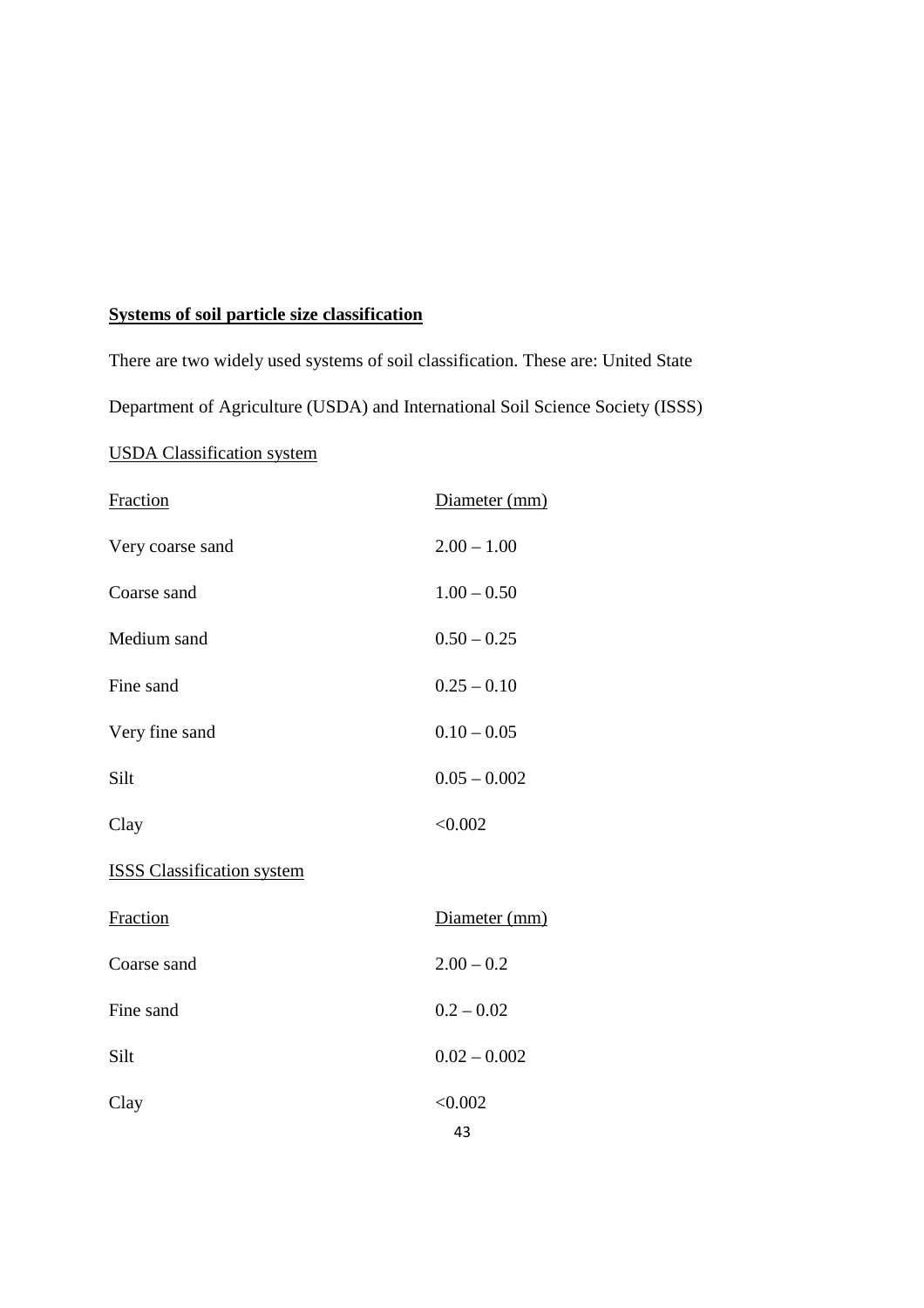# **Generally**

Materials:  $>20$  mm diameter – stone

20-2 mm diameter – gravel

<2mm diameter – Fine earth (soil)

# **Importance of soil texture**

- It affects water and nutrient holding capacity of the soil
- It influences the type of crop to be grown
- It indicates type of management needed for crop growth and for engineering purposes.

# • **Mechanical composition of soil**

- The mechanical composition of soil is a basic requirement in the soil physical investigation useful for land capability classification and in the study of soil morphology, genesis, classification and mapping.
- Soil mechanical analysis is the procedure for determining the particle size distribution of a soil sample.

# **Steps in soil mechanical analysis**

- $\div$  Sample collection
- Air dry the sample at room temperature
- Dispersion of the sample in an aqueous solution using Calgon solution (Sodium hexametaphosphate).
- If the sample contains high amount of organic matter remove the organic matter using  $H_2O_2$
- Carry out mechanical agitation by shaking or using ultrasonic vibration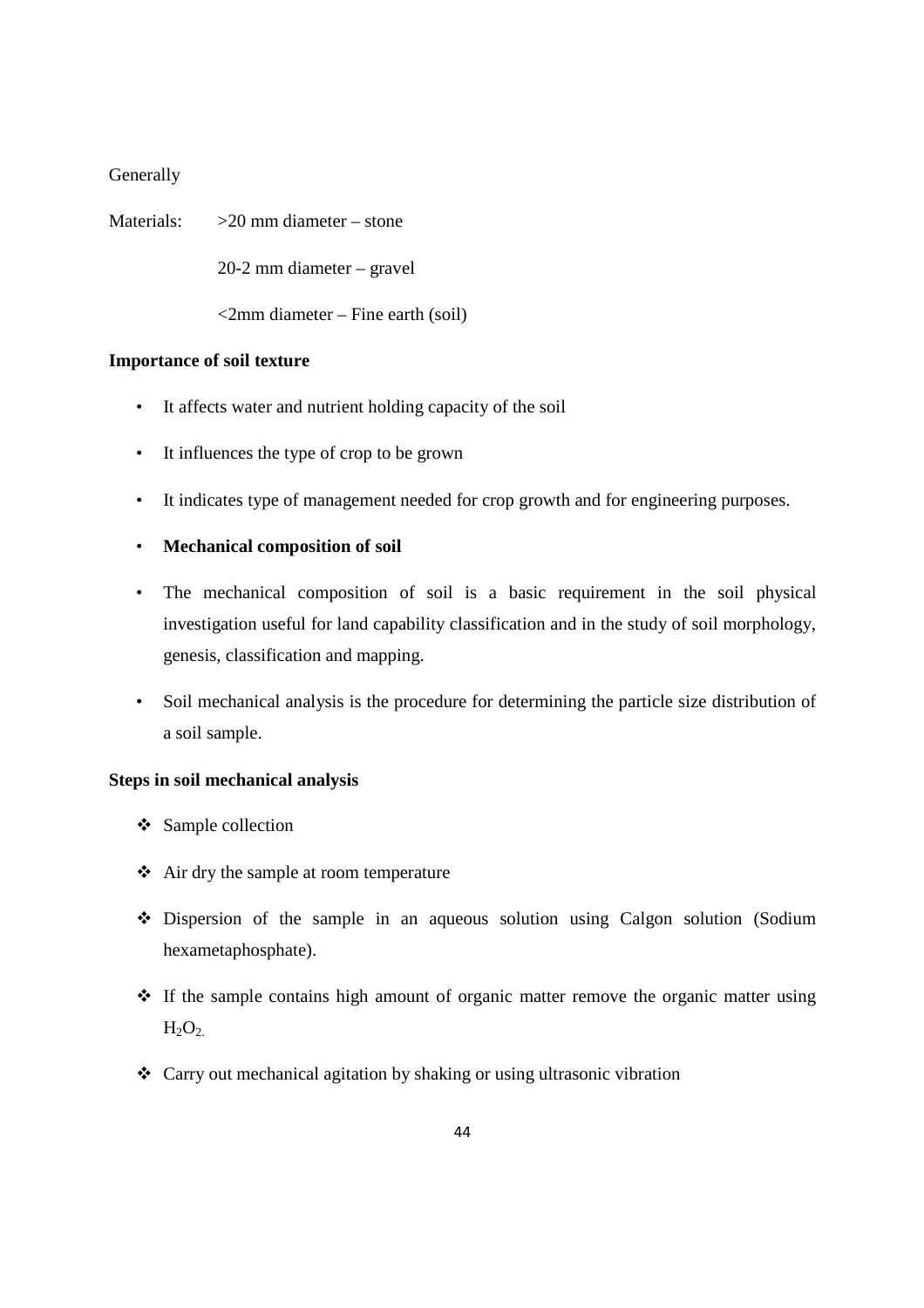#### Determination/quantification of size fraction

(1) Sieving (for coarse fraction) – use net of sieve corresponding to the desired particle size

(2) Sedimentation (fine fraction)

The principles of sedimentation are that the velocity of fall of particle in a viscous medium is influenced by

- (i) the viscosity of the medium
- (ii) density difference between the medium and the falling particle
- (iii) the size and shape of the material.

The law which govern sedimentation of particles is called Stoke's Law which states that resistance offered by liquid to the fall of a rigid spherical particles vary with the circumference of the sphere (and not its surface) **OR** the terminal velocity of a spherical particle settling under the influence of gravity in a fluid of a given density and viscosity is proportional to the square of the particle radius.

The Stokes' law consists of the factors contributing to the cause of settling and resistance to settling.

Particle volume =  $4/3\pi r^3$ ; density difference =  $d_1-d_2$ ; g = gravity; Particle circumference =  $2\pi r$ 

Viscosity =  $\eta$ ; V = velocity of sedimentation

Therefore, if

Force of settling  $=$  resistant to settling

Force = mass x acceleration i.e  $F = mg$  (where g is acceleration due to gravity)

Note that density = mass/volume; therefore mass =  $\rho v$ 

 $4/3\pi r^3$   $(d_1 - d_2)g = 2\pi r.\eta.3v$ 

 $V = \frac{4/3\pi r^3 (d_1 - d_2)g}{g}$  =  $\frac{2r^2(d_1 - d_2)g}{g}$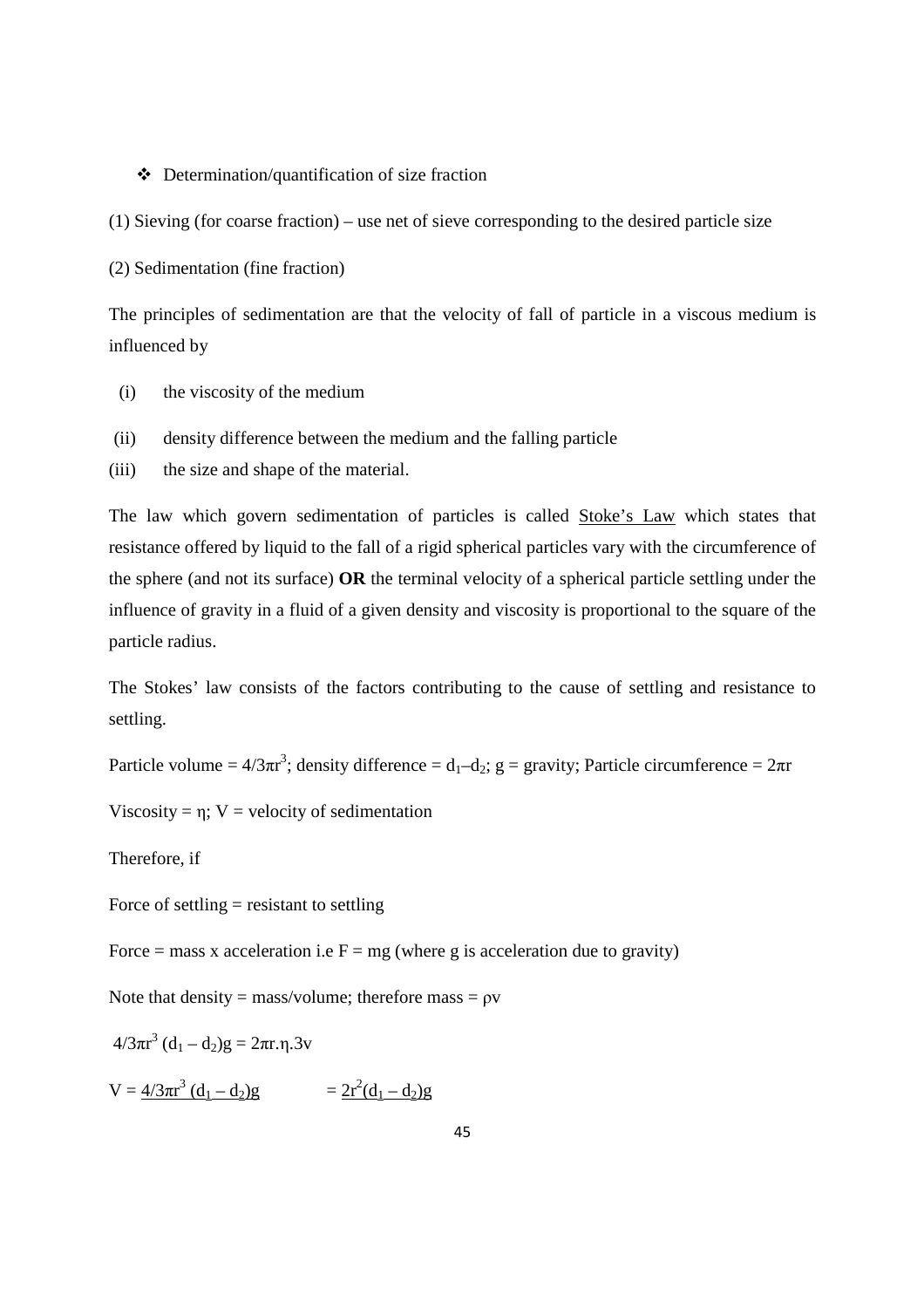$$
2\pi r.\eta.3 \qquad \qquad 9\eta
$$

V = settling velocity (cm s<sup>-1</sup>); d1 =particle density; d2 = density of fluid (g cm<sup>-3</sup>);

 $r =$  particle radius (cm);  $\eta =$  viscosity of the medium

The time (t) required for particle to settle through a given depth (h) in liquid may be obtained from the Stokes' Law

$$
V = \underline{2r^2(d_1 - d_2)g}
$$

9η

Re-write  $r^2$  in terms of particle diameter (D) i.e.  $r^2 = \frac{1}{4} D^2$ 

Therefore,  $V = 2D^2(d_1 - d_2)g$ 

36η

 $V = (d_1 - d_2)g D^2$ 

18η

Velocity = distance (h) / time (t); hence,  $t = h/V$ 

 $t = 18n.h$ 

 $(d_1 - d_2)g D^2$ 

Example:

Calculate the velocity of sedimentation of silt particle 0.006 mm and clay particle 0.0002 mm diameter at 30°C. The viscosity of the water at  $30^{\circ}$ C was 0.00798

 $\text{cm}^{-1}$  s<sup>-1</sup>. Assuming the gravity to be 980  $\text{cm}^{-2}$ .

# **SURFACE RELATIONSHIP**

The extent of the surface of dispersed soil system is described in terms of the soil specific surface.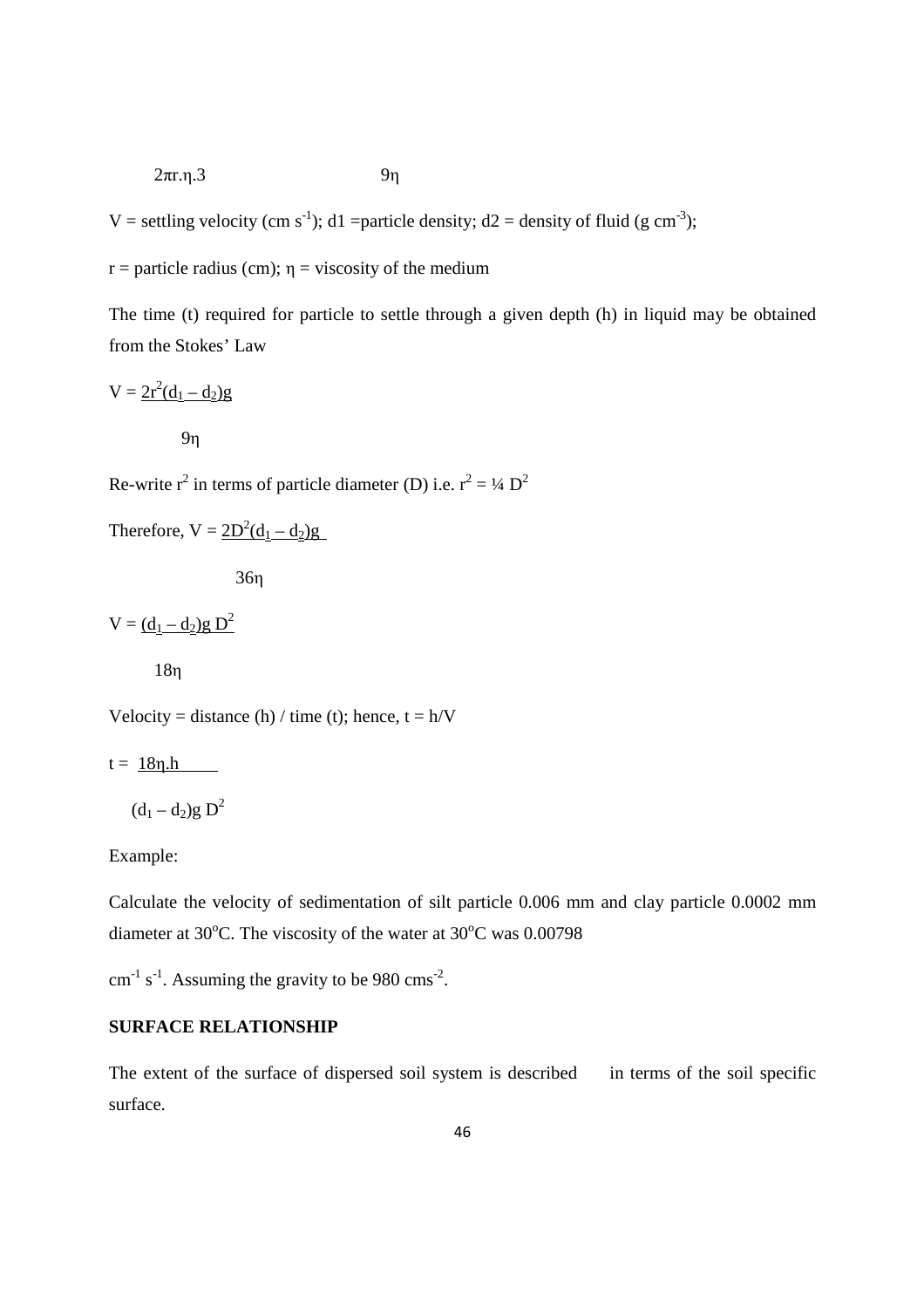The soil specific surface is defined as the sum of the surfaces of constituent dispersed soil particles referred to unit mass or unit volume.

Specific surface of soil  $(A_m)$  or  $(A_v)$  = Total surface area of soil  $(A_s)$ 

Mass or volume of soil  $(M_s$  or  $V_s)$ 

That is,  $A_m$  or  $A_v = \_A_s$ 

 $M_s$  or  $V_s$ 

Therefore, on mass basis  $A_m = \underline{A_s} \underline{cm}^2$  or  $\underline{m}^2$  or  $\underline{m}^2$ 

 $M_{\rm s}$  $M_s$  g  $g$  kg

On volume basis,  $A_v = \underline{A_s} \underline{cm^2}$  or  $\underline{m^2}$ 

 $V_s$  cm<sup>3</sup> cm<sup>3</sup>

Many of the soil physical and chemical reactions are related to inter facial surface phenomena and are thus influenced by soil specific surface area.

Soil properties such as plasticity, swelling, soil strength, water retention, CEC and nutrient availability are strongly affected by soil surface area.

# **Soil specific surface depends on:**

i. Particle size

- ii. Particle shape
- iii. Mineralogy of the materials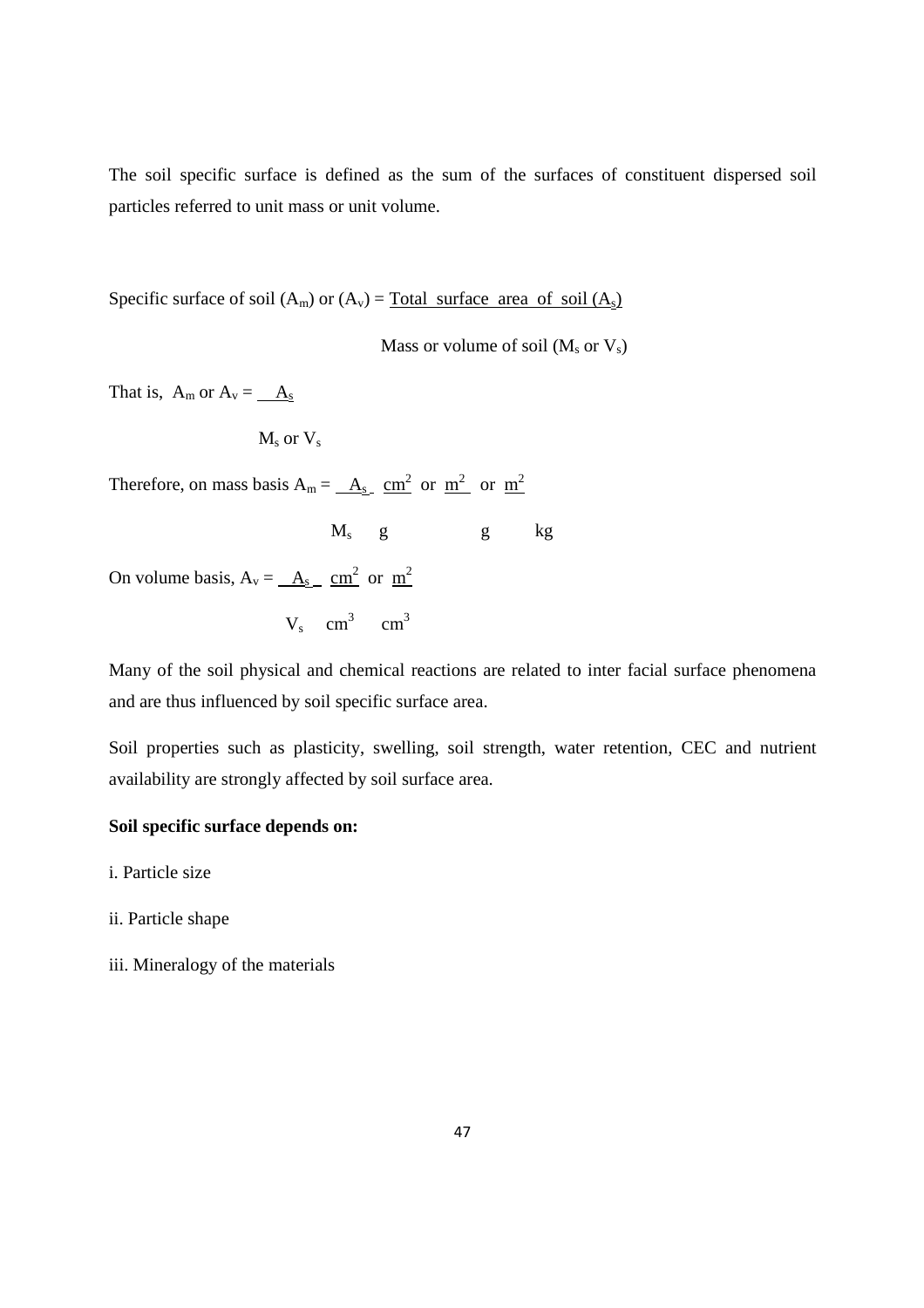#### **VOLUME-MASS RELATIONSHIP**

The volume-mass relationship among the three phases of soil could be diagrammatically represented as:



Based on the diagram above, a quantitative representation of the 3 phases can be expressed in terms:

Particle density  $(\ell_s) = M_s/V_s$  (g cm<sup>-3</sup>)

 $V_s$  = volume of solid

Bulk density (dry):  $(\ell_b) = M_s/V_t$  (g cm<sup>-3</sup>)

Total porosity  $(P_t) = V_f/V_t$  or  $(V_a + V_w)/V_t$ 

Void ratio (e) =  $(V_a + V_w)/V_s$ 

Soil wetness: This can be expressed relative to total mass or total volume

In term of mass: mass wetness (w) =  $M_w/M_s$ . This is called gravimetric water content

In terms of volume  $(\Theta) = V_w/V_t$ . This is called volumetric water content.

Degree of saturation (s) =  $V_w/V_f$ 

Air filled porosity  $(P_a) = V_a/V_t$ . This is the fractional volume of air in the field.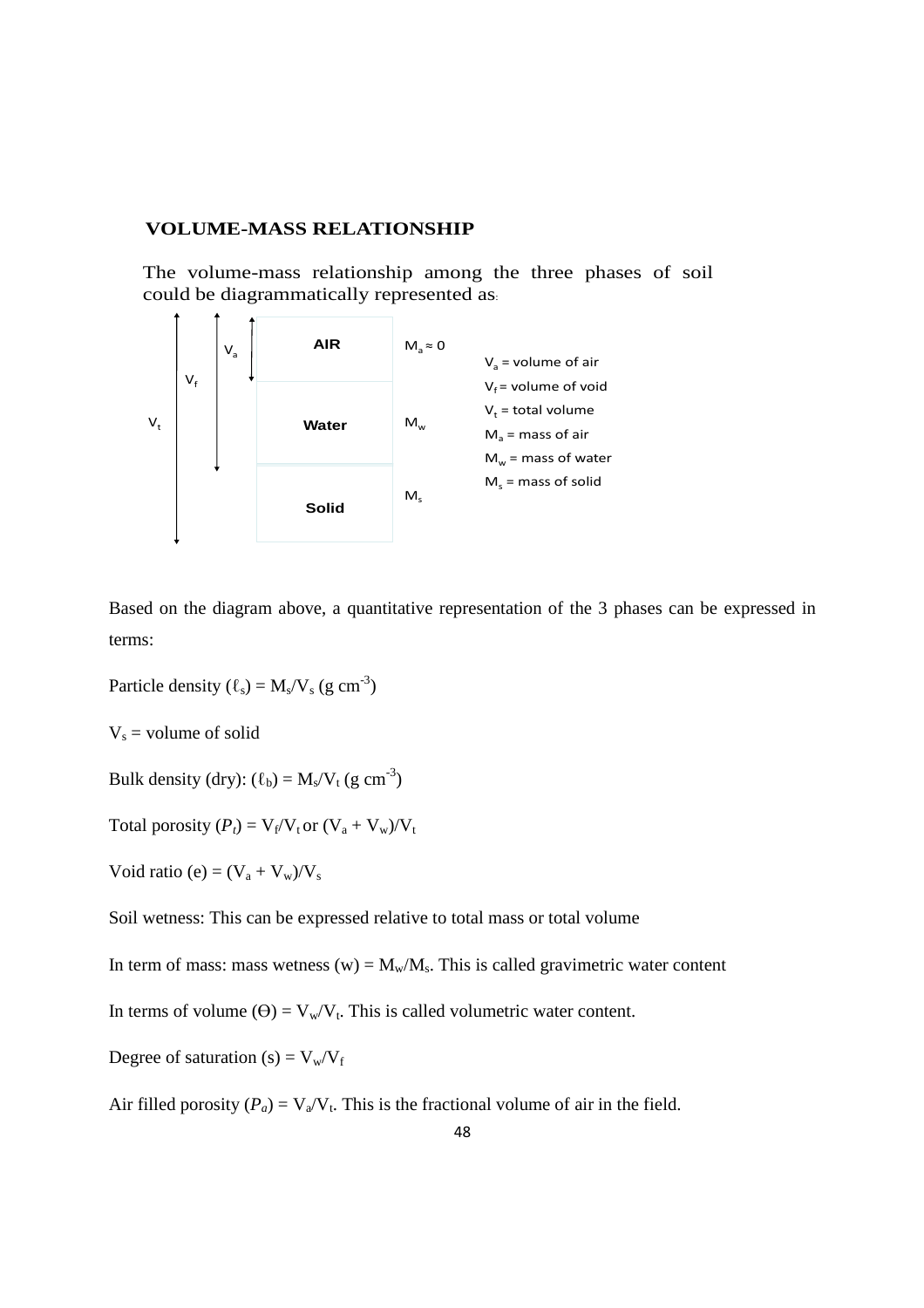# **SOIL STRUCTURE**

Soil structure is the arrangement of soil particles to form peds. Or, the arrangement of primary particles into secondary particles (aggregate).

Soil structure is strongly affected by changes in climate, biological activities and soil management practices.

# **Measurement of soil structure**

There are direct and indirect methods of measuring soil structure.

The direct method involves measuring the size and shape of aggregate and pores of the soil. That is, three dimensional study of soil. This is done by thin section analysis with aid of powerful microscope e.g. scanning electron microscope, transmission microscope, petrographic microscope etc.

The indirect methods involve measuring soil properties that depend on soil structure. These properties include: aggregate size distribution, aggregate stability, bulk density, porosity, pore size distribution, permeability, infiltration etc.

#### **Importance of soil structure**

- It affects water and nutrient holding capacity of the soil
- It affects germination and root growth and development
- It affects water retention and transmission of fluid in soil
- It affects soil aeration
- It influences soil thermal properties

# **Measurement of soil structural stability**

There are various methods: the two common methods that will be considered are sieving method and water drop impact technique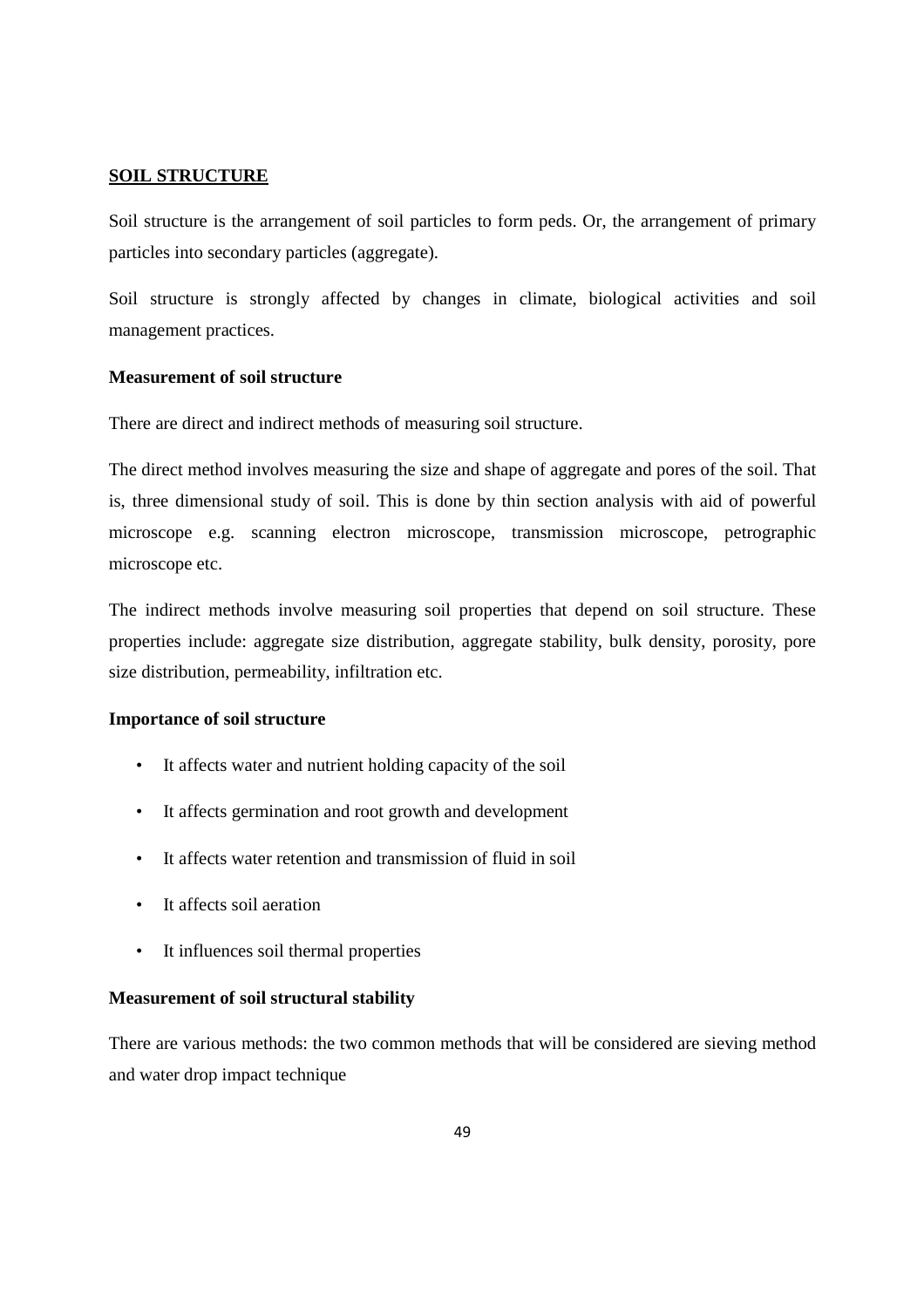1. **Sieving method:** there are wet and dry sieving techniques. What is measured here is the Mean weight diameter (MWD). For wet soil it is called MWDW and for dry soil it is called MWDD be earn weight diameter (MWD). For wet soil it is called MWDW and<br>lled MWDD<br>ne formula is given as<br> $\sum_{i=1}^{n} X_i^T W_i$ <br>= mean of diameter of particles size range separated by sieve is called MWDW and for dry soil it<br>
rated by sieve<br>
ch size range<br>  $\boxed{\text{Wi}}$   $\boxed{\text{X Wi}}$ 

The formula is given as

$$
MWD = \sum_{i=1}^{n} XiWi
$$

Where  $X =$  mean of diameter of particles size range separated by sieve

 $Wi = weight (proportional)$  of the aggregates in each size range

Example

| diameter<br>Aggregate | $\%$ | $\mathbf X$ | Wi         | X Wi     |
|-----------------------|------|-------------|------------|----------|
| (cm)                  |      |             |            |          |
|                       |      |             |            |          |
| $10 - 5$              | 5    | 7.5         | 0.05       | 0.375    |
| $5 - 2$               | 5    | 3.5         | 0.05       | 0.175    |
| $\sqrt{2} - 1.0$      | 15   | 1.5         | 0.25       | 0.225    |
| $1.0 - 0.5$           | 25   | 0.75        | 0.25       | 0.1875   |
| $0.5 - 0.0$           | 50   | 0.25        | 0.5        | 0.125    |
|                       |      |             | <b>MWD</b> | 1.087 mm |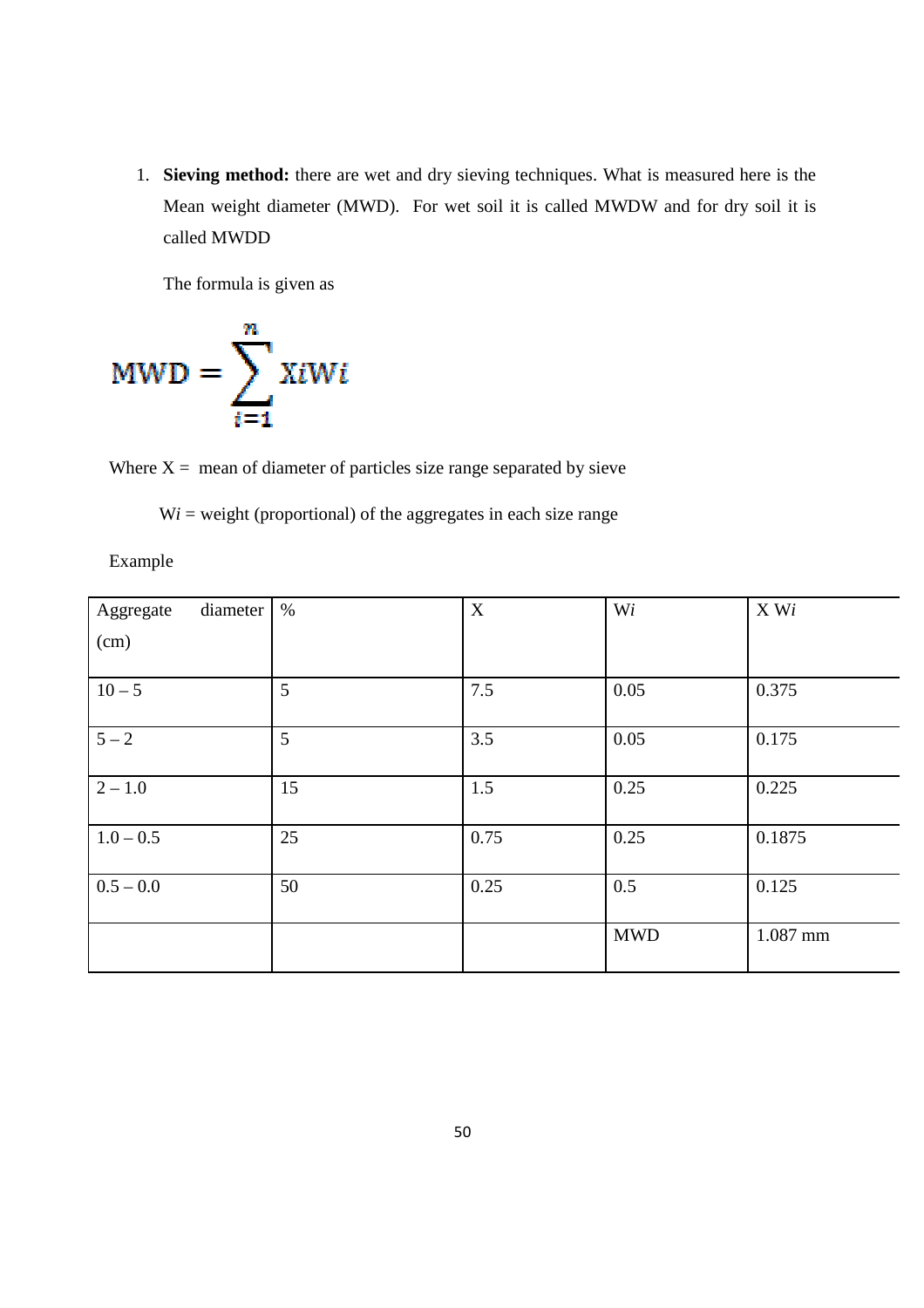2. **Water drop technique:** this is done by studying the impact of rain drop on soil aggregate stability. This is done in the laboratory by using a rainfall simulator.

# **SOIL WATER**

Soil water is the amount of water present in the soil available to crop. Water can enter into the soil by precipitation or by irrigation.

# **Forms in which water exist in the soil**

Water exists in 3 forms in the soil

(i.) Hygroscopic water (ii.) Capillary water (iii.) Gravitational water.

# **Importance of water to crop**

i. It is important in the absorption of mineral salts from the soil by plant.

ii. It helps in the transportation of plant nutrients from the root to other parts of the plant.

iii. Water is an essential raw material needed during photosynthesis.

# **Some terminologies in soil water include**

Field capacity, water table, surface tension, water log, wilting point

# **Ways by which soil loss water**

i.) evaporation from the soil surface

ii.) Transpiration from plant leaves, stem and fruit surface.

iii. drainage

iv.) erosion

# **Sources of water in the soil**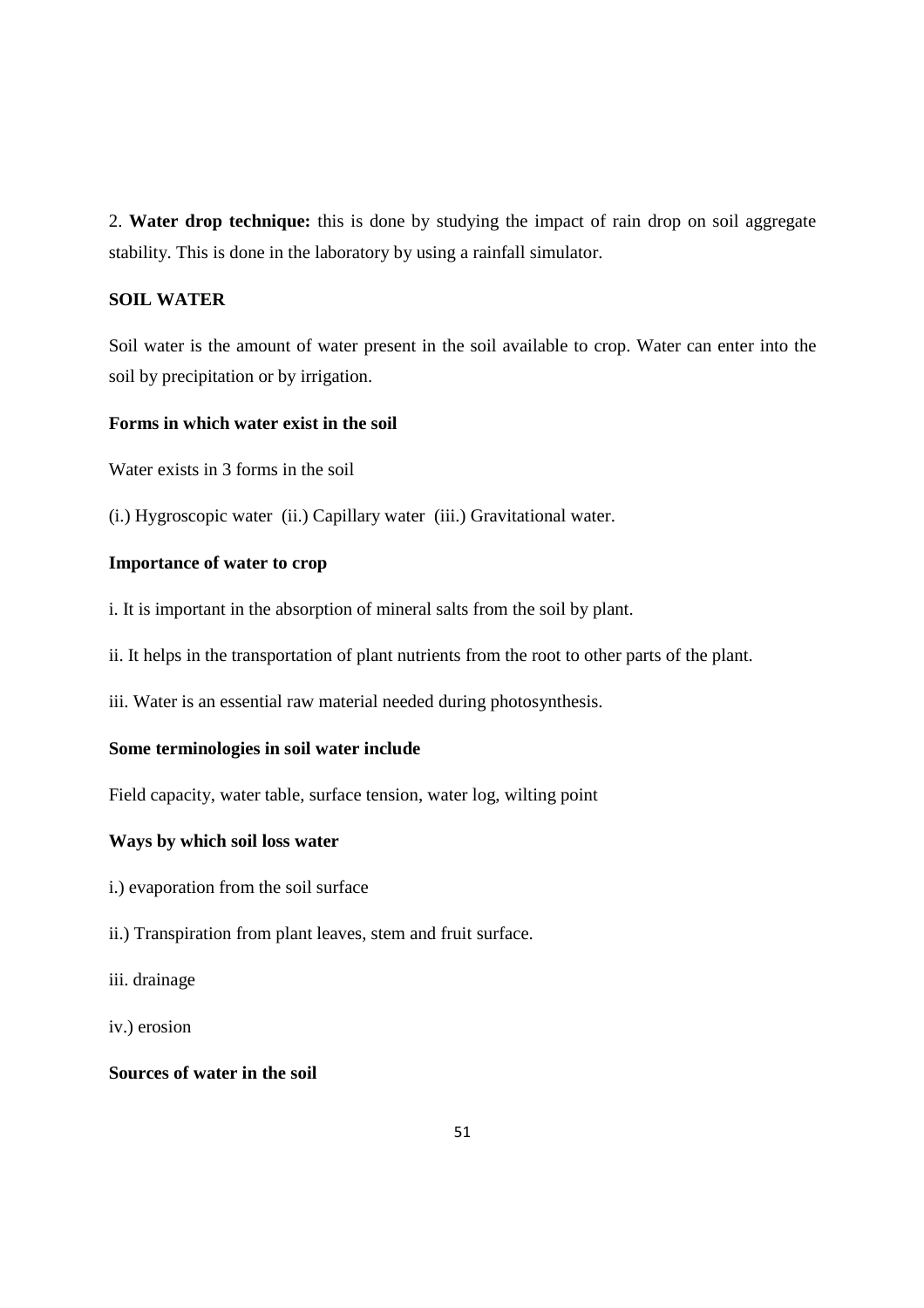- i.) Precipitation
- ii.) Irrigation
- iii.) High humidity

# **Methods of determining soil water content**

- 1. Gravimetric method
- 2. Volumetric method
- 3. Neutron scattering technique
- 4. Gamma ray attenuation technique
- 5. Electric resistant method
- 6. Time domain reflectomery
- 7. Tensiometry method

# **Method of expressing soil water content**

- 1. On mass basis
- 2. On volume basis
- 3. On depth basis

# **Forces acting on soil water**

- 1. Matric force
- 2. Osmotic force
- 3. Body force

# **Movement of water in soil**

Flow of water in soil may take the following forms: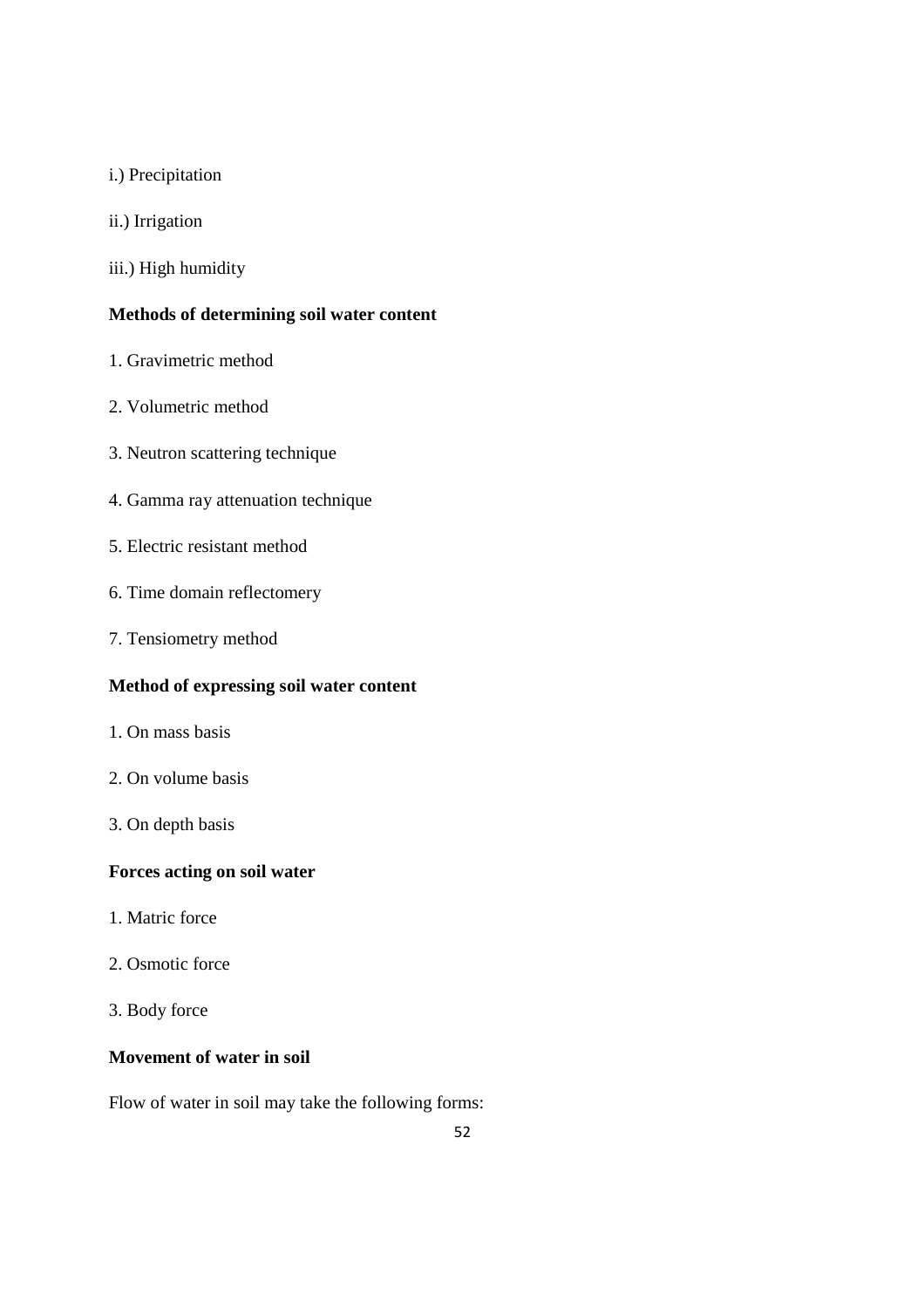# 1. Saturated flow

- 2. Unsaturated flow
- 3. Vapour movement

# **Soil Air and Aeration**

- **Soil air** is the air that fills the soil pore spaces not occupied by water. The gaseous phase of the soil not occupied by solid or liquid.
- **Soil aeration** is the process of exchange of oxygen and carbon dioxide of soil air with the atmosphere.

Soil Air Composition

| Gas            | <b>Atmosphere (%)</b> | Soil air (%) |  |
|----------------|-----------------------|--------------|--|
| Oxygen         | 21                    | 10 to 20     |  |
| Carbon dioxide | 0.03                  | $0.10$ to 5  |  |
| Nitrogen       | 78                    | 78.8 to 80   |  |
| Argon          | 0.94                  |              |  |
| Hydrogen       | 0.01                  |              |  |

# Soil Air Composition

# Factors Influencing Soil air Composition

- Organic matter content
- Microbial activity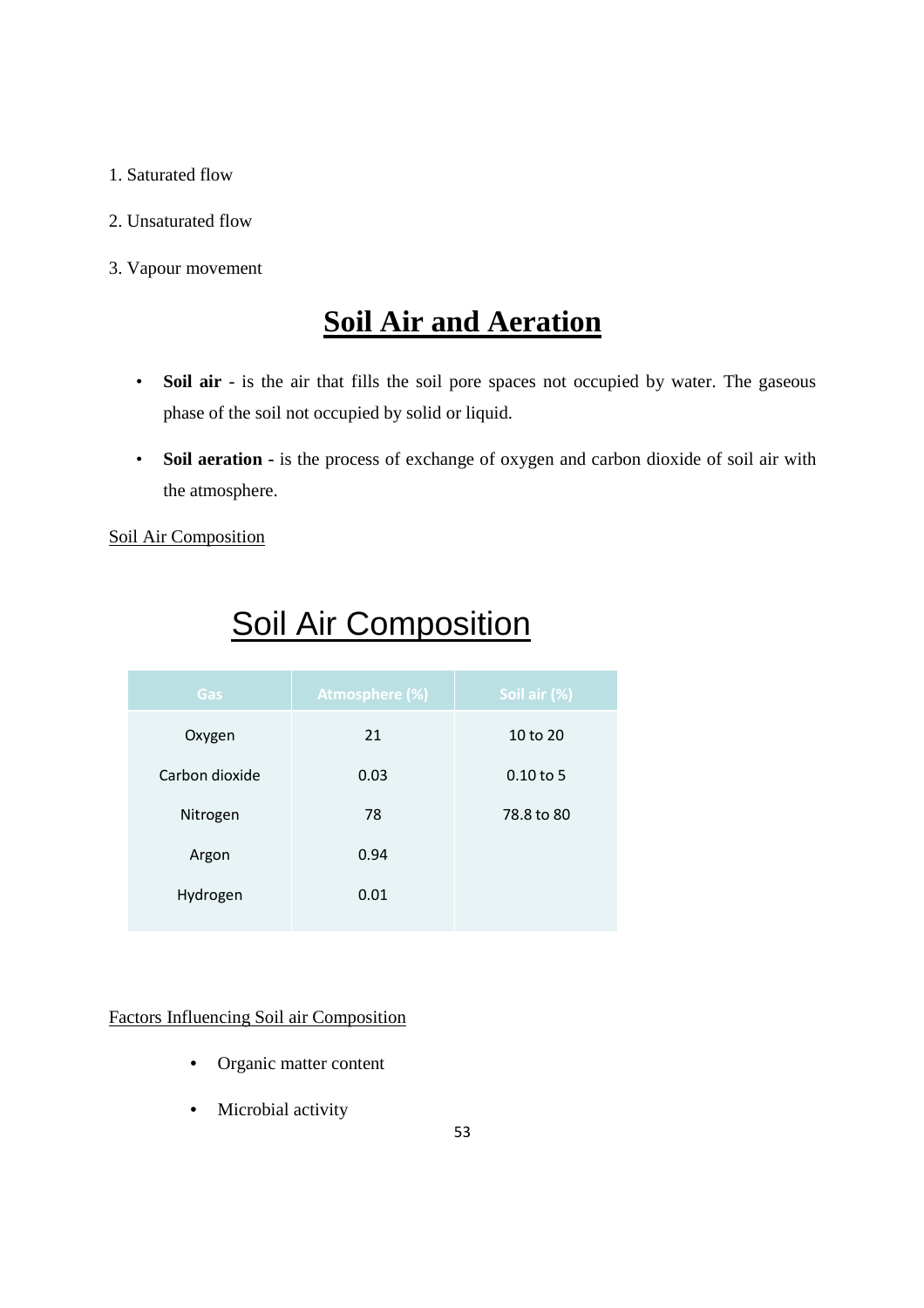- Plant root respiration
- Texture
- Structure
- Water content
- Crops
- Drainage
- Tillage
- Season

# Soil Air Capacity

Definition:

- Is the fractional volume of air in the soil at field capacity.
- That is the quantity of air in the soil after soil has been saturated and allowed to drain for about twenty-four (24) hours.

# Poor Soil Aeration

Poor soil aeration has adverse effects which could result in certain changes that are –

- 1. Morphological
- 2. Physiologic
- 3. Anaerobic conditions in soil induce series of reduction reactions

# Soil Thermal Properties

Soil thermal regime determines:

1. The rates and directions of some physical processes.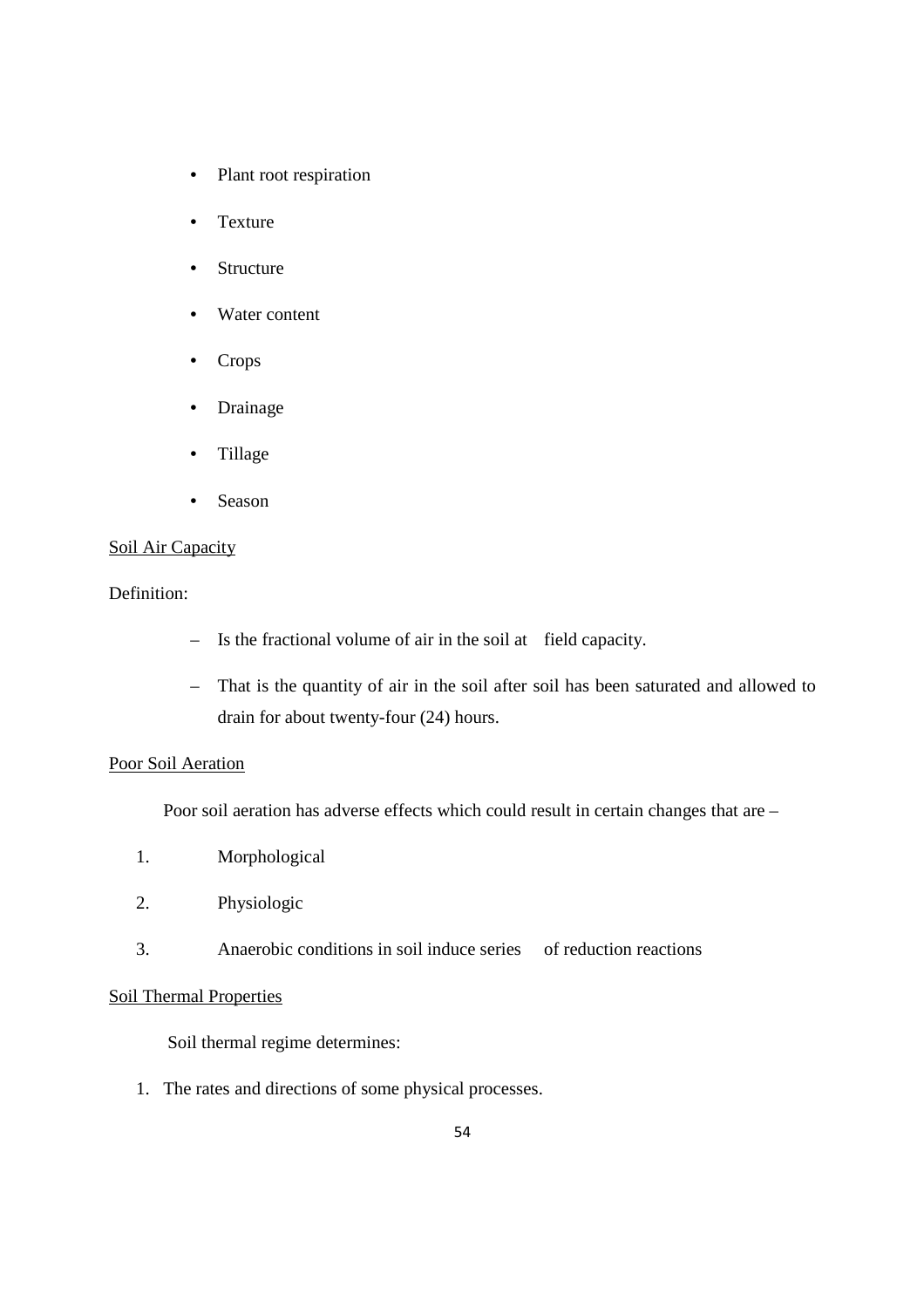- 2. The rates of energy and mass exchange with the atmosphere.
- 3. Governs the type and rates of chemical reactions taking place in the soil e.g. weathering.
- 4. Influences biological processes such as:
	- i) Microbial activity
	- ii) Soil germination
	- iii) Plant growth

# Major Aspects Of Soil Thermal Regime

The major aspects which characterize the soil thermal regime are:

- 1. Soil heat intensity: This describes mainly the soil temperature (˚C, degree Celsius; K, Kelvin).
- 2. Soil heat capacity (gravimetric): The amount of heat required to raise the temperature of a given mass by one degree Celsius (1˚C)

# Mode of Heat Energy Transfer in Soil

Mode of heat energy transfer in soil include:

- i) Conduction This is the primary mode of heat transfer in soil.
- ii) Convection
- iii) Radiation

# Factors Influencing soil Temperature Variation

- 1. Factors that influence the amount of heat available at the soil surface are:
	- i) Soil colour
	- ii) Soil mulch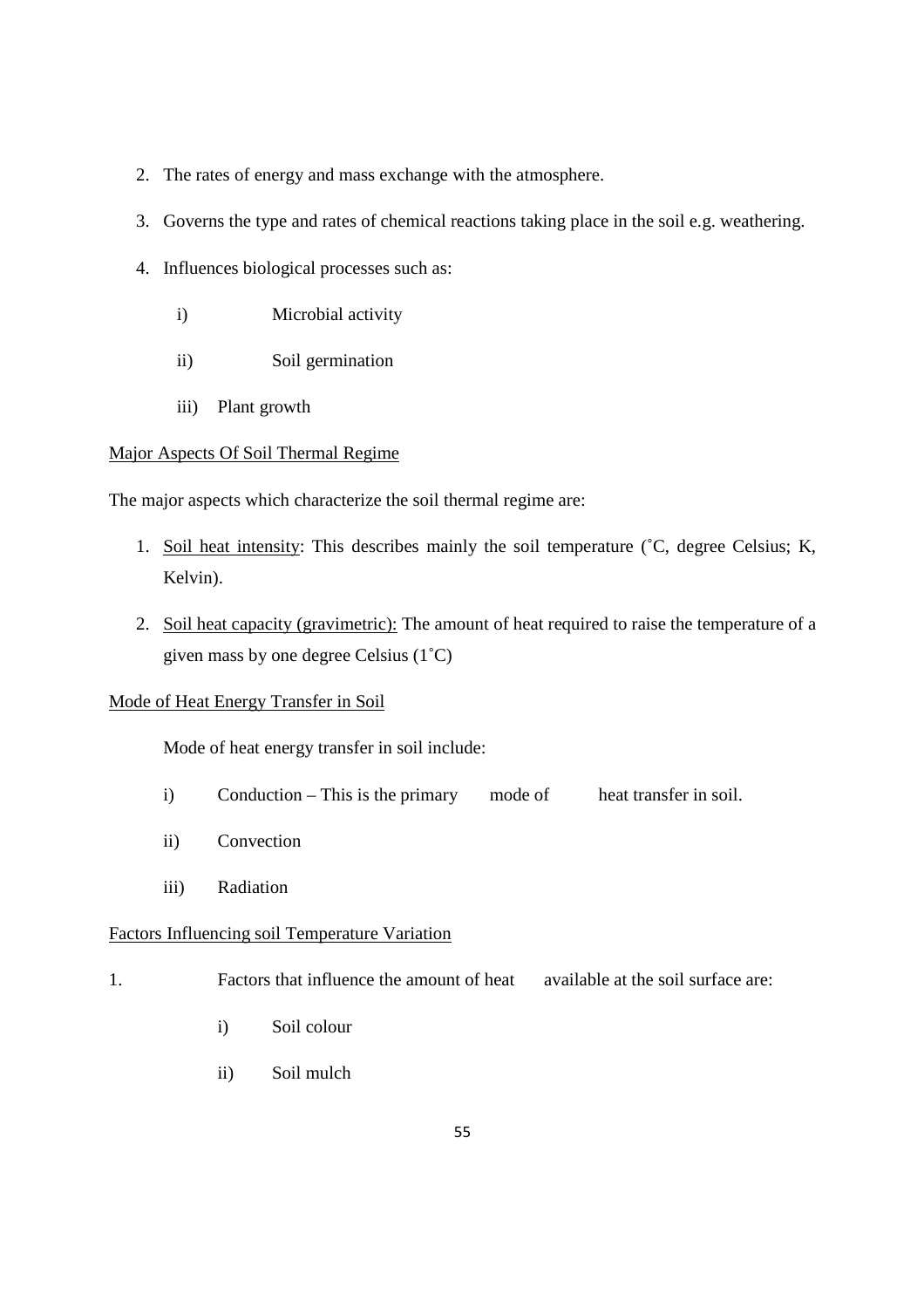- 2. Factors that influence dissipitation of available heat
	- **i**) Water content of the soil

# Types of Soil Temperature Variation

- 1. Diurnal
- 2. Seasonal
- 3. Variation due to soil depth

## Solar Radiation

Solar Radiation is the major source of soil heat. Only a portion of the emitted solar radiation reaches the earth's surface. Part of the solar radiation may be:

- 1. Reflected by the clouds
- 2. Scattered into the atmosphere by atmospheric gases.
- 3. Absorbed by the ozone and water vapour.

# Management of Soil Heat

These methods includes:

- 1. Covers
- 2. Mechanical manipulation of soil surface
- 3. Others (indirect effects)
	- i) Irrigation reduces temperature
	- ii) Drainage increases temperature
	- iii) Weed control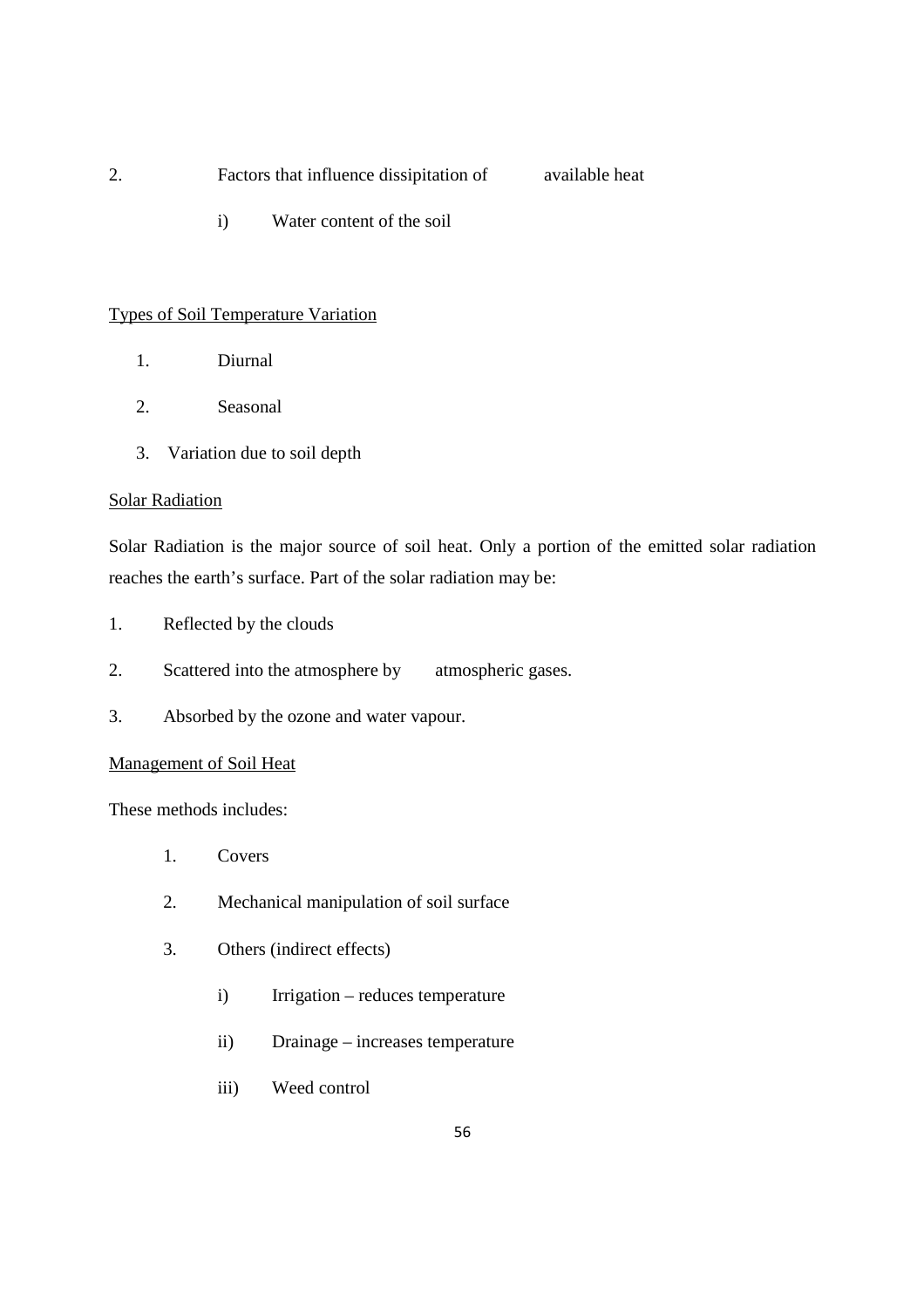iv) Plants/trees

# **SOIL EROSION**

# Definition

 Soil erosion can be simply defined as the wearing away of soil materials from place to place by the agents of erosion such as water, wind and ice.

In general soil erosion is broadly divided into

1. Geological Erosion

Soil erosion that occurs naturally, without the influence of human activities.

2. Accelerated Erosion

Soil erosion resulting from human interference with the natural environment.

# Mechanics of Soil Erosion

- a. **Detachment** of soil aggregates into particles
- b. **Transportation** of the detached particle by floating, rolling, and dragging.
- c. **Deposition** of the transported materials where the energy of force dissipates.

*Soil erosion by water and wind erosion involves the three processes listed above. However, the method of soil movement in wind erosion defers.*

## Factors causing soil erosion

1. Climatic factor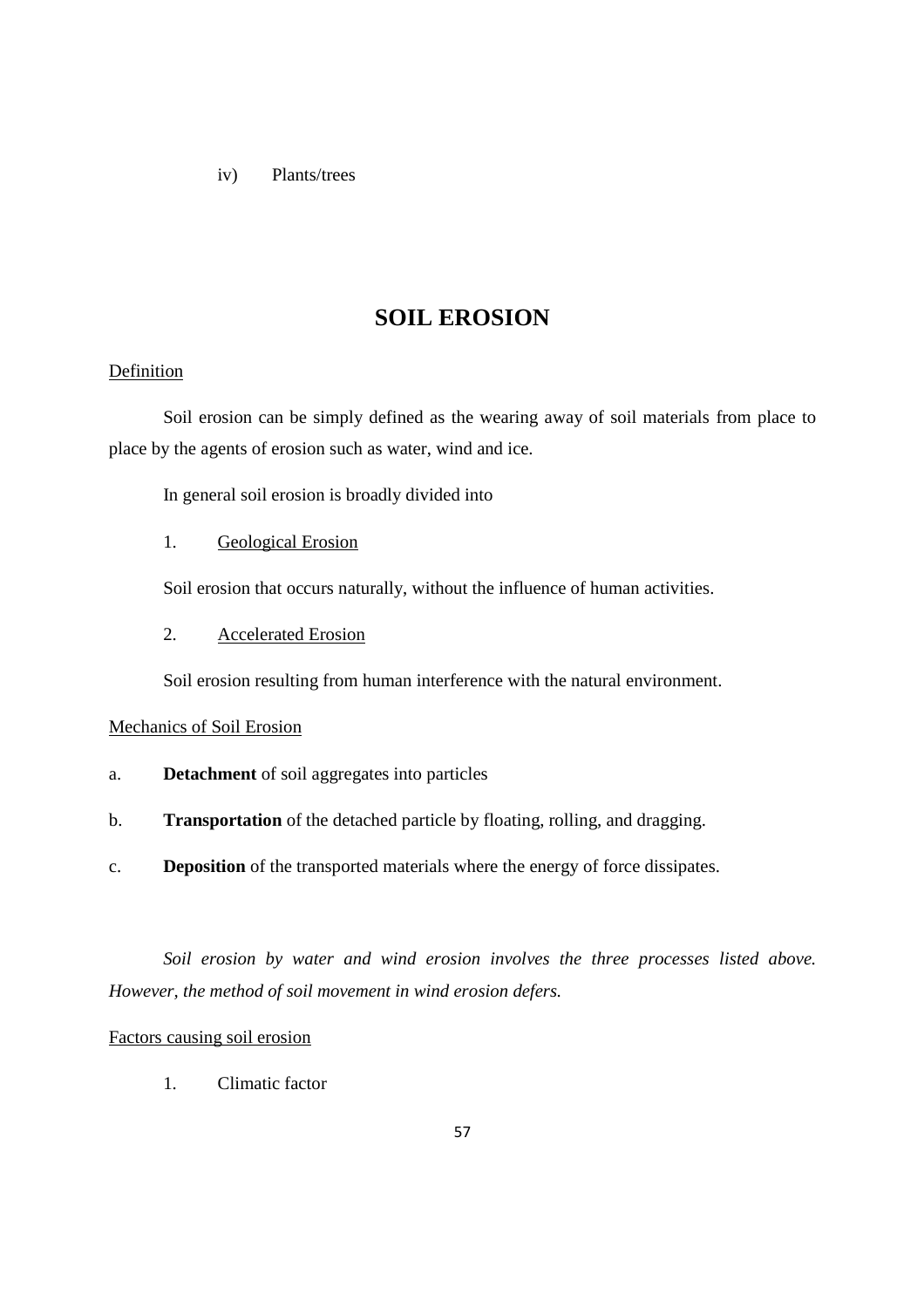- 2. Soil factors
- 3. Topography
- 4. Vegetation cover

 5. Human activities e.g., *Tillage, Overgrazing, Fires, Lowering of the water table (water use in excess of replenishment rate) -* these accentuates wind erosion

# Types of Soil Erosion by water

# • **Sheet Erosion**

The removal of a fairly uniform layer of soil from the land surface by runoff water.

# • **Rill Erosion**

As sheet flow is concentrated into tiny channels (*called rills*), rill erosion occurs.

#### • **Gully Erosion**

When the volume of runoff is concentrated, the rushing water cuts deeper into the soil, deepening and fusing the rills into larger channels called gullies.

# Measurement of Soil Erosion by Water

The **Universal Soil Loss Equation** (USLE), was designed by Wischmeier and Mannering, (1969), to predict annual soil loss by water in the USA but has been adapted and modified in some cases for prediction around the world. The USLE equation is as follows:

# $A = R K L S C P$

- A predicted soil loss (kg m<sup>2</sup> s<sup>-1</sup>)
	- R rainfall erosivity
	- K soil erodibility
	- L slope length